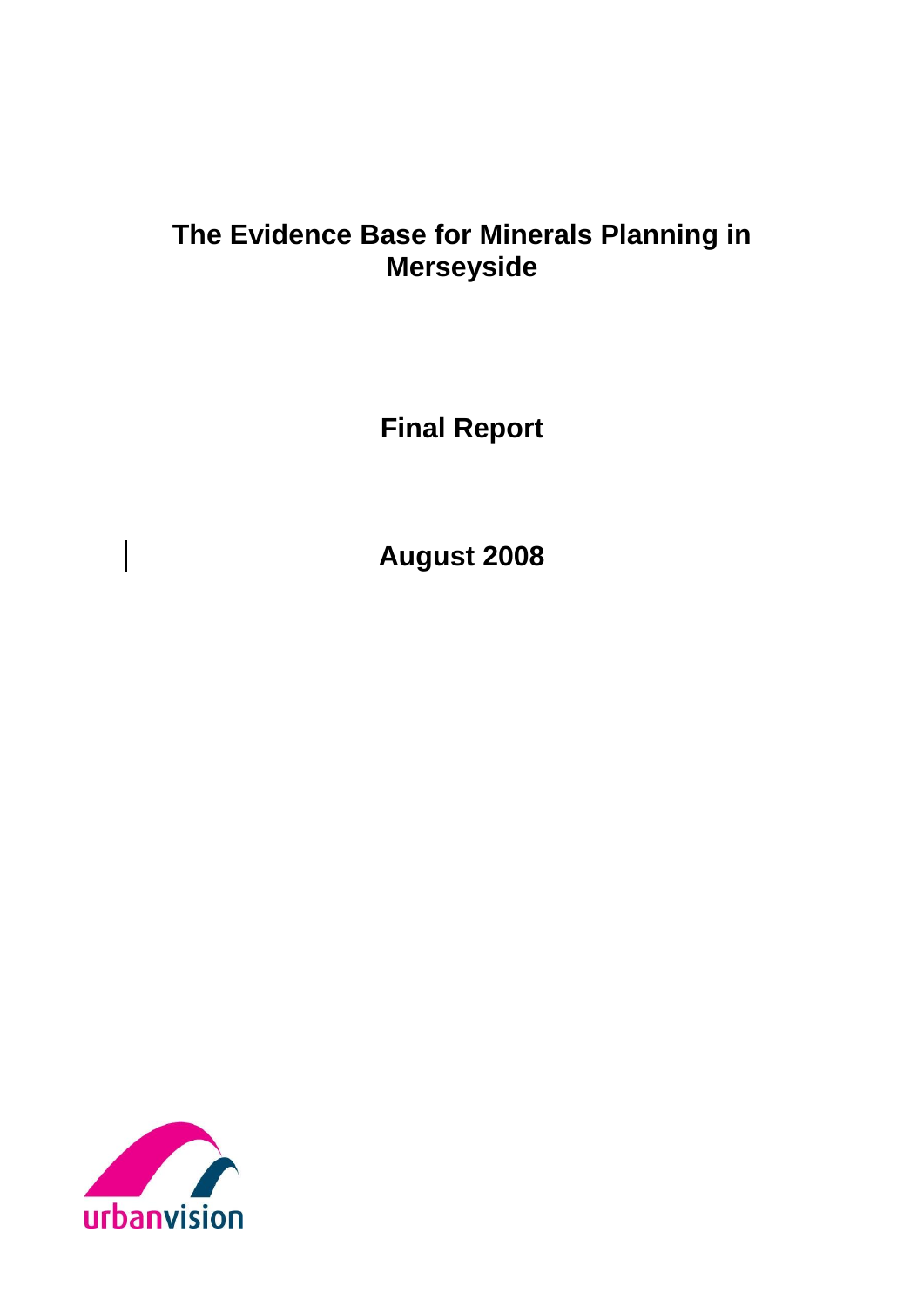| Evidence Base for Minerals Planning in Merseyside |                     |
|---------------------------------------------------|---------------------|
| Job no.                                           | <b>Issue Status</b> |
| 6563                                              | <b>Draft</b>        |

|                 | <b>Name</b>                   | Position                                    | Signature | Date |
|-----------------|-------------------------------|---------------------------------------------|-----------|------|
| Prepared<br>By: | Philippa<br><b>Hothersall</b> | Planner                                     |           |      |
| Prepared<br>By: | Carolyn<br>Williams           | Principal<br>Planner                        |           |      |
| Checked<br>By:  | <b>Krista Patrick</b>         | Associate<br><b>Director</b><br><b>GMGU</b> |           |      |
| Approved<br>By: | <b>Simon Talbot</b>           | <b>Director</b><br><b>GMGU</b>              |           |      |

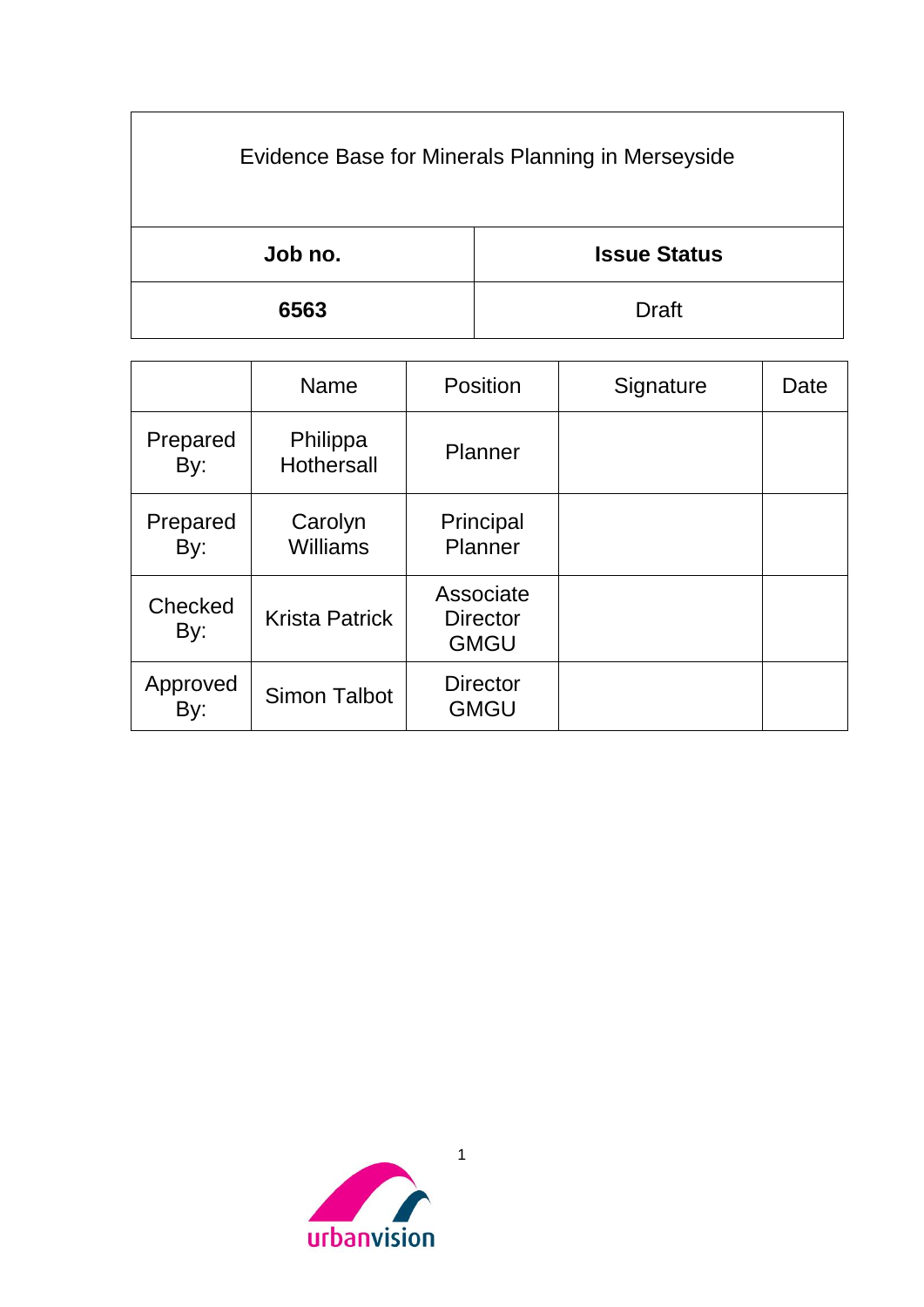# **FOREWORD**

To comply with the requirements of Minerals Policy Statement 1: Planning and Minerals (MPS1), the Merseyside districts have identified a need to produce updated minerals policies, identify potentially viable mineral deposits and related infrastructure supported by potential areas for development of minerals safeguarding areas, and identify the most appropriate mechanism to deliver minerals policy.

The purpose of this report is to provide an evidence base to be used during the development of a minerals planning policy framework in Merseyside in order to meet the requirements of the Planning and Compulsory Purchase Act 2004 and MPS1.

It is intended that this report provides advice on the most appropriate mechanism for Districts to deliver aggregate and minerals policy. The findings of this report are not binding and, if used, would be subject to the Local Development Framework decision-making process.

It is recommended that the Merseyside districts use the information in this report when developing minerals policies in Development Plan Documents. A number of areas which districts may want to consider developing policies are included at the end of this document.

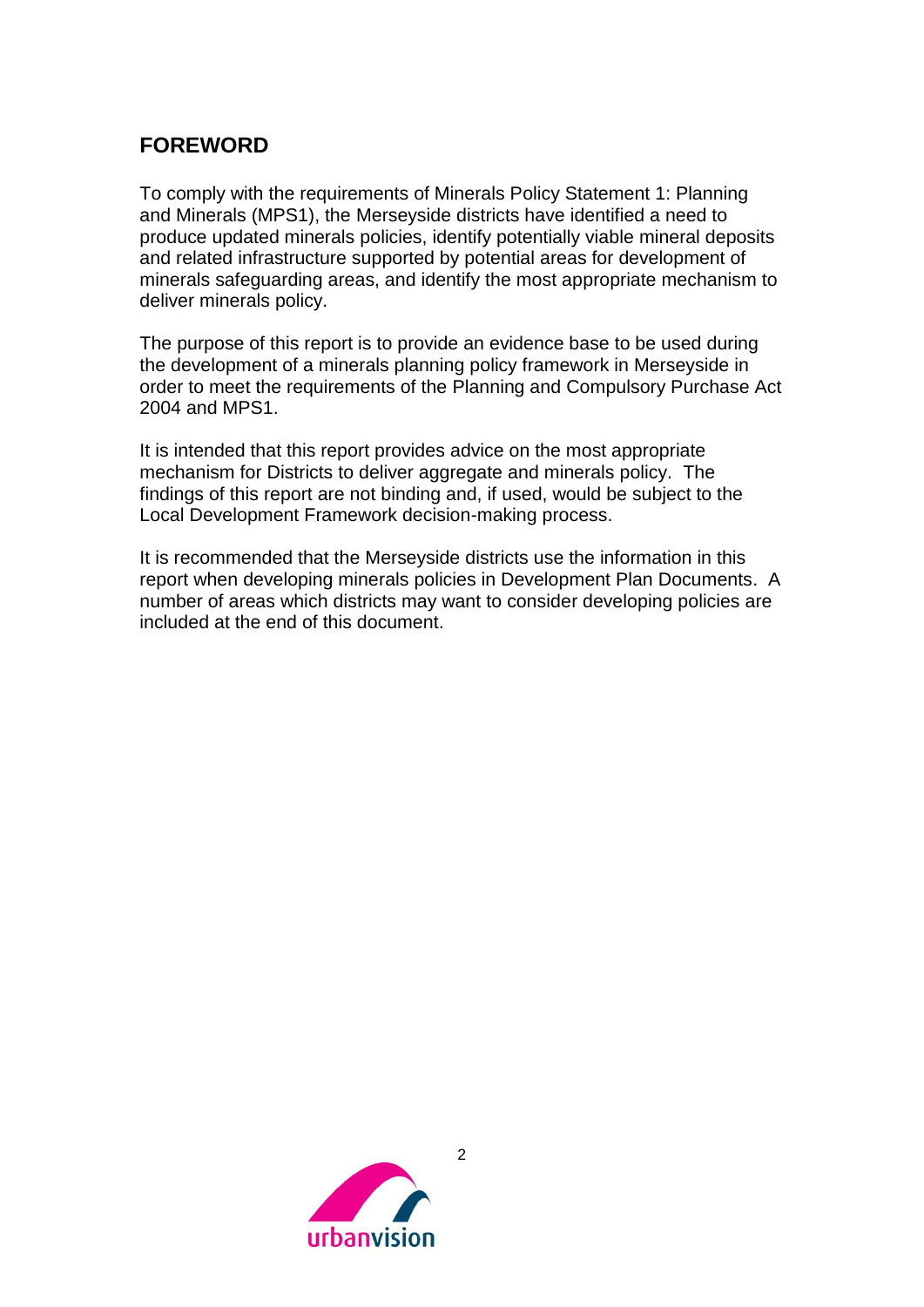# **CONTENTS**

| 1            |                                                                                                                                                  |    |
|--------------|--------------------------------------------------------------------------------------------------------------------------------------------------|----|
| $\mathbf{2}$ |                                                                                                                                                  |    |
| 3            |                                                                                                                                                  |    |
| 4            |                                                                                                                                                  |    |
| 5            | Assessment of future minerals supply in Merseyside  23                                                                                           |    |
| 6            |                                                                                                                                                  |    |
|              |                                                                                                                                                  |    |
|              |                                                                                                                                                  |    |
|              |                                                                                                                                                  |    |
|              |                                                                                                                                                  |    |
|              | Figure 1 Distribution of Pennine Coal Measure deposits (at outcrop) in                                                                           |    |
|              | Merseyside<br>Figure 2 Distribution of Permo-Triassic deposits (at outcrop) in Merseyside 11                                                     | 10 |
|              | Figure 3 Distribution of glacial till deposits (at outcrop) in Merseyside                                                                        | 12 |
|              | Figure 4 Distribution of tidal deposits (dark yellow) and alluvium deposits (pale                                                                |    |
|              | yellow) (at outcrop) in Merseyside                                                                                                               | 12 |
|              | Figure 5 Distribution or glacio-fluvial deposits (at outcrop) in Merseyside                                                                      | 13 |
|              | Figure 6 Distribution of Shirdley Hill Sand deposits (at outcrop) in Merseyside                                                                  |    |
|              |                                                                                                                                                  | 13 |
|              | Figure 7 Distribution of Peat Deposits (at outcrop) in Merseyside<br>Figure 8 Distribution of sand and gravel resources including glacio-fluvial | 14 |
|              | deposits (pink), sub-alluvial deposits (light yellow), inter-tidal deposits (dark                                                                |    |
|              | yellow) and blown sand (brown) in Merseyside                                                                                                     | 16 |
|              | Figure 9 Distribution of brick clay (green) and fire clay (pink) resources within                                                                |    |
|              | Pennine Coal Measure deposits in Merseyside                                                                                                      | 17 |
|              | Figure 10 Distribution of coal resources within Pennine Coal Measure                                                                             |    |
|              | deposits in Merseyside (change of colour denotes increasing depth to the                                                                         |    |
|              | southwest)                                                                                                                                       | 18 |

- Map 1 Urban Area and International Environmental Designations with Buffer, Existing Mineral Operations and Mineral Resources
- Map 2 Potential Sand and Gravel MSA (a), Halton
- Map 3 Potential Sand and Gravel Area of Search (a), Halton
- Map 4 Potential Sand and Gravel MSA (b) and (c), Halton
- Map 5 Bold Heath Quarry (existing permission and Potential extension, sand), St. Helens

- Map 6 Carr Lane (existing permission and potential extension, clay), Wirral;
- Map 7 Cronton Clay Pit (existing permission, clay), Knowsley
- Map 8 Land between Garswood Old Road and Arch Lane also known as Carter's Fold (potential MSA, coal), St. Helens

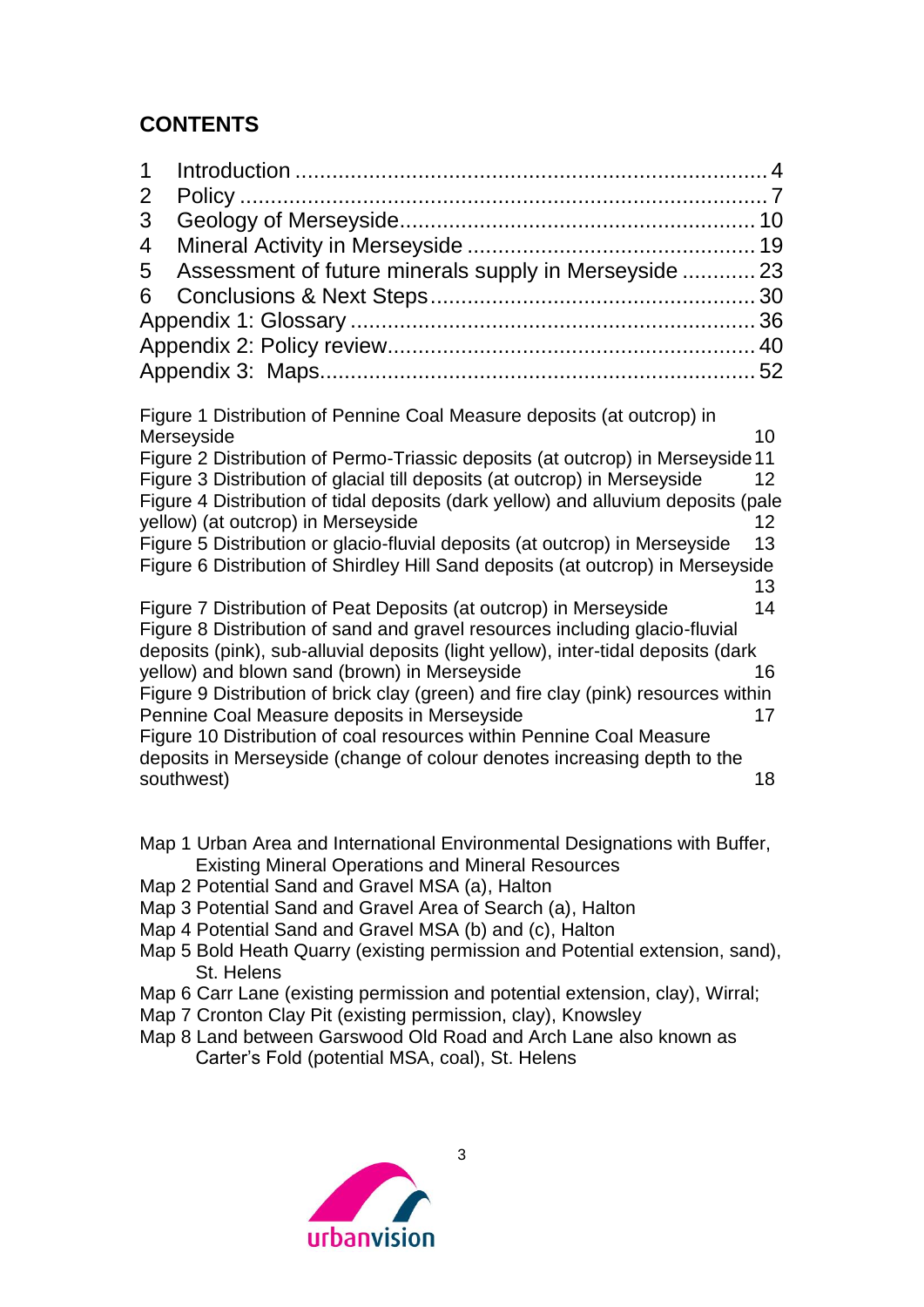# <span id="page-4-0"></span>**1 Introduction**

### **Brief**

- 1.1 Merseyside Environmental Advisory Service (MEAS), on behalf of the 6 Merseyside Authorities (Halton, Knowsley, Liverpool, Sefton, St. Helens and Wirral), contracted Greater Manchester Geological Unit (GMGU), part of the Urban Vision Partnership, to establish a minerals evidence base to support the development of a minerals policy framework to meet the requirements of the Planning and Compulsory Purchase Act (PCPA) 2004.
- 1.2 GMGU have undertaken an assessment of minerals resources in Merseyside, including consultation with the minerals industry to identify the potential for future minerals allocations in Merseyside.

#### **Objectives**

1.3 The objectives of the study are set out below:

Task 1:

(i) Identify Merseyside's potentially viable mineral deposits and related infrastructure and indicate where the exploitation of deposits is constrained by development, or other environmental or planning policy reasons.

(ii) Identify potential areas where mineral safeguarding policies could be applied, with appropriate justification.

Task 2:

Gauge the likely commercial interest in exploiting the identified mineral resources and related infrastructure in the period to 2020.

Task 3:

Provide advice on the most appropriate mechanism for Districts to deliver aggregate and minerals policy.

#### **Background**

1.4 Minerals such as crushed rock aggregates, sand, gravel and clay are the essential raw materials that underpin development of the built environment. Policy and plans including the Regional Spatial Strategy (RSS) for the North West (formerly RPG 13 and now under review) are required to ensure the supply of raw materials to construction activity

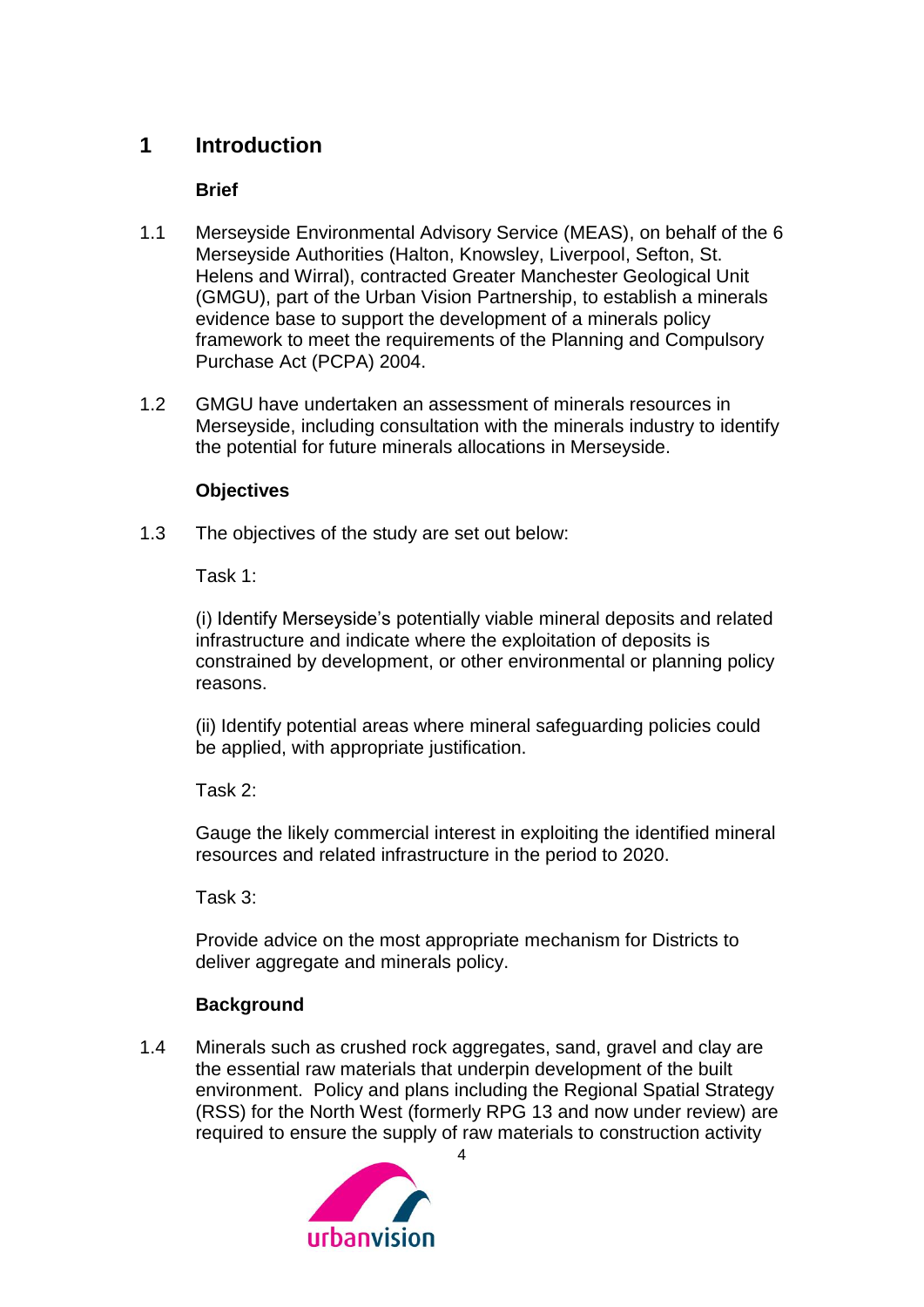will continue into the future.

- 1.5 Managing the supply of minerals effectively and sustainably through the planning system is essential to ensure primary resources are available for future generations. It will also serve to minimise the potential environmental impact of such developments including harmful emissions caused by road haulage and their effects on climate change. Effective management of minerals supply as part of a holistic resource plan can stimulate economic growth, resulting in improved quality of life for communities, increasing local employment opportunities and prosperity.
- 1.6 The six Unitary Development Plans (UDPs) of Merseyside vary in age. A number of these pre-date key changes to the planning system brought about as a result of the introduction of the PCPA in 2004, and the subsequent changes to National planning policy on minerals. As a result of these changes, the development plan system in England has been completely overhauled and new national minerals planning policies have been published. In light of this, there has been a need to review the existing minerals planning policy framework for Merseyside to ensure that the new aims and objectives of the planning system are met.
- 1.7 The six Merseyside Authorities, as Minerals Planning Authorities (MPAs), are required to plan for minerals within their administrative boundaries in line with Minerals Policy Statement 1: Planning and Minerals (MPS1). Existing minerals policies in the six Authorities' UDPs do not currently identify minerals resources or safeguarding areas in detail sufficient to meet the requirements of MPS1. As a result of this, the Merseyside Authorities identified the need to develop an evidence base for minerals and this report forms the basis of that study.
- 1.8 A requirement of MPS1 is to identify areas of search, preferred areas, and site specific allocations for future minerals development, as well as mineral safeguarding areas (MSAs). As this has not previously been undertaken for Merseyside, a 'call for sites' exercise was undertaken during March 2008. The information submitted by industry has been assessed along with geological information on minerals resources in Merseyside<sup>1</sup> to identify potential areas for future minerals working within Merseyside.

<sup>5</sup> Minerals Resource Information in Support of National, Regional and Local Planning: Cheshire (comprising Cheshire, Boroughs of Halton and Warrington). BGS 2006



<sup>&</sup>lt;sup>1</sup> Minerals Resource Information in Support of National, Regional and Local Planning: Merseyside (comprising City of Liverpool and Boroughs of Knowsley, Sefton, St Helens and Wirral). BGS 2006.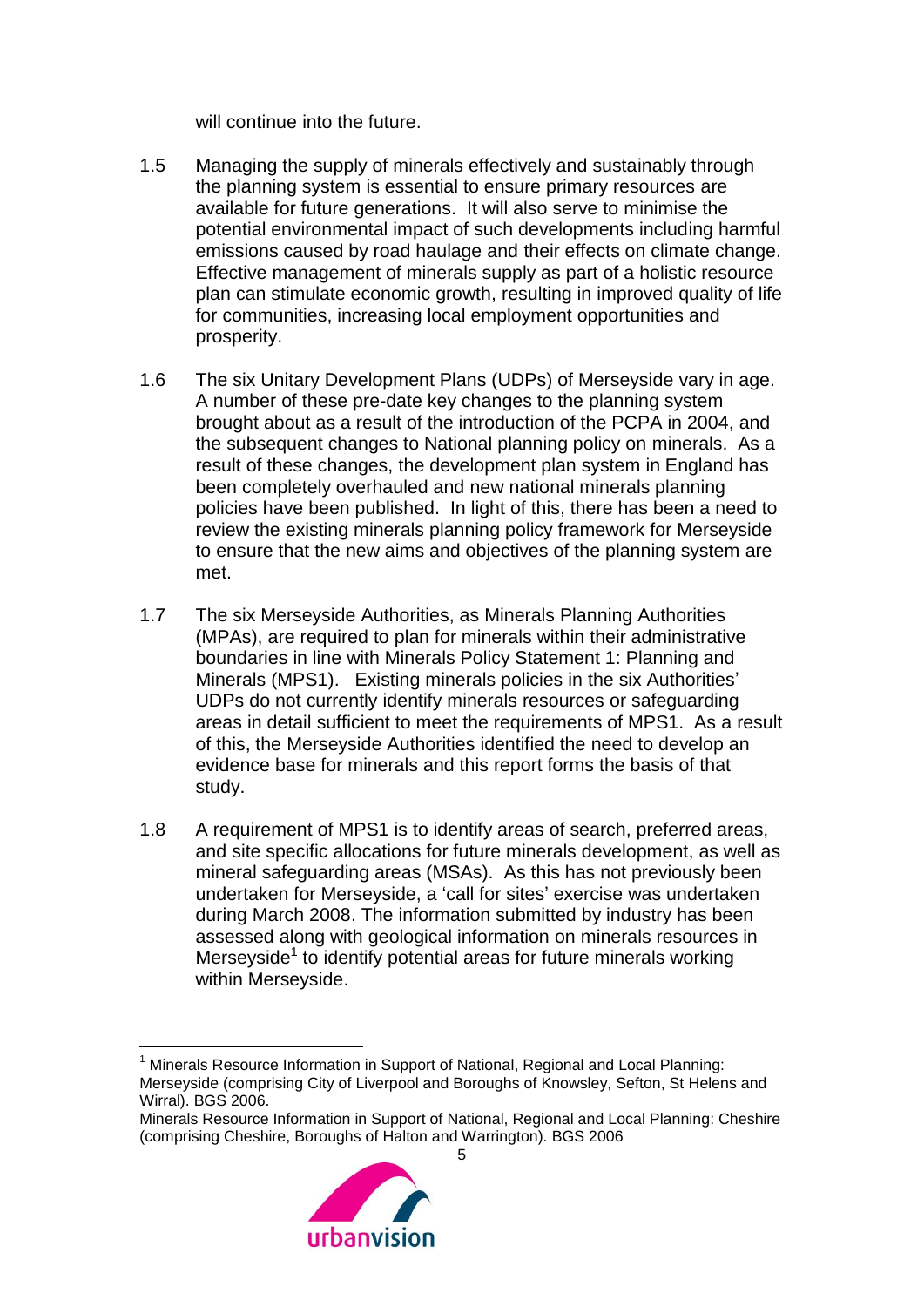1.9 One of the aims of this study is to identify potentially viable minerals deposits within Merseyside for all minerals. The key commodities found in Merseyside are silica sand associated with the glass industry in St. Helens, coal and clay and these will form the focus of the study, in addition to sand and gravel. Peat will not form a component of this study as Submitted Draft RSS for the North West has identified that there are sufficient reserves already identified to meet the regional need for this mineral and therefore no new sites are required.

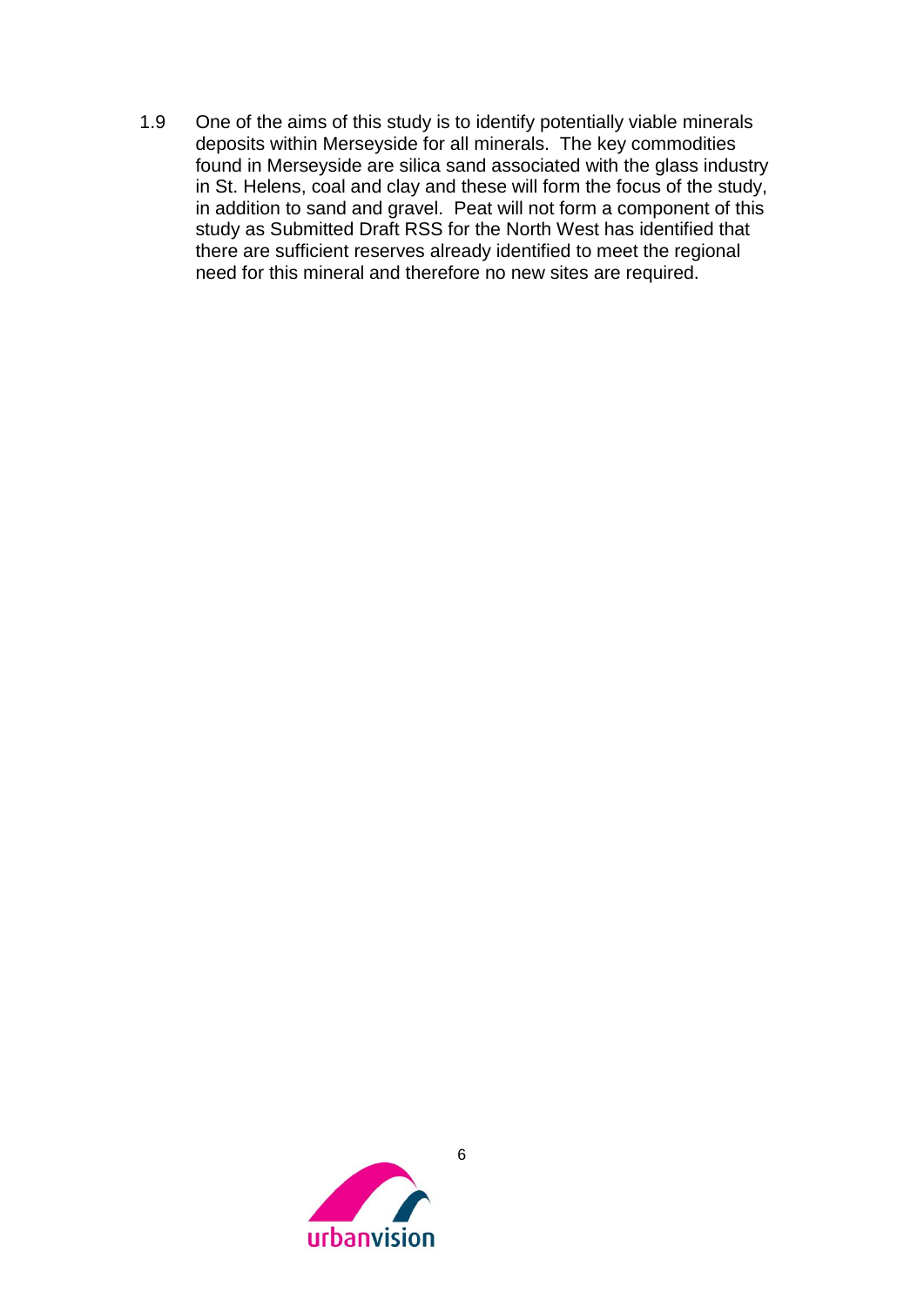# <span id="page-7-0"></span>**2 Policy**

### **Introduction**

- 2.1 The English planning system operates under the Town and Country Planning Act 1990 as amended by the 2004 Planning and Compulsory Purchase Act. A full review of plans and policies which impact upon minerals planning is included in Appendix 2. The following summary presents the key planning issues for identifying and safeguarding minerals sites in Merseyside.
- 2.2 National planning policy is set out through a series of Planning Policy Guidance Notes, which are being progressively replaced by Planning Policy Statements (PPS) under the 2004 Act. PPS1: Delivering Sustainable Development contains the overarching planning policies for the delivery of sustainable development through planning. The importance of the prudent use of natural resources, through efficiency of use of non-renewable resources and the use or reuse of existing resources is a key element of PPS1 which has an impact on minerals planning.
- 2.3 The Government recognises the unique issues surrounding minerals planning through a separate series of national policy statements. These are known as Minerals Planning Guidance Notes, some of which have been updated and replaced under the 2004 Act by Minerals Policy Statements (MPS) and accompanying companion guides.
- 2.4 National policy recognises the important role minerals play in the prosperity of the nation and the quality of life of its residents. A central tenet of this is the creation of sustainable communities with an "adequate and steady supply of material to provide the infrastructure, buildings and goods that society, industry and the economy needs"<sup>2</sup>.
- 2.5 Key National planning policy has been reviewed as part of this study, including:
	- PPS1: Delivering Sustainable Development
	- MPS1: Planning and Minerals, including relevant annexes
	- MPS2: Controlling and Mitigating the Environmental Effects of Minerals Extraction in England
	- National and Regional Guidelines for Aggregates Provision in England  $2001 - 2016$
- 2.6 The national and Regional Guidelines for Aggregates Provision in England are in the process of being updated and were consulted on

<sup>&</sup>lt;u>.</u> <sup>2</sup> DCLG (2006) MPS1

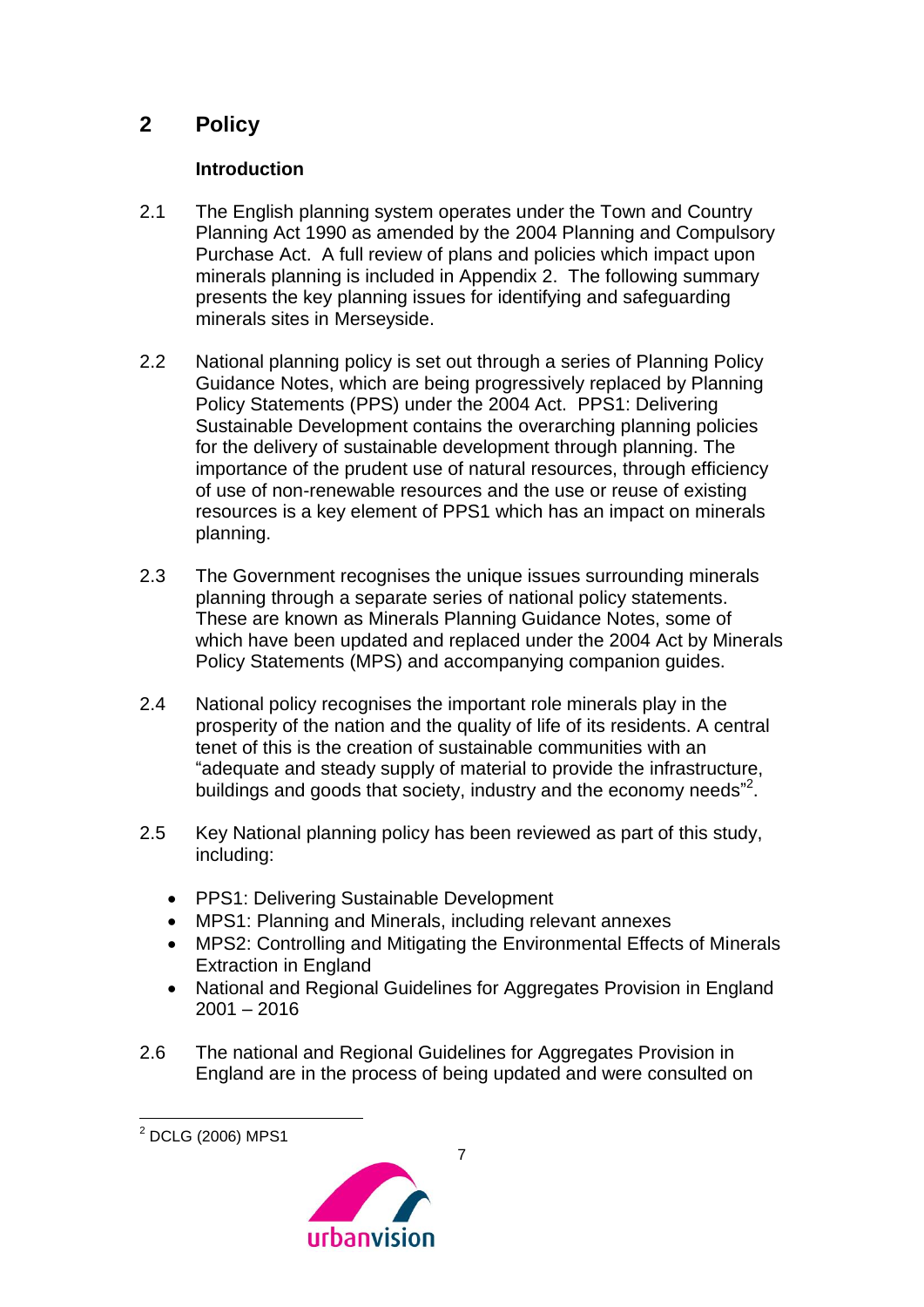during Spring/Summer 2008. They are likely to be published towards the end of 2008.

2.7 The need to include on the adopted proposals map, 'minerals and waste matters including safeguarding areas' is set out in Planning Policy Statement 12 (published June 2008).

#### **Areas for future minerals working**

- 2.8 MPS1 requires MPAs to provide for the future supply of minerals through identification of resources. These can take the form of "specific sites", "preferred areas" or "areas of search", and should be supported by policies to provide clear guidance to operators on where minerals extraction is most likely to be acceptable.
- 2.9 Areas for future working can be identified by a variety of means, including the submission of information in the form of "specific sites" i.e. sites where viable minerals are known to exist and where landowners are supportive of minerals development taking place. Such sites are encouraged to be submitted by industry / minerals operators early in the process of plan preparation to enable full consideration of any potential impact of development to be considered, and in order for the site to be assessed in terms of sustainability, through formal sustainability appraisal and habitats regulations assessment, where appropriate.
- 2.10 In the case of Merseyside, existing information on specific sites relates to existing mineral operations and information put forward following the call for sites exercise. Therefore, for Merseyside, areas of search and preferred areas are likely to offer the most appropriate route forward for considering the location of future minerals operations.
- 2.11 In practice there may be little to distinguish between specific sites and preferred areas. Preferred areas are areas of known resources where planning permission might be reasonably acceptable, subject to the usual tests of environmental acceptability. It is the responsibility of the MPA to decide how such sites are identified as allocations within their LDF.
- 2.12 Planning and Minerals: Practice Guide (November 2006) defines areas of search as "broader areas, where knowledge of mineral resources may be less certain, but within which planning permissions for particular sites could be granted to meet any shortfall in supply if suitable applications are made"<sup>3</sup>.

8



<sup>3</sup> DCLG (November 2006) Planning and minerals: Practice Guide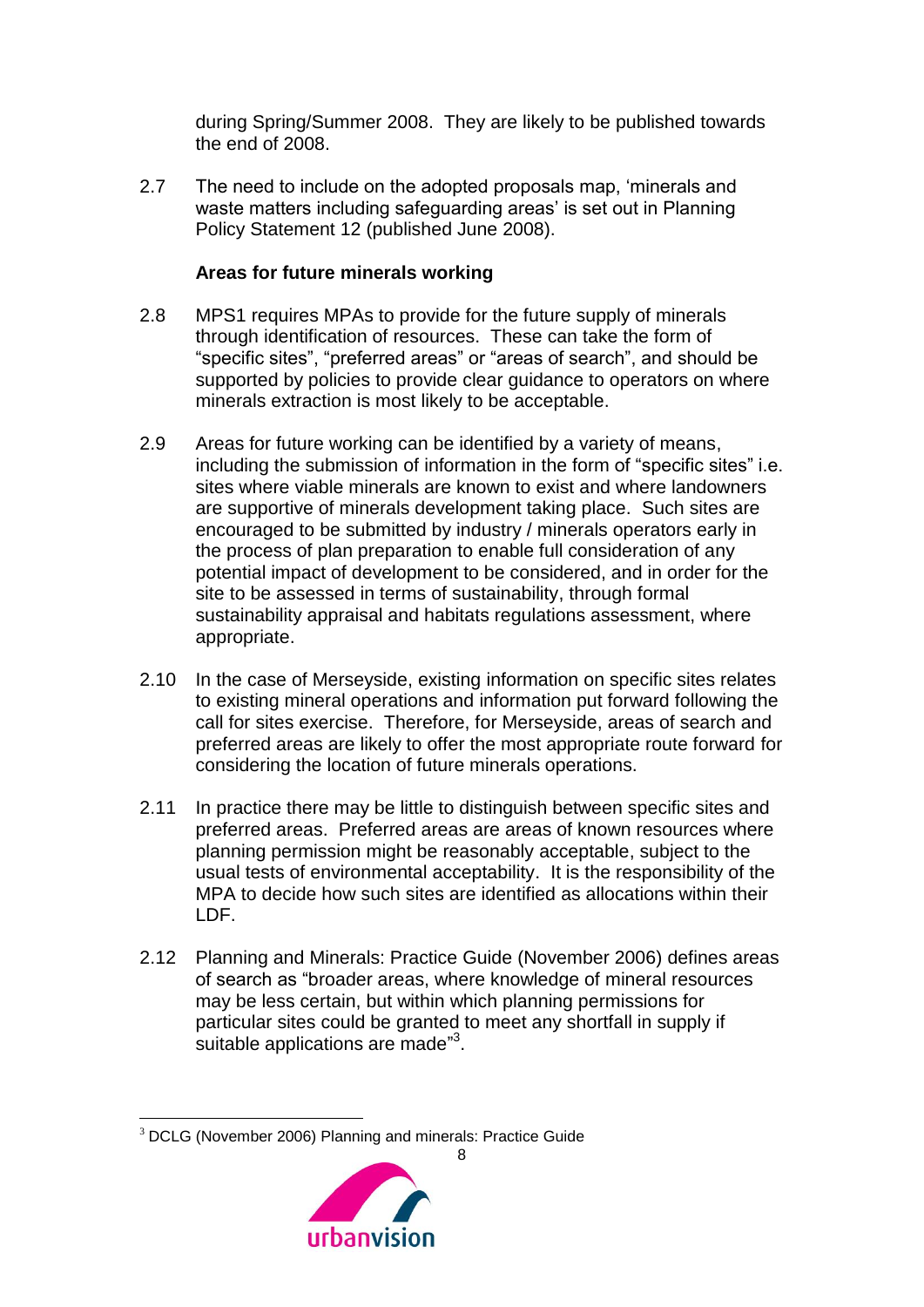2.13 MPS1 does not favour the approach of identifying areas of search only, as this provides less certainty on where actual development may take place and an authority which elects to do this must be prepared to justify their approach. Authorities are encouraged to have both specific sites and / or preferred areas if sufficient acceptable sites are known at that stage. Areas of search can be used to cover the remaining plan period if sufficient sites can not be identified by the time of adoption.

#### **Mineral Safeguarding Areas (MSAs)**

- 2.14 The planning system has an important role to play in safeguarding proven deposits of minerals which are, or may become, of economic importance within the foreseeable future from unnecessary sterilisation by surface development. A key requirement of MPS1 is that planning authorities should define Mineral Safeguarding Areas (MSAs) in Local Development Documents.
- 2.15 MSAs can be defined objectively using the best geological and minerals resource information, including BGS information on mineral resources and information made available by industry. Following identification of such areas, it is important that consultation with industry and other stakeholders is carried out in order to refine any proposals put forward.
- 2.16 British Geological Survey (BGS)<sup>4</sup> have defined MSAs as "areas of known resources that are of sufficient economic or conservation value (such as building stone) to warrant protection for generations to come".
- 2.17 The purpose of an MSA is not to preclude automatically other forms of development, but to make sure that minerals resources are adequately and effectively considered in land use planning decisions. Unitary authorities must include such policies in their LDF in order to alert applicants for non-minerals development to the existence of valuable mineral resources.
- 2.18 It is important that MSAs are identified in the emerging Merseyside Authorities' LDDs, alongside areas of search and preferred areas, and these should be identified on an up-to-date proposals map accompanying a site allocation DPD or other LDD. They may also be supported by a development management policy on safeguarding to avoid incompatible development close to the MSA that may constrain future extraction. In addition policies on prior extraction within safeguarded areas may also need to be considered.

<u>.</u>



<sup>9</sup> <sup>4</sup> A guide to minerals safeguarding in England: October 2007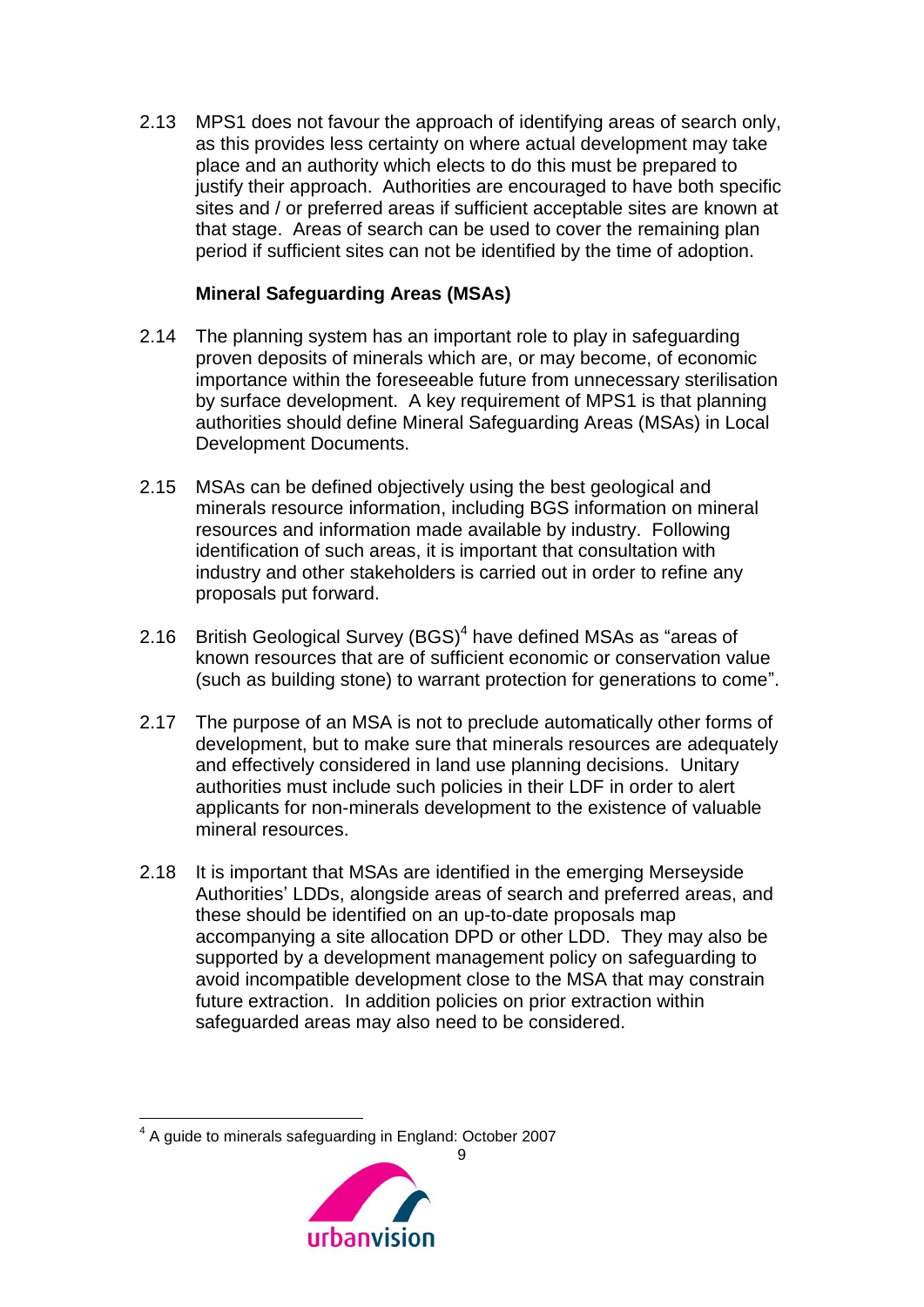# <span id="page-10-0"></span>**3 Geology of Merseyside<sup>5</sup>**

# **Solid Geology**

3.1 The oldest rocks in Merseyside can be found in the northeast of the sub-region, primarily in St Helens but also sweeping into part of Knowsley and with a small outcrop in Liverpool. These are represented by Carboniferous Pennine Coal Measures (Westphalian), alternating sequences of mudstones, siltstones, sandstone and extensive coal seams laid down some 300 million years ago.



<span id="page-10-1"></span>Figure 1 Distribution of Pennine Coal Measure deposits (at outcrop) in Merseyside

3.2 To the south and west, the Carboniferous rocks give way to younger rocks which are represented by sedimentary sequences of the Late Permian to Late Triassic (approximately 290 – 220 Ma). The environment in the area at this time varied from deserts to tropical seas. Clastic sedimentary sequences predominate and include conglomerate, sandstone, siltstone sequences with some mudstone deposits.

 5 Information Sources: Howard, A S, Hough, E, Crofts, R G, Reeves, H J and Evans, D J. 2007. Geology of the Liverpool district – a brief explanation of the geological map. BGS. Aitkenhead, N, Barclay, E J, Brandon, A, Chadwick, R A, Chisholm, J I, Cooper, A H and Johnson, E W. 2002. British regional geology: the Pennines and adjacent areas (Fourth edition). (British Geological Survey, Nottingham)

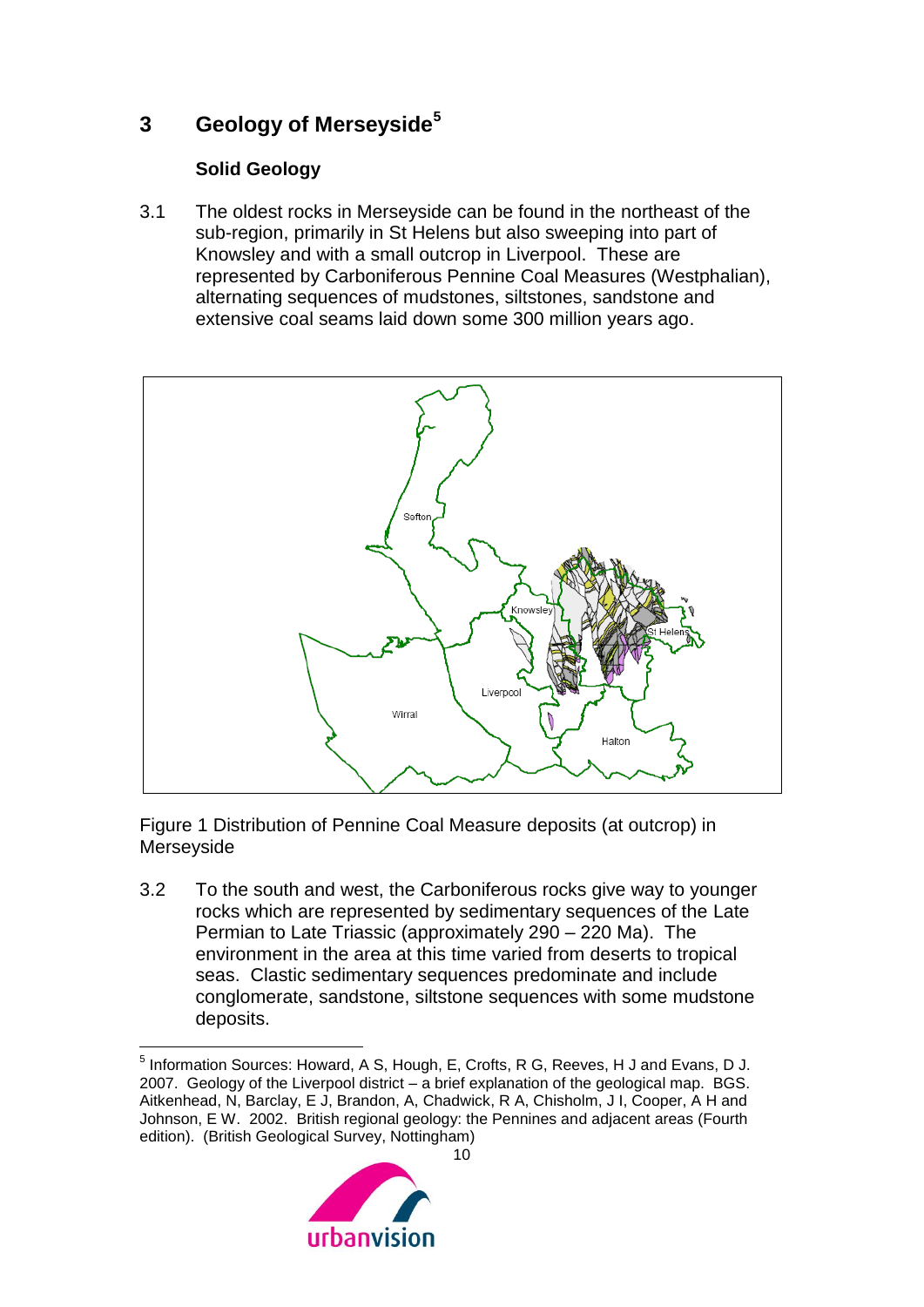

<span id="page-11-0"></span>Figure 2 Distribution of Permo-Triassic deposits (at outcrop) in Merseyside

### **Drift Geology**

3.3 Much of the sub-region has been covered by superficial drift deposits of Pleistocene to Recent age. These are dominated by glacial tills ('boulder clay') laid down by retreating ice sheets at the end of the Devensian cold stage some 10,000 years ago. The tills typically comprise silty clays with subordinate sands and gravels (ranging in size up to large boulders).

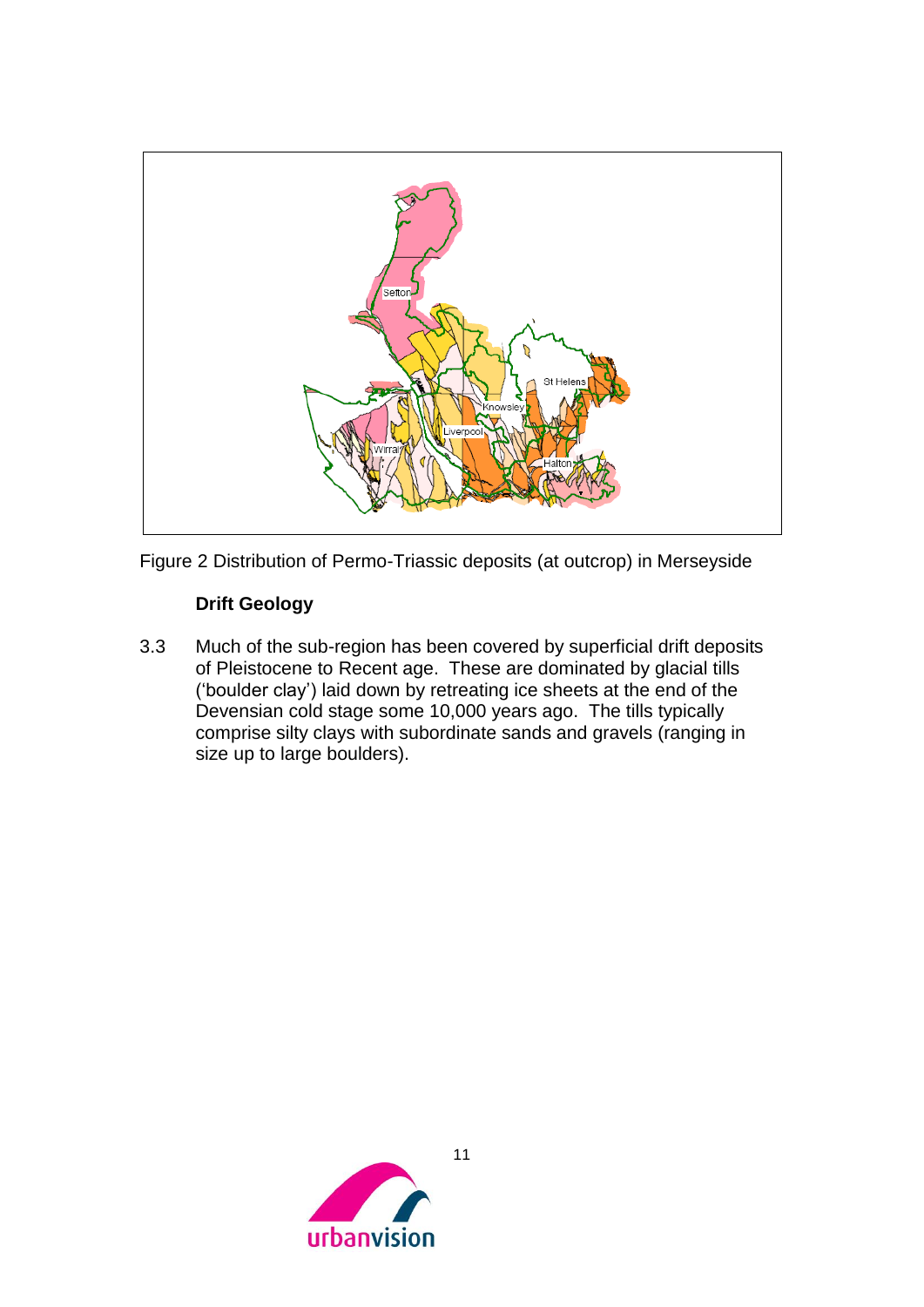

<span id="page-12-0"></span>Figure 3 Distribution of glacial till deposits (at outcrop) in Merseyside

3.4 The latest drift deposits within Merseyside are represented by glaciofluvial sands and gravels, tidal sands, river terrace sands and gravels, peat, alluvium and wind blown sand. Modern day flood plains result in the deposition of alluvium. Tidal deposits consist of sand, silt and clay and are formed by the action of tidal currents and waves.



<span id="page-12-1"></span>Figure 4 Distribution of tidal deposits (dark yellow) and alluvium deposits (pale yellow) (at outcrop) in Merseyside

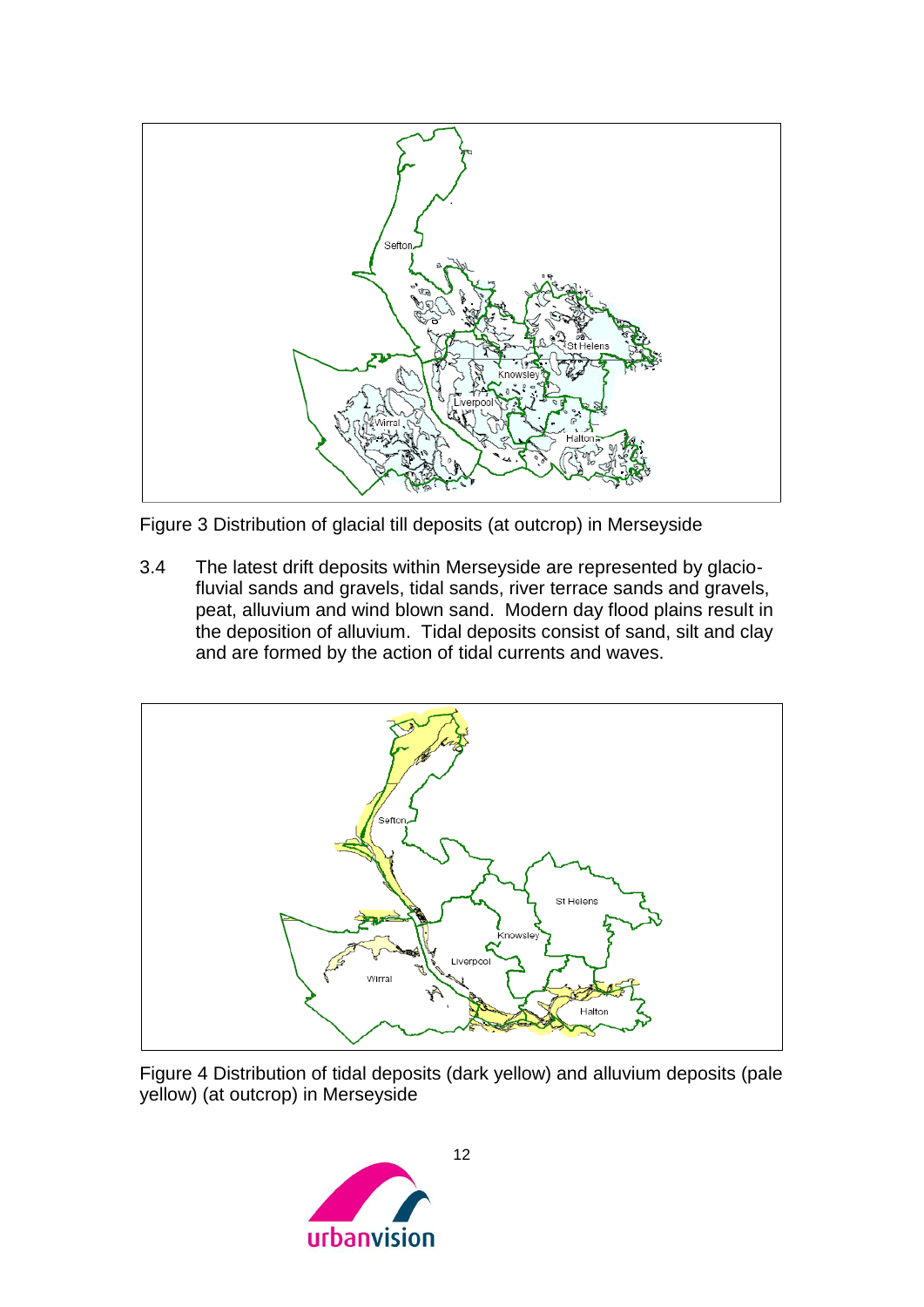

<span id="page-13-0"></span>Figure 5 Distribution or glacio-fluvial deposits (at outcrop) in Merseyside

3.5 Thin, wind blown sand deposits can be found in the north of the subregion, with some smaller deposits in the south and east. These sand deposits, known as Shirdley Hill Sand, are thought to be late glacial or immediately post glacial in origin. Shirdley Hill Sand deposits have been extensively worked for the production of glass.



<span id="page-13-1"></span>Figure 6 Distribution of Shirdley Hill Sand deposits (at outcrop) in Merseyside

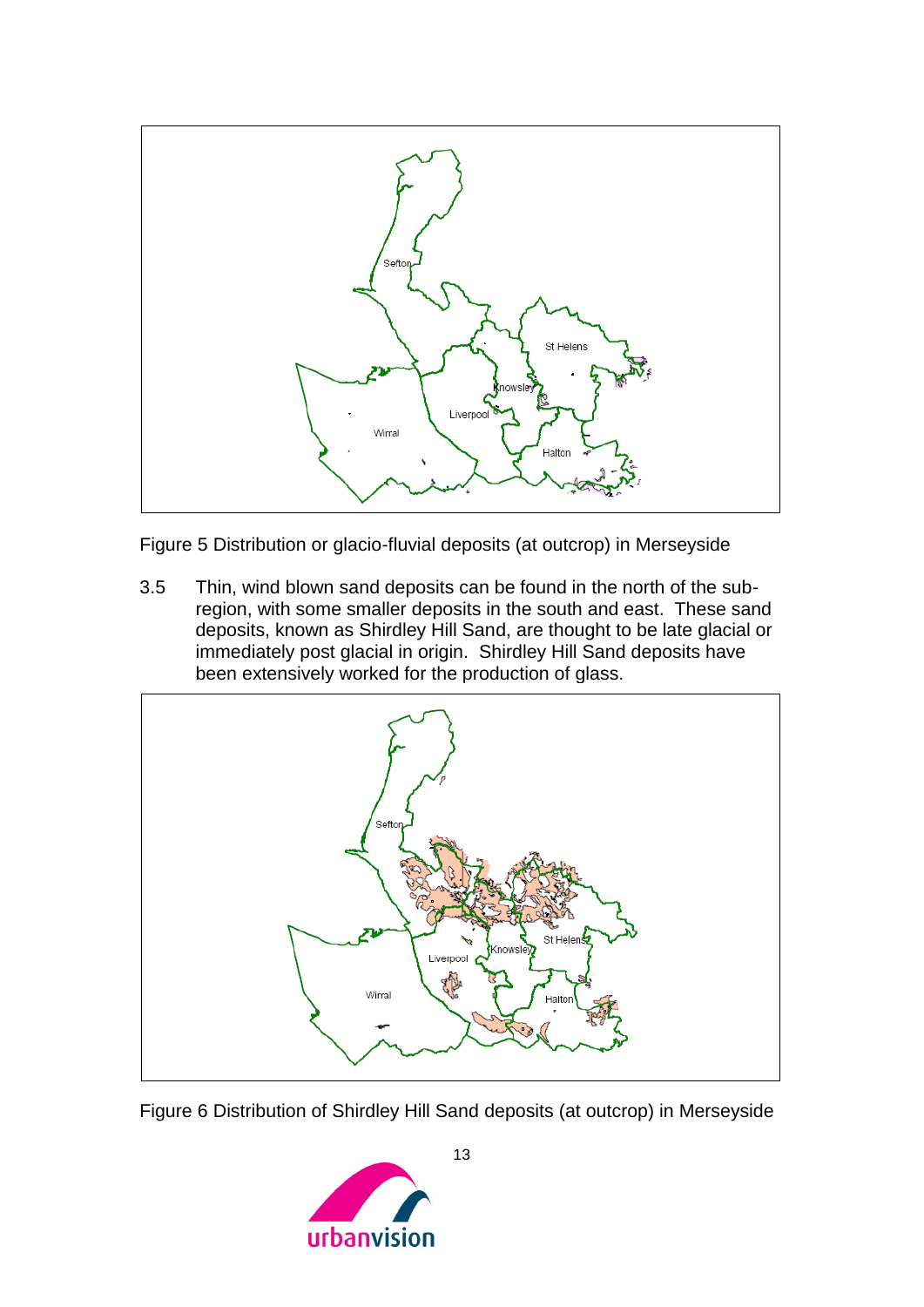3.6 The distribution of peat deposits is focused on lowland areas in Sefton and the northern parts of Knowsley and St Helens. Peat was worked extensively in the past for fuel although submitted draft RSS does not set out any requirements for future provision.



<span id="page-14-0"></span>Figure 7 Distribution of Peat Deposits (at outcrop) in Merseyside

#### **Mineral Resources**

- 3.7 There is a long history of the exploitation of mineral resources in Merseyside although many operations have now ceased. These have varied in nature from mining of coal to clay extraction for brick making. For the purposes of this section, the mineral resources of Merseyside have been broadly grouped into the following categories in accordance with British Geological Survey (BGS) Reports CR/05/090N and CR/05/129N.
	- Superficial Deposits including glacio-fluvial sand and gravel, river sand and gravel, tidal sand and blown sand
	- Brick clay including Fireclay
	- Coal
	- **Sandstone**
	- Peat

#### Superficial Deposits

3.8 Resources of sand and gravel primarily occur within superficial or 'drift' deposits of glacial and post glacial origin. Sand and gravel resources

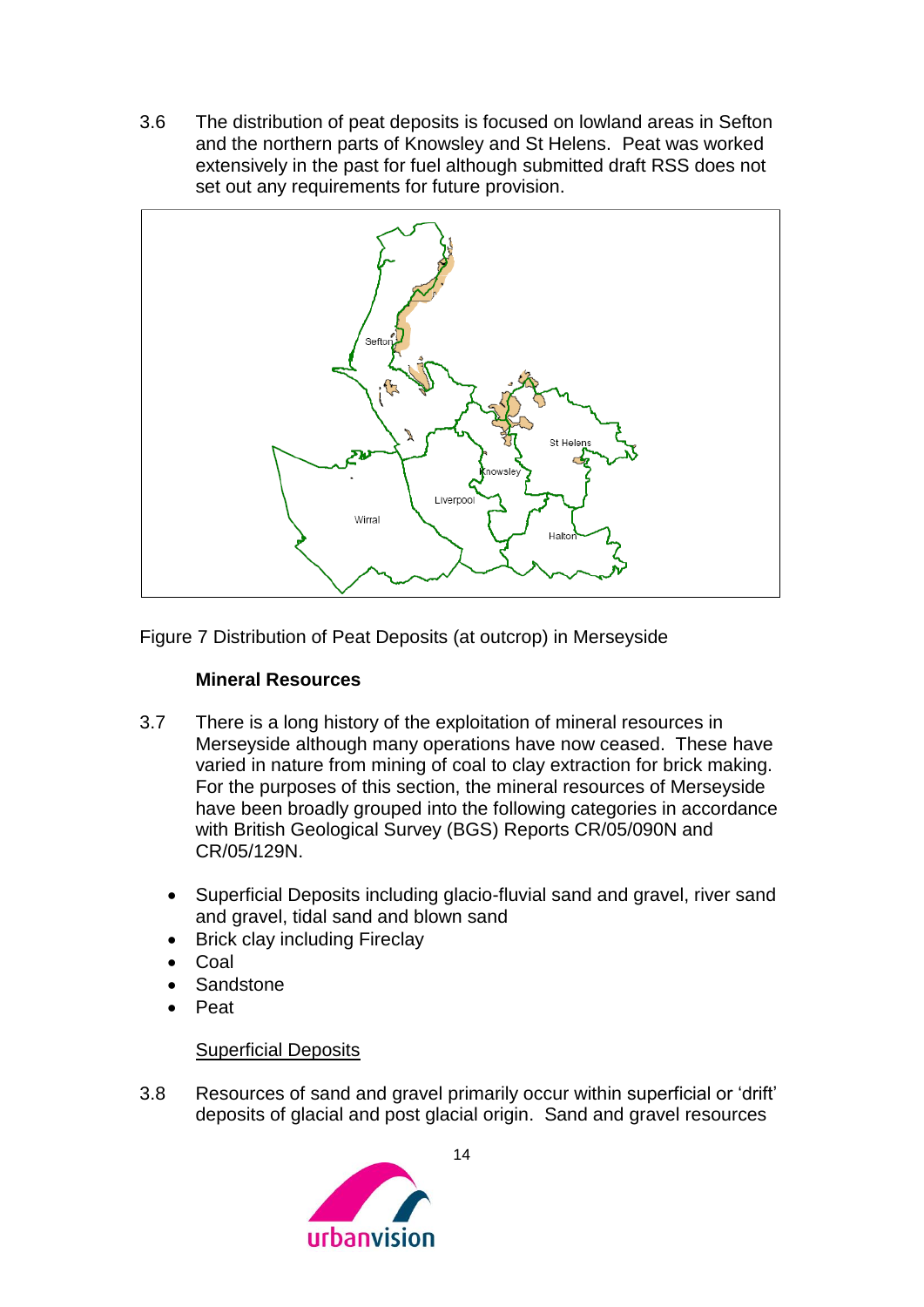in the sub-region can be subdivided into river sand and gravel, glaciofluvial sand and gravel and blown sand with additional resources of bedrock sand and gravel.

- 3.9 Glacio-fluvial sand and gravel are the products of deposition by glacial melt waters. The most extensive glacio-fluvial sand and gravel deposits in the sub-region occur to the east of Prescot. Whilst a number of these deposits may be up to 9m thick, their lateral extent is often variable and unpredictable and significant resources have been sterilised by urban development.
- 3.10 River sand and gravel resources occur in modern floodplains and in terrace deposits associated with, and underlying, present day alluvium. The deposits are best developed along the River Alt in Sefton, Sankey Brook in St Helens, in the north of the Wirral and along the Fender, which runs parallel to the M53.
- 3.11 Silica sands contain a high proportion of silica and are used as raw materials in the glass and foundry castings industries and other industrial processes. Silica sands command a higher price than construction sands and deposits in the UK occur in limited areas. In Merseyside, silica sand used to be produced from an area known as the Horse Bank off the Sefton coast, although working here has ceased.
- 3.12 Wind blown sands (known locally as the Shirdley Hill Sand Formation) are generally not suitable for construction use, but historically have been exploited in St Helens for glass making. Extraction for this purpose ceased in 1977 due to economic viability, although these sands have since been exploited for horticultural use. The intertidal sand deposits off the Merseyside coast also have a high silica content and have been exploited in the past for use in the glass making industry.
- 3.13 There is very limited current extraction of sand and gravel in Merseyside; most is marine-dredged which is landed at coastal ports such as the Port of Liverpool and Eastham. The only operational land based quarry is Bold Heath in St Helens.

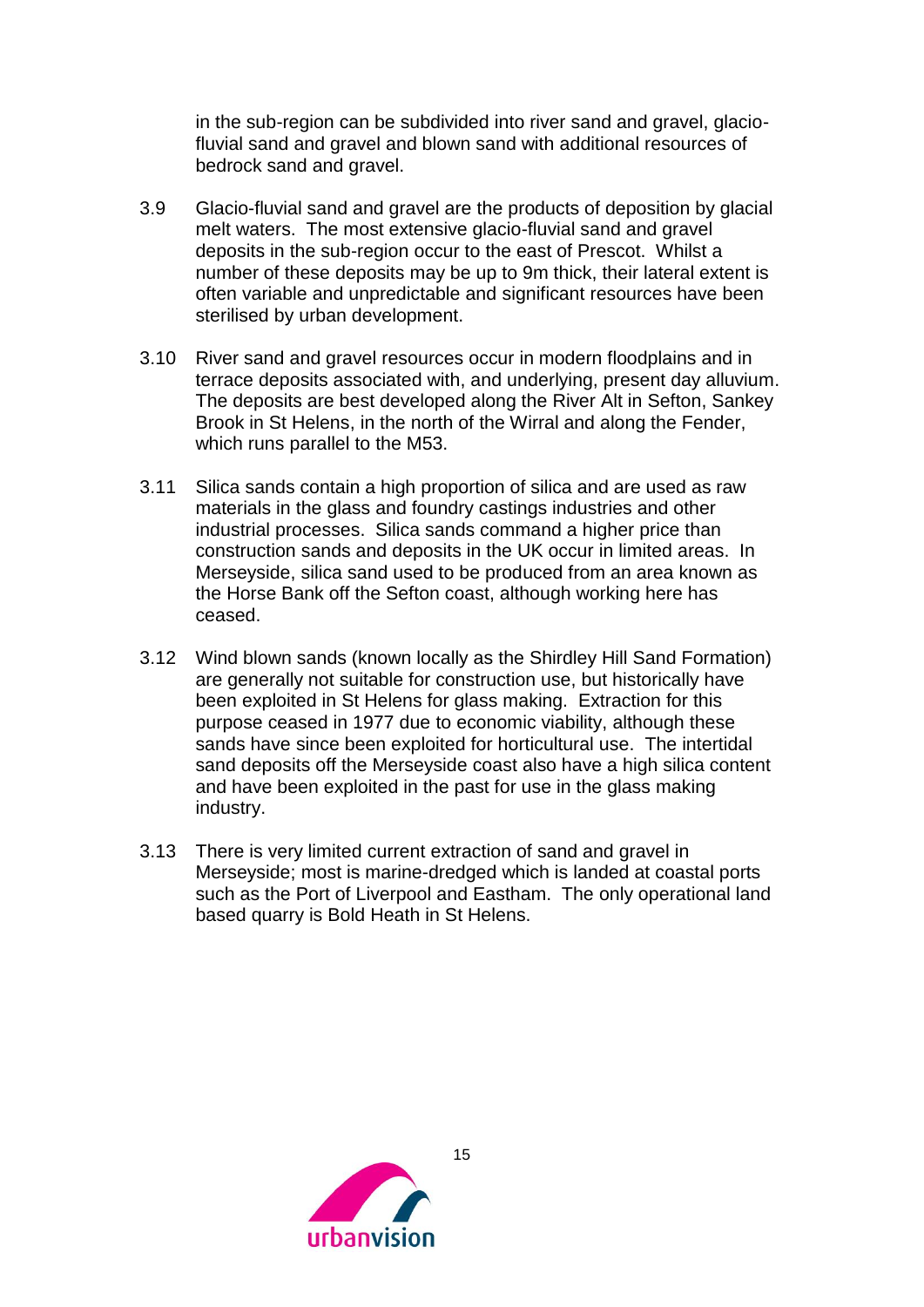

<span id="page-16-0"></span>Figure 8 Distribution of sand and gravel resources including glacio-fluvial deposits (pink), sub-alluvial deposits (light yellow), inter-tidal deposits (dark yellow) and blown sand (brown) in Merseyside

#### Brick clay including Fireclay

- 3.14 Brick clay is a term used to describe 'clay and shale' used in the manufacture of structural clay products such as facing and engineering bricks, pavers, clay tiles and vitrified clay pipes. Brick clays are essentially mudstones of different geological ages and compositions. In Merseyside, brickclay has been produced for local consumption from small brick pits for over two hundred years. Historically, a variety of clays were extracted for brick making including glacial till ('Boulder Clay'), the Triassic Mercia Mudstone, the Downholland Silt, the Etruria (Marl) Formation and mudstone / siltstone within Coal Measures.
- 3.15 Fireclays are mudstones that underlie most coal seams, hence their location in Merseyside is confined to areas where there are coal deposits. Fireclay is primarily a by-product of coal extraction and as such, is not worked at present in Merseyside.
- 3.16 The Pennine Coal Measures mudstones are now the principal brick clay resource in North West England. Today, only one active brick works remains in Merseyside, at St Helens, using clay extracted from a pit in Cronton (located within the Carboniferous Etruria Formation) together with material brought in from outside the area.

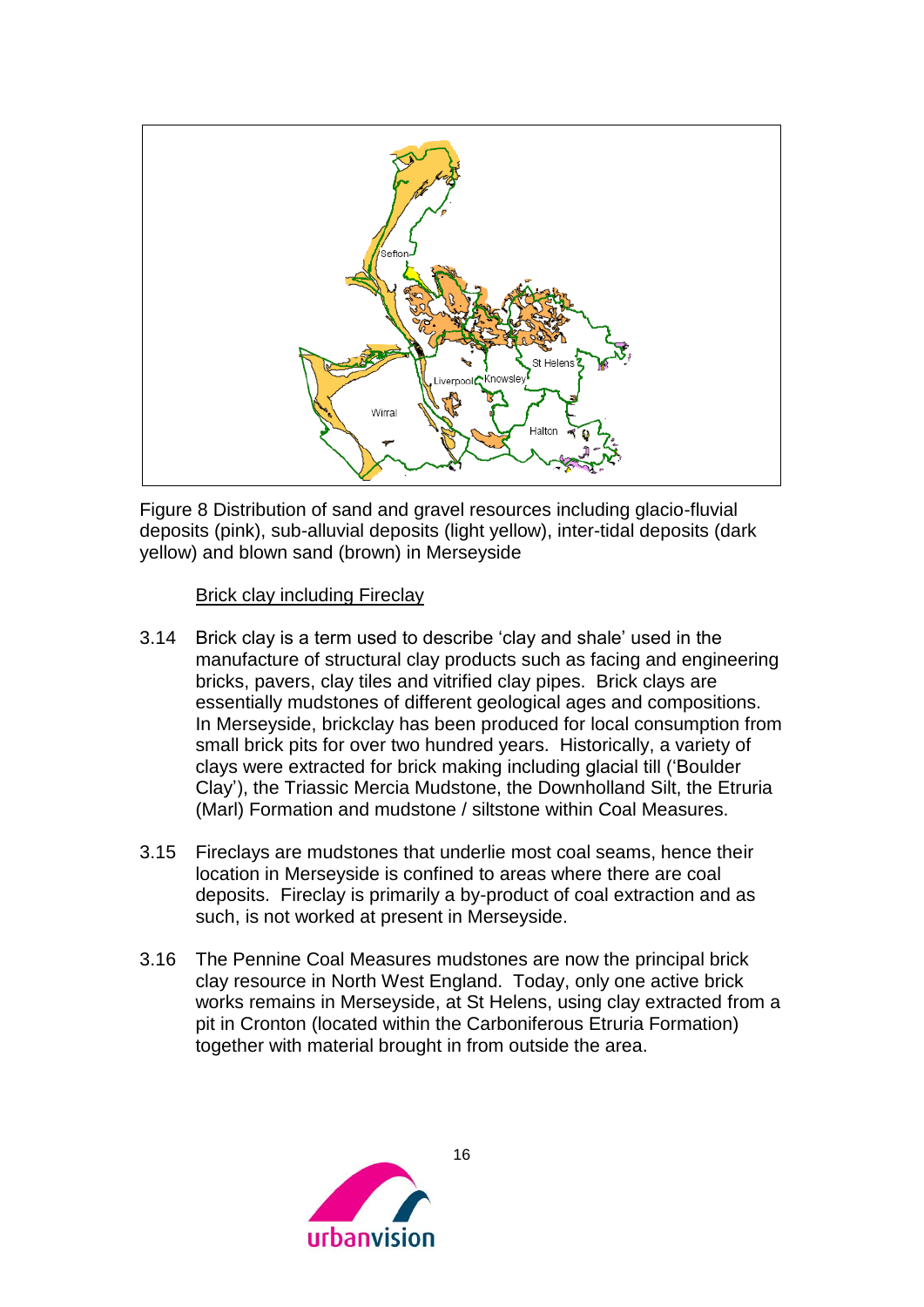

<span id="page-17-0"></span>Figure 9 Distribution of brick clay (green) and fire clay (pink) resources within Pennine Coal Measure deposits in Merseyside

#### Coal

3.17 Merseyside lies predominantly within the South Lancashire Coalfield. Coal seams are mainly present in the Pennine Lower and Middle Coal Measures, with a few additional coal seams in the lower sequences of the Pennine Upper Coal Measures. Coal seams are numerous within excess of 30 named coal seams, which vary laterally in both thickness and composition. Remaining coal resources are potentially extensive; however future extraction is likely to be restricted to opencast mining methods. The future potential for such sites is further reduced by overlying thick drift deposits (Halton, Knowsley, Sefton and Wirral), extensive urban development (Liverpool) and international environmental designations.

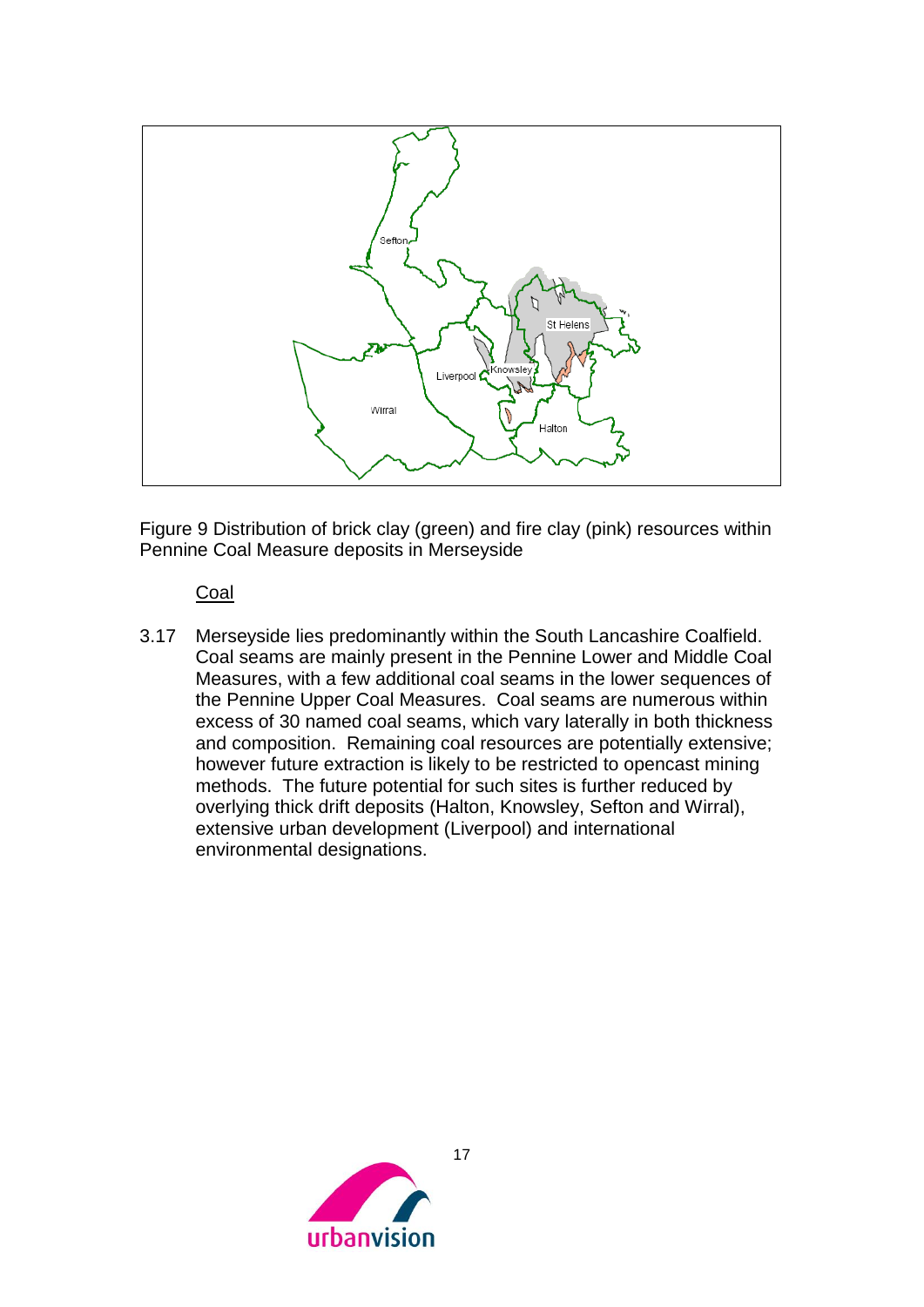

<span id="page-18-0"></span>Figure 10 Distribution of coal resources within Pennine Coal Measure deposits in Merseyside (change of colour denotes increasing depth to the southwest)

#### **Sandstone**

3.18 Sandstone has historically been produced from a number of horizons within the Carboniferous and Permo-Triassic rocks of the area; however this material is no longer extracted in Merseyside. The most important source of building stone in Merseyside was the red and white sandstones of the Sherwood Sandstone Group (Permo-Triassic). This was extracted in many of what have now become suburbs of Liverpool.

#### Peat

3.19 There are several areas of lowland raised peat bogs in Merseyside, in Sefton, northern parts of Knowsley and St Helens. The deposits in Sefton overlie the Downholland Silt whilst in Knowsley and St Helens; peat deposits represent the southern end of the southwest Lancashire peat plain. In the past, many peat deposits were worked for fuel and horticultural purposes.

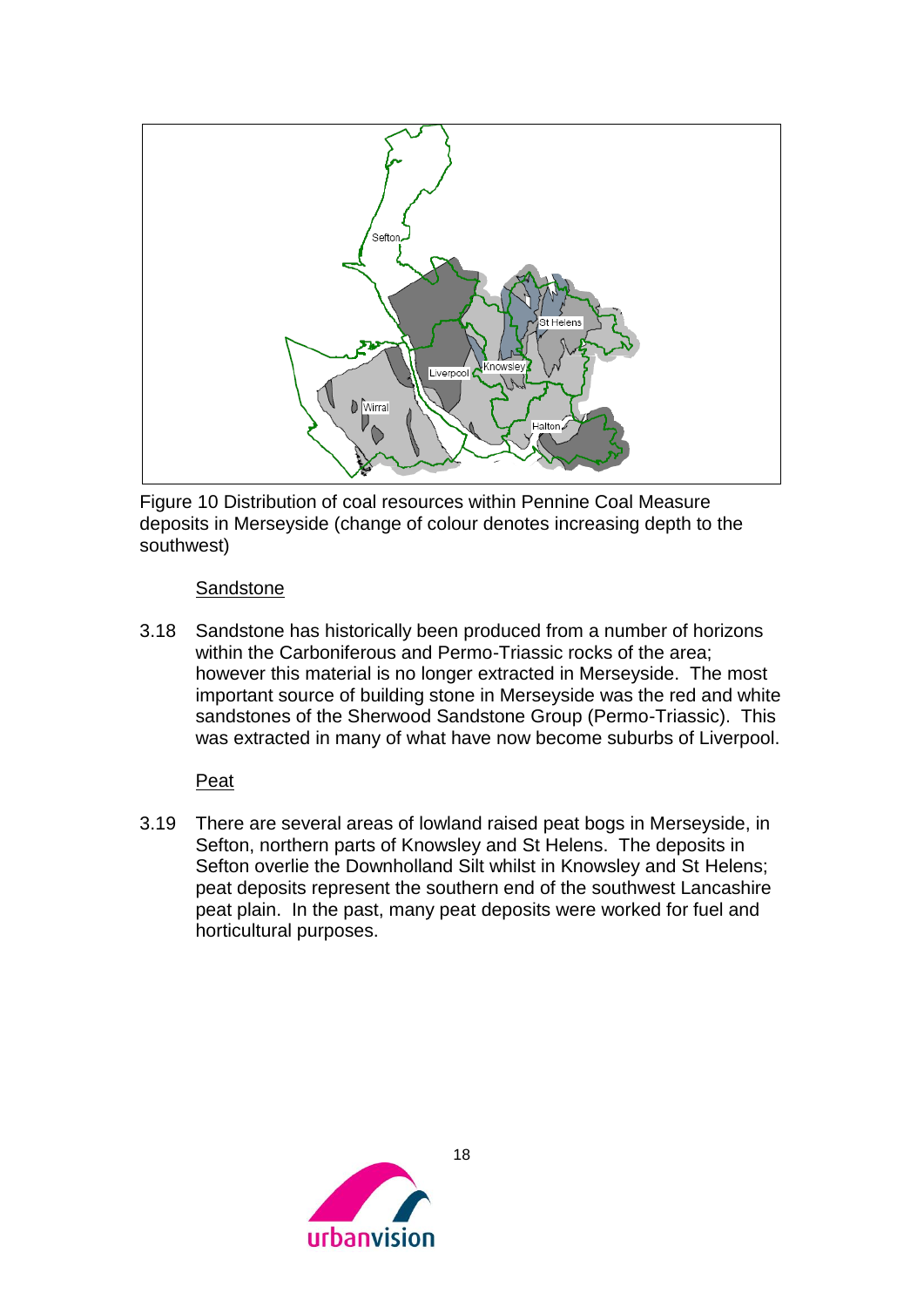# <span id="page-19-0"></span>**4 Mineral Activity in Merseyside**

### **Current Minerals Activity in Merseyside**

4.1 There are a number of sites within Merseyside that are currently producing primary minerals in addition to four active marine aggregate wharfs. For the purposes of this discussion current minerals activity has been divided into aggregates and non-aggregates supply. There are no crushed rock aggregate operations in Merseyside and therefore this commodity has not been examined in detail.

# **Aggregates**

- 4.2 Data on the annual production of aggregates is collected by the North West Regional Aggregate Working Party (RAWP). See Appendix 2 for further information on RAWPs. Due to a requirement to ensure the confidentiality of commercially sensitive data submitted by site operators for the annual RAWP survey, the figures for Merseyside and Halton are amalgamated with Greater Manchester and Warrington (referred to in this section as the 'RAWP sub-area'). The latest available monitoring data for aggregates is from 2006<sup>6</sup>. This has been summarised in Appendix 2 and is discussed below.
- 4.3 A key role of the RAWP is to apportion the regional guidelines for aggregate provision for the period 2001 – 2016 to mineral planning authority areas. This process takes account of an MPA's ability to supply aggregates.
- 4.4 The sub-regional apportionment (2001 2016) for sand and gravel production is 4.1 million tonnes, with an annualised requirement of 0.26 million tonnes. Sand and gravel sales in 2006 were 0.4 million tonnes, the same as in the previous year.
- 4.5 Total sales of land won sand and gravel in the North West in 2006 stood at 2.97 million tonnes, down by 0.09 million tonnes from the previous year. Sales have generally been declining since 1994 when they stood at 5.55 million tonnes.
- 4.6 In contrast, in 2006, the RAWP sub-area recorded sales of sand and gravel 0.14 million tonnes higher than the annualised requirement; in fact annual sand and gravel sales have only dropped below 0.26 million tonnes in two of the past fourteen years.
- 4.7 Permitted reserves of sand and gravel increased from 8.91 million tonnes in 2005 to 9.89 million tonnes in 2006. There were no new permissions granted in Merseyside, Halton or Warrington during this

<sup>&</sup>lt;u>.</u> <sup>6</sup> RAWP Annual Report 2007 available at www.communities.gov.uk

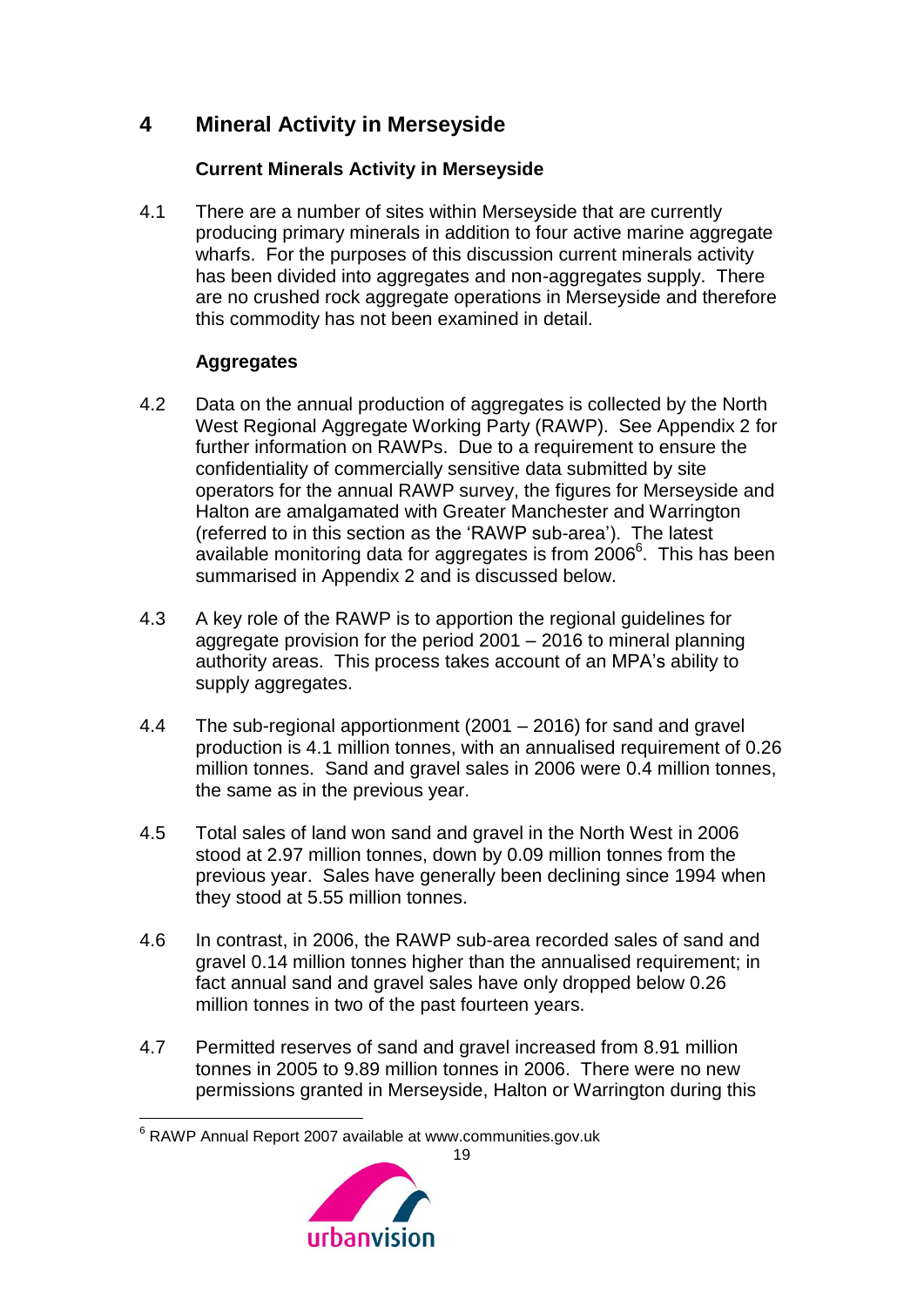time, therefore this increase is attributed to a planning permission granted for an extension (0.7mt) in the Greater Manchester area.

- 4.8 The RAWP survey results indicate a general decline in primary aggregate sales in the North West in recent years for which there are a number of possible reasons. The introduction of the landfill tax has meant that a greater proportion of construction, demolition and excavation waste (CDEW) is being recycled rather than disposed. This has a dual effect as the recycled material can be used as a substitute for low-grade primary aggregate, and it reduces the need to find new landfill capacity (a by-product of the quarrying industry).
- 4.9 Another potential fiscal driver was the introduction of the Aggregates Levy in 2002. The Aggregates Levy is a charge placed on each tonne of primary aggregate supplied and may encourage the use of secondary and recycled aggregates, which do not incur such a charge.
- 4.10 Further reasons for the decline in aggregate sales in the region include the supply of aggregate from outside sources on the periphery of the region, or an increase in the use of non-aggregate building materials.
- 4.11 The North West imported a total of 13.7Mt primary aggregate in 2005; this is more than any other individual region in England. Imports into Merseyside and Cheshire account for 4.4Mt of this total<sup>7</sup>, although this figure includes imports from other regions and also sub-regional imports. This can be attributed to a high demand for raw materials from construction activity in the urban areas of the sub-region. North Wales is a major exporter of aggregate into Merseyside, particularly of crushed rock (limestone). In addition, aggregate is imported by ship from Scotland via the Port of Liverpool.

#### **Marine Sand and Gravel**

- 4.12 Applications to dredge marine aggregate in England are under the control of the Marine and Fisheries Agency and, if successful, a licence must then be granted by The Crown Estate.
- 4.13 MPS1 encourages the supply of marine-dredged sand and gravel, to the extent that environmentally acceptable sources can be identified and exploited within the principles of sustainable development. Currently around 8% of the total national demand for primary aggregates is sourced from marine-dredged sand and gravel, and this is reviewed by CLG as part of the review of aggregate guidelines.

 $7$  Collation of the results of the 2005 Aggregate Minerals Survey for England and Wales 2005 Page 83

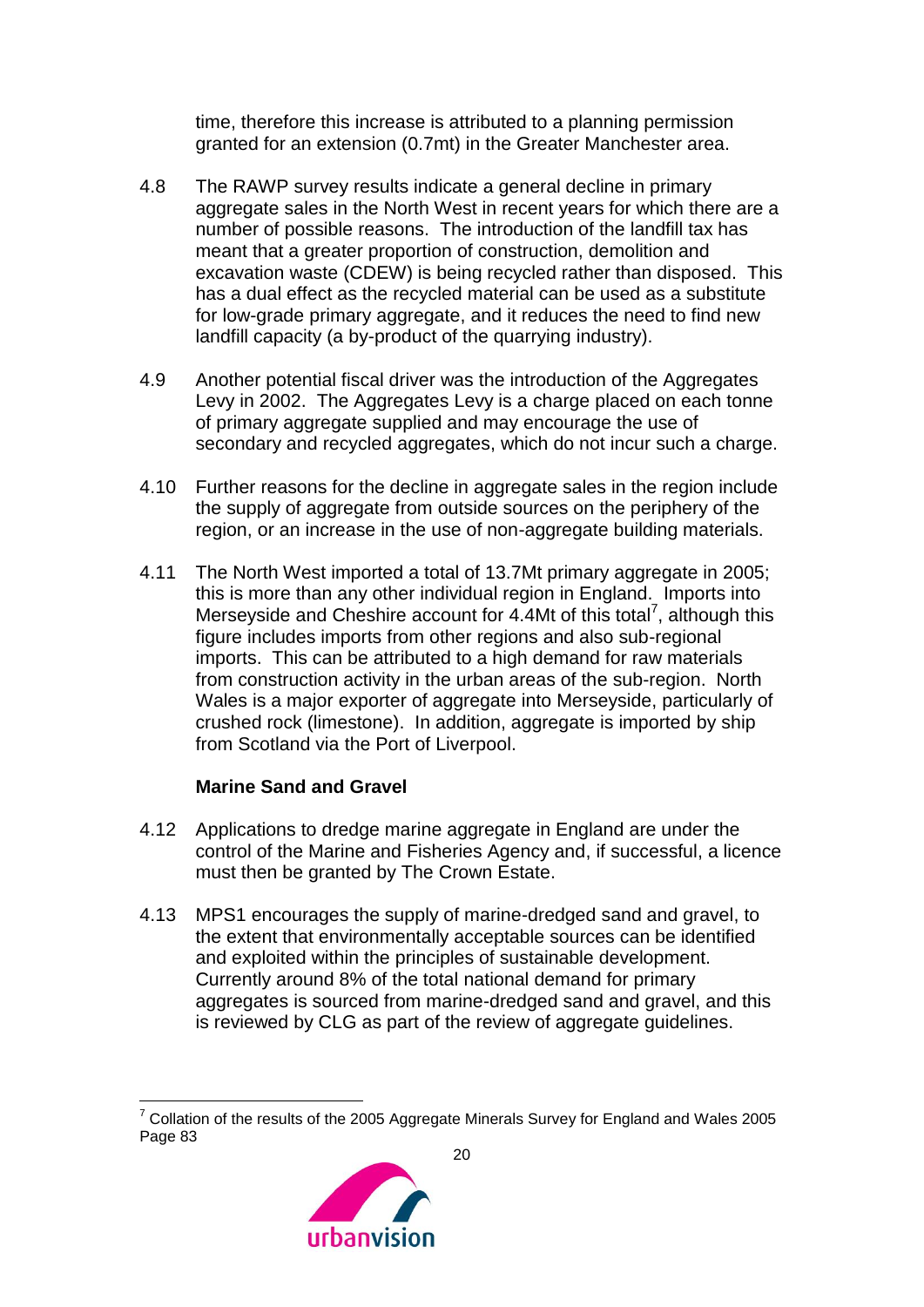- 4.14 Marine dredged sand is landed at various locations within the North West, including at four wharfs in Merseyside, and landings of mineral in recent years have remained well below the authorised limit of extraction which is c. 1.4 million tonnes $8$ . In 2006, c. 690,000 tonnes of marine aggregate were landed from off the North West Coast, down from the 2005 total of c. 700,000 tonnes.
- 4.15 The most recent application for dredging in the Liverpool Bay area was granted in May 2008 to Westminster Gravels Ltd from Area 457 of the Liverpool Bay. The permission is for the dredging of 18 million tonnes of coarse sand aggregate over a 15 year period at a rate of 1.2 million tonnes per annum. Dredging is restricted to three zones which in total must not exceed 10km² at any one time, with no single zone being greater than 5km².

#### **Landbank**

- 4.16 A landbank is the total permitted reserves for a particular mineral commodity within a geographic area. The reserve life of a landbank is calculated using the expected provision (supply in response to demand) included in the development plan expressed on an annual basis.
- 4.17 MPS1 also defines the minimum requirement for a landbank of crushed rock aggregate (10 years) and sand and gravel (7 years). This takes into account the length of time needed to obtain planning permission and bring replacement operations into production.
- 4.18 The RAWP sub-regional landbank as at 31/12/2006 is calculated as 32.65 years for crushed rock and 12.59 years for sand and gravel.
- 4.19 It can therefore be demonstrated that permitted reserves for the subregion are greater than the minimum requirement of 7 years for sand and gravel and 10 years for crushed rock aggregates.
- 4.20 However, whilst the RAWP sub-regional landbank is more than the minimum set out in MPS1, it is not possible to demonstrate how Merseyside is actually contributing to the estimates.
- 4.21 The landbank is subject to a number of variables. The small number of quarries in the sub-region means that if just one quarry is removed from landbank calculations, it is likely to have a large reduction on the total permitted reserves and life calculation for the RAWP sub-area.
- 4.22 In addition, the landbank assumes a continuation of present day market demands and quality requirements. If these change, it can

<sup>&</sup>lt;u>.</u> <sup>8</sup> NWRAWP Annual Report 2006.

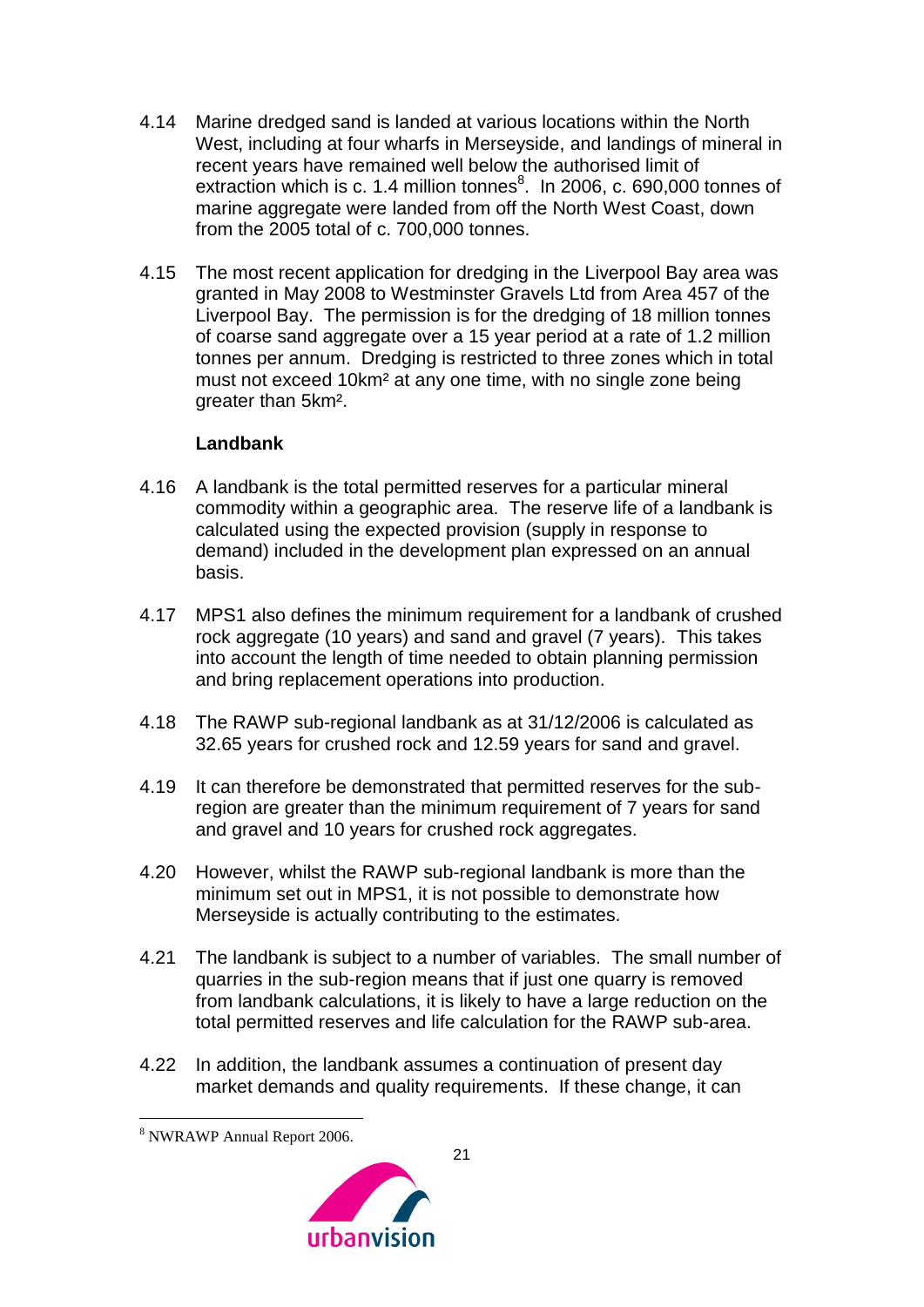render a mineral deposit uneconomic resulting in removal from the landbank.

- 4.23 Furthermore, landbank calculations do not consider imposed restrictions to production capacity such as conditions limiting production rates, or time limited planning permissions.
- 4.24 As well as the above, the landbank calculation does not take account of the quality of aggregates. Low and high quality crushed rock aggregate are not differentiated and therefore the landbank may not adequately reflect the ability of a sub-region to supply all of its allocation.

#### **Non-Aggregates**

- 4.25 The only active brickworks in the study area, Lord St Helens (Roughdales Brickworks), is located in St. Helens. The brickworks uses clay extracted from the Carboniferous Etruria Formation at the Cronton pit (Knowsley) and material imported from outside the subregion as the onsite quarry has been exhausted.
- 4.26 There has been a history of coal extraction in Merseyside and, related to this, recent interest has been shown in the extraction of coal bed methane (CBM). Permission has been granted for exploratory work for CBM in Knowsley and St Helens. Recent interest in coal extraction has been from small-scale operators who are interested in smaller opencast extraction rather than from larger operators.

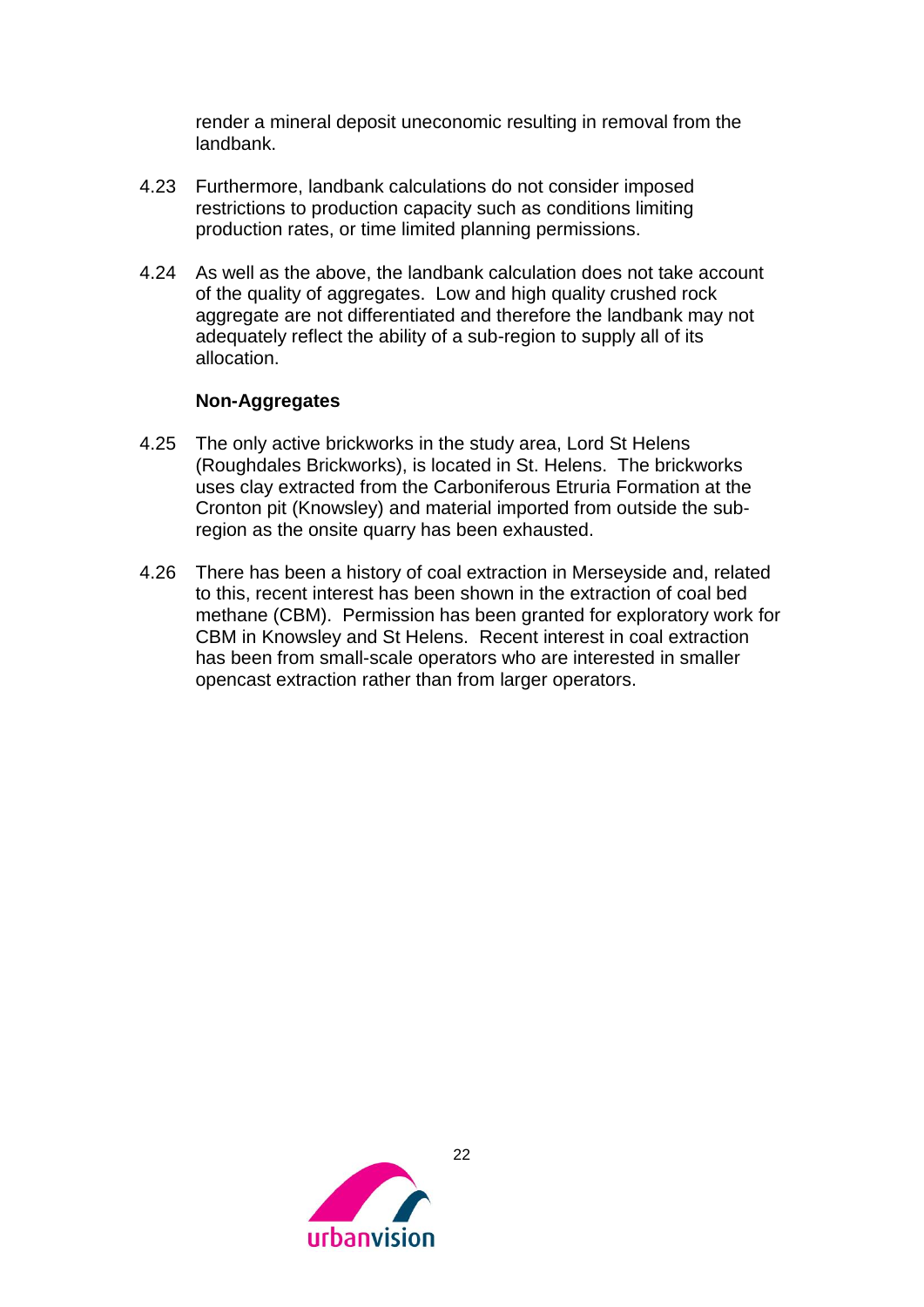# <span id="page-23-0"></span>**5 Assessment of future minerals supply in Merseyside**

#### **Primary Minerals**

- 5.1 The information presented in Section 3 highlights that there are potential resources available within the Merseyside area, however the quality and quantity varies across the area and resources are heavily constrained by both urban area and environmental designations (particularly around coastal areas).
- 5.2 In order to gain a better understanding of the primary minerals within Merseyside and to assess the best policy approach to developing a minerals framework for Merseyside, it is necessary to further evaluate the minerals potential within Merseyside.

To do this, a desk-based exercise was undertaken and industry and landowners were invited to submit areas for further consideration.

- 5.3 The desk-based exercise used BGS mineral resource information as a starting point. Using Geographical Information Systems (GIS) software, maps of constraints were layered over the top of the mineral resources. These constraints are set out in detail in paragraph 5.5 but included urban areas and European environmental designations.
- 5.4 The result of this exercise is a map showing where mineral resources are not constrained by urban development or European environmental designations. This is presented as Map 1.
- 5.5 A number of constraints have been identified and agreed with MEAS to assist in the assessment of preferred sites, areas of search and MSAs in Merseyside. The area of Merseyside is heavily constrained by the urban area and international conservation areas (Table 1) which severely limits the potential for future minerals extraction. Candidate Special Areas of Conservation, Potential Special Protection Areas and Proposed Ramsar Sites have been given the same level of protection as those sites which have already been designated.

| Ramsar                         | Ramsar sites are       | <b>Ribble and Alt Estuaries</b> |
|--------------------------------|------------------------|---------------------------------|
|                                | designated under the   | The Dee Estuary                 |
|                                | Convention on          | <b>Mersey Estuary</b>           |
|                                | Wetlands of            | <b>Mersey Narrows and</b>       |
|                                | International          | <b>North Wirral Foreshore</b>   |
|                                | Importance, agreed     | (Proposed Ramsar)               |
|                                | in Ramsar, Iran, in    |                                 |
|                                | 1971.                  |                                 |
| <b>Special Protection Area</b> | Sites classified under | <b>Ribble and Alt Estuaries</b> |
| (SPA)                          | the European           | The Dee Estuary                 |

#### **Constraints**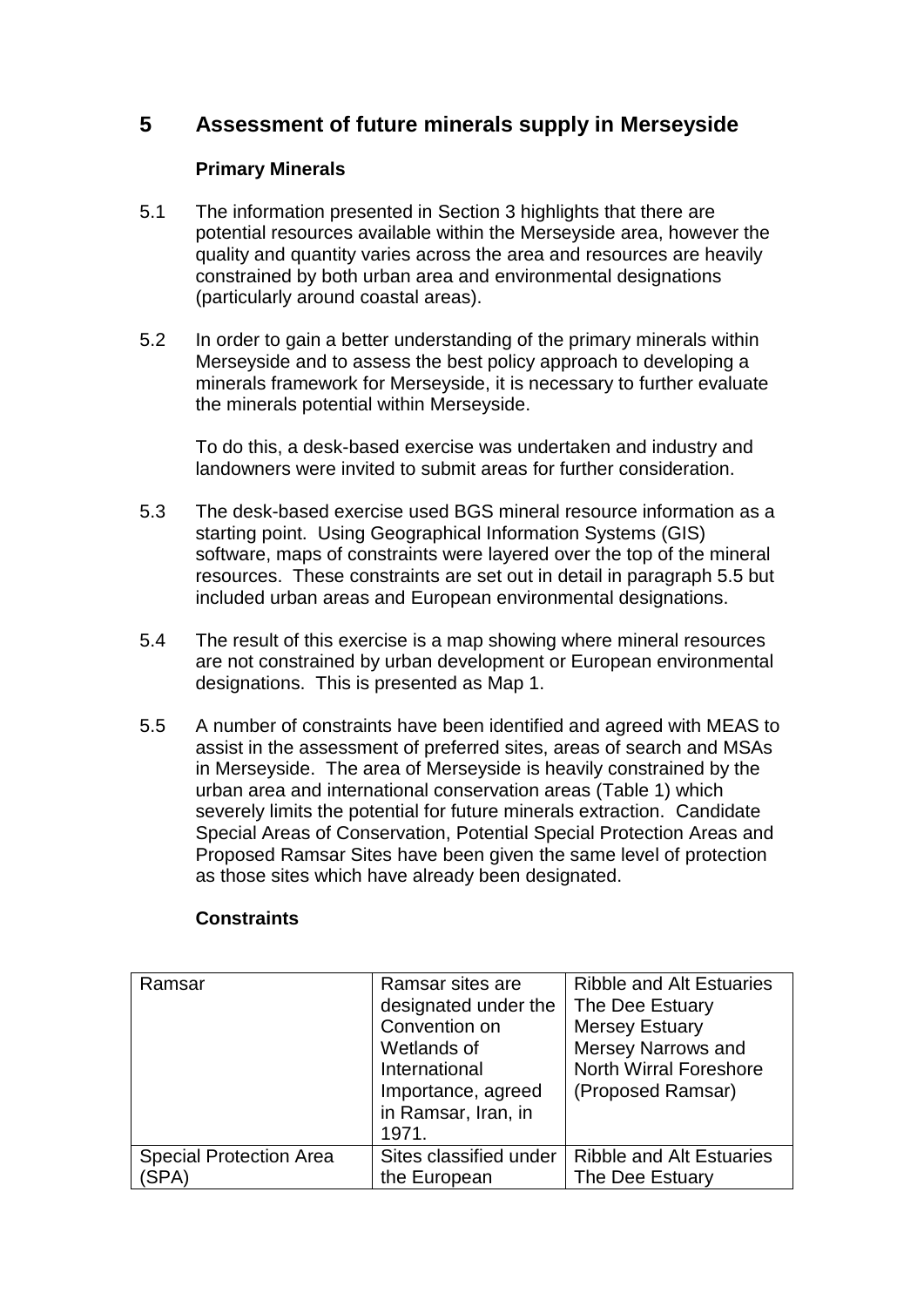|                                              | <b>Community Directive</b><br>on Wild Birds to<br>protect<br>internationally<br>important bird<br>species.                            | <b>Mersey Estuary</b><br><b>Mersey Narrows and</b><br><b>North Wirral Foreshore</b><br>(Potential SPA) |
|----------------------------------------------|---------------------------------------------------------------------------------------------------------------------------------------|--------------------------------------------------------------------------------------------------------|
| Special Area of<br><b>Conservation (SAC)</b> | Designation made<br>under the Habitats<br>Directive to ensure<br>the restoration or<br>maintenance of<br>certain natural<br>habitats. | Sefton Coast, The Dee<br>Estuary                                                                       |

**Table 1: International Nature Designations in Merseyside**

|  | 5.6 | The constraints and their reasons for identification are listed below: |
|--|-----|------------------------------------------------------------------------|
|--|-----|------------------------------------------------------------------------|

| Type                                                                                                                                   | <b>Status</b>                                                                                                                             | Reason                                                                                                                                                                                                   |
|----------------------------------------------------------------------------------------------------------------------------------------|-------------------------------------------------------------------------------------------------------------------------------------------|----------------------------------------------------------------------------------------------------------------------------------------------------------------------------------------------------------|
| Urban Area                                                                                                                             | n/a                                                                                                                                       | Mineral resources are sterilised by<br>development. A standard buffer of<br>250m has been applied because<br>this is set out as sufficient stand-off<br>distance for soft rock extraction <sup>9</sup> . |
| Sites designated<br>as being of<br>international<br>importance in<br>terms of<br>biodiversity (SPA,<br><b>SAC and Ramsar</b><br>sites) | SPA, SAC and<br>Ramsar sites are<br>afforded<br>international<br>protection through<br>European Council<br><b>Directive</b><br>92/43/EEC. | To protect internationally important<br>sites. An indicative buffer of 250m<br>has been applied to these areas in<br>agreement with MEAS.                                                                |

**Table 2: Identified Constraints**

1

5.7 Map 1 shows the application of the above constraints.

# **Response from Industry**

5.8 Industry and landowners were invited to submit information on sites for consideration, for example, size of site, nature of materials, etc. An advert inviting information on known mineral resources was placed in *Farmers Guardian* on 29th February. In addition to this, 61 letters were sent to key national mineral operators and local operators, planning consultancies. The QPA/BAA were invited to circulated a letter

 $9$  McEvoy, F M, Cowley, J, Hobden, K, Bee, E and Hannis, S. A guide to mineral safeguarding in England. (2007) British Geological Survey Open Report, OR/07/035. 36 pp.

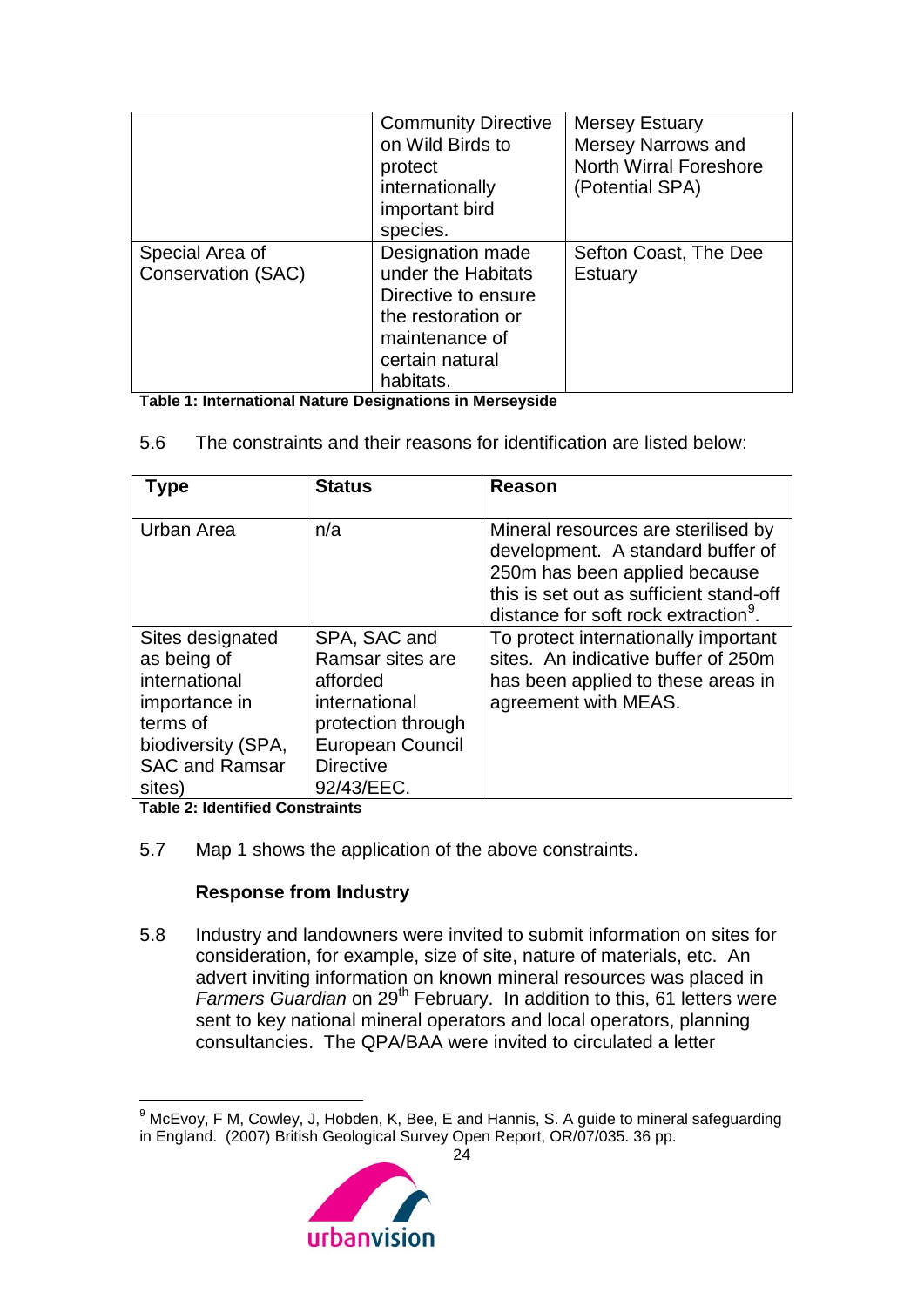electronically to their members, enabling approximately a further 150 organisations to be informed of the study.

- 5.9 As a result of this invitation, information was received from an operator and a landowner relating to two permitted sites: Bold Heath Quarry, St Helens (sand) and Carr Lane, Wirral (clay).
- 5.10 A planning application for the extraction of 2.43 million cu m of sand / sandstone and backfilling with CDEW at Bold Heath Quarry was refused in December 2007.
- 5.11 The site at Carr Lane is already identified as a mineral reserve in Wirral's UDP under policy MI1 – the control of clay extraction – where 19 hectares are reserved for future working.
- 5.12 Both of the sites, as well as the outcomes from the desk-based study submitted were included as part of the second phase of consultation to identify preferred areas, areas of search and MSAs for Merseyside.
- 5.13 One of the major UK coal extraction companies, UK Coal, have stated that they have no interest in exploiting coal reserves in the Merseyside area, therefore any interest in coal is likely to be linked to the potential for smaller-scale opencast operations and coal bed methane extraction.
- 5.14 There is currently known to be some interest from operators in the area for opencast mining, for example at 'Land between Garswood Old Road and Arch Lane', in St. Helens.

#### **Identified MSA and Areas of Search**

- 5.15 A series of seven maps were developed as a basis for consultation with industry and interested parties. These were based on existing permissions and submissions from industry and also Map 1. The maps identify potential MSAs and Areas of Search for sand and gravel.
	- Map 1 Urban Area and International Environmental Designations with Buffer, Existing Mineral Operations and Mineral Resources;
	- Map 2 Potential Sand and Gravel MSA (a), Halton;
	- Map 3 Potential Sand and Gravel Area of Search (a), Halton;
	- Map 4 Potential Sand and Gravel MSA (b) and (c), Halton;
	- Map 5 Bold Heath Quarry (existing permission and Potential extension, sand), St. Helens;
	- Map 6 Carr Lane (existing permission and potential extension, clay), Wirral;
	- Map 7 Cronton Clay Pit (existing permission, clay), Knowsley;

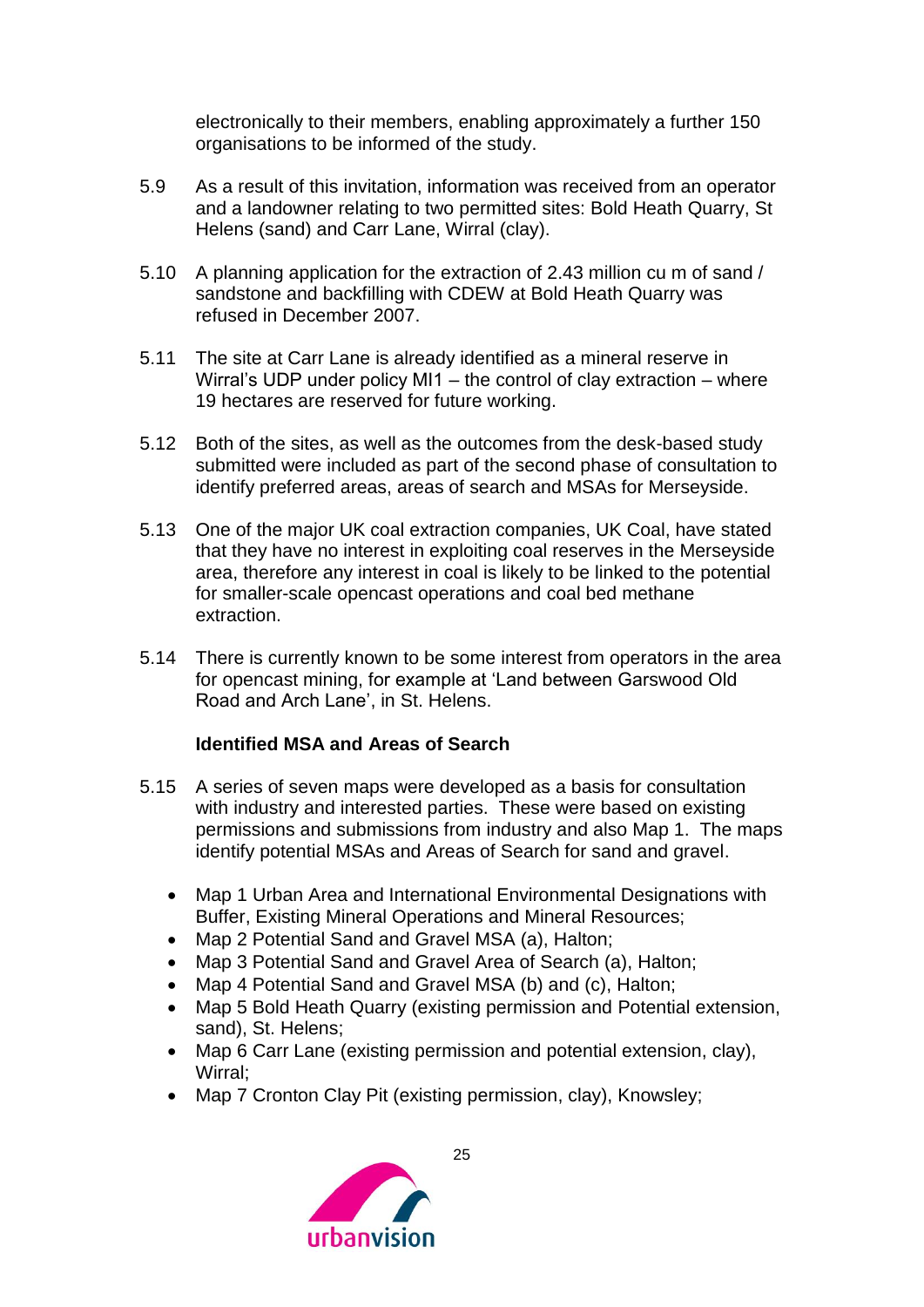- Map 8 Land between Garswood Old Road and Arch Lane also known as Carter's Fold (potential MSA, coal), St. Helens.
- 5.16 MSAs and Areas of Search for coal have not been identified at this time, other than Land between Garswood Old Road and Arch Lane. The Coal Authority is in the process of developing Coal Resource Appraisal Maps for the entire country. These maps will use BGS resource data as a starting point and refine this information using the mining reports system. These maps should provide a good evidence base for developing MSAs and Areas of Search for coal in the future and will inform LDF processes.
- 5.17 Coal seams are a source of methane, which can collect in void spaces in abandoned mines if the old coal workings do not become flooded. It may be economic to recover and use this gas for local electricity generation.
- 5.18 MSAs and Areas of Search for clay have not been identified other than the MSA surrounding existing reserves (Maps 6 & 7). One of these sites was submitted by Industry (Carr Lane) and the other is the existing clay pit at Cronton. Industry/landowners have not shown interest in other sites and there is no evidence that there will be a shortfall in supply.

#### **Response from Industry Consultation**

- 5.19 Interested parties were invited to attend the Merseyside Environmental Advisory Service (MEAS) or Urban Vision offices to view Maps 1 – 8. The following forms of communication were used:
	- Advert placed in June 2008 edition of *Quarry Management*
	- 61 Letters sent to operators and minerals planning consultants
	- QPA/BAA invited to forward information to their members (between them these organisations have approximately 150 members)
	- Local Authorities put information about the study on their websites
- 5.20 The response was low, however, this might be related to quality and extent of mineral resources in Merseyside as one of the major national operators stated that they were not interested in the area at this time. This same operator also mentioned that the quality of aggregates in the area is low.
- 5.21 Comments were also invited from Planning Officers at the six Merseyside Authorities. These are set out below along with responses:

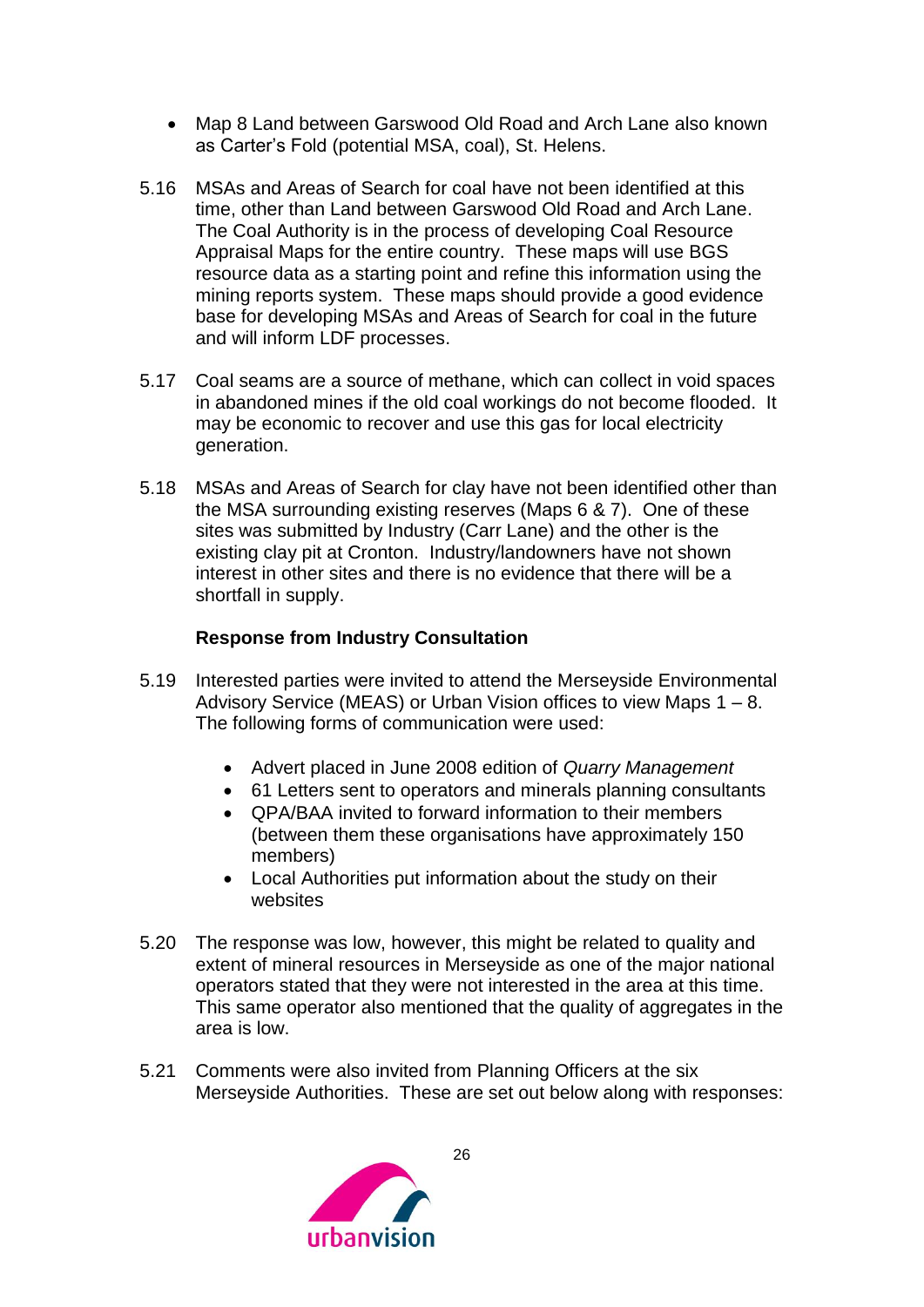| <b>Respondent</b>    | <b>Comment</b>                                                                                                            | <b>Response</b>                                                                                                                                                                                             |
|----------------------|---------------------------------------------------------------------------------------------------------------------------|-------------------------------------------------------------------------------------------------------------------------------------------------------------------------------------------------------------|
| <b>St Helens MBC</b> | Crock Hey is worked out<br>and restored to<br>agriculture.                                                                | Remove this site.                                                                                                                                                                                           |
| <b>St Helens MBC</b> | <b>Bold Heath Quarry</b><br>recently refused<br>planning permission for<br>an extension.                                  | Incorporate the area<br>that was the subject of<br>planning application<br>within MSA because of<br>the known mineral<br>resource.                                                                          |
| <b>St Helens MBC</b> | Previous interest in<br>opencast mining at<br>Eltonhead Road but site<br>has not been included<br>for consultation.       | Consider inclusion of<br>this as MSA once<br>information from The<br>Coal Authority is<br>available. Note that the<br>identification of an MSA<br>does not assume a site<br>will be worked for<br>minerals. |
| <b>MEAS</b>          | Proposal for coal<br>extraction at Land<br>between Garswood Old<br>Road and Arch Lane is<br>subject of current<br>appeal. | <b>Noted</b>                                                                                                                                                                                                |

**Table 3: Comments received during consultation**

5.22 The amended maps can be found in Apendix 3.

#### **Secondary and Recycled Aggregates**

- 5.23 National minerals guidance views primary minerals as a finite resource which should be conserved. Therefore, the use of alternatives to primary aggregates is promoted in MPS1, whilst an objective of PPS10 is to move waste up the waste hierarchy, recognising waste (i.e. construction and demolition waste) as a resource. Using alternatives to primary resources can also reduce some of the impacts associated with primary extraction, such as visual amenity and the effect of transportation and processing on the environment.
- 5.24 The latest national data on the use of alternatives to primary aggregates in England<sup>10</sup> suggests that the arisings of construction, demolition and excavation waste (CDEW) in England were 88.63 million tonnes in 2005, a similar amount to the previous two years. Of

 $10$  Survey of Arisings and Use of Alternatives to Primary Aggregates in England, 2005 (available at www.communities.gov.uk)

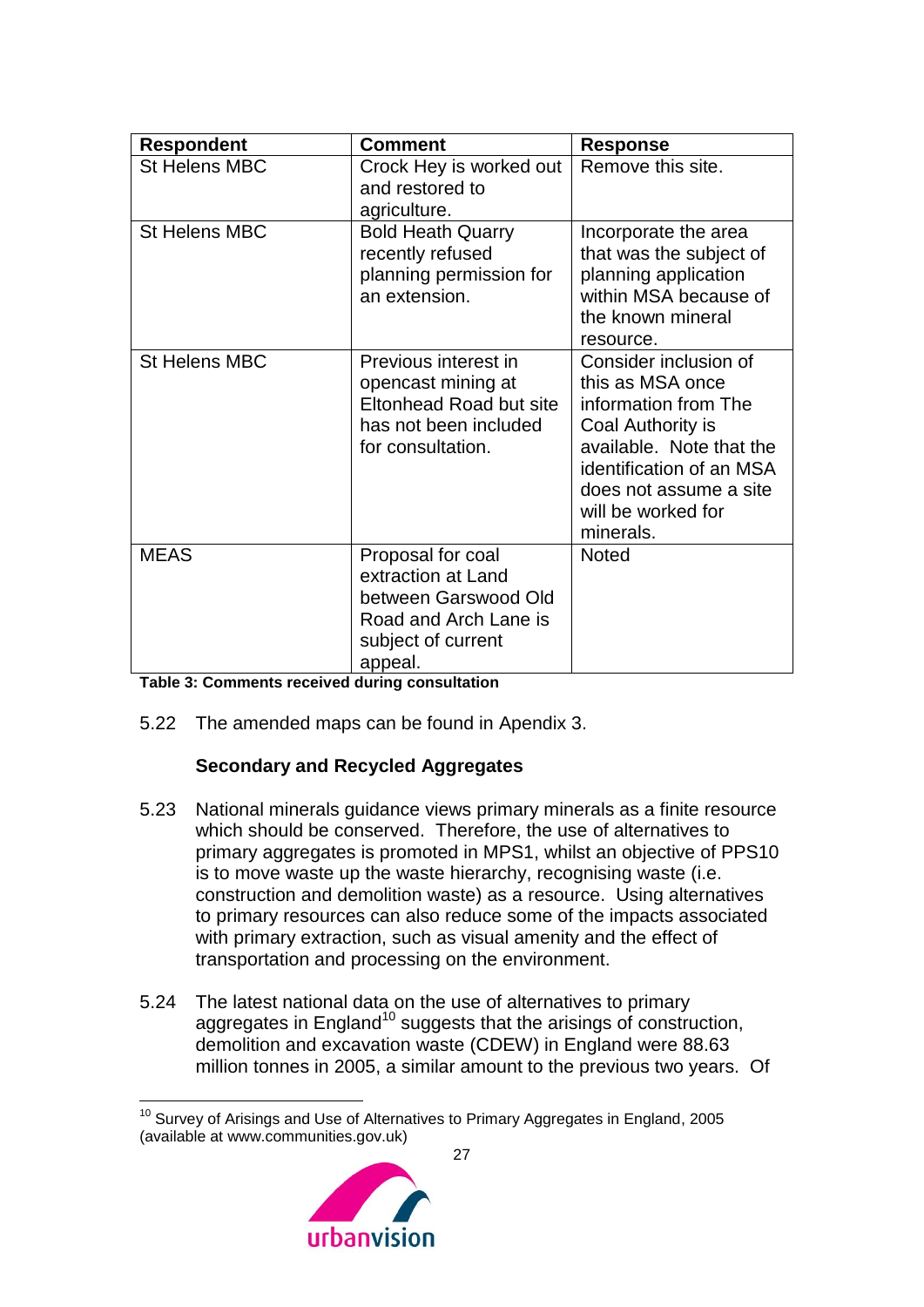this, just over 50% was recycled, 31% was sent to landfill and the remainder was tipped on exempt sites. The estimate for the production of recycled aggregate has risen from 39.60 million tonnes in 2003 to 42.07 million tonnes in 2005.

- 5.25 The Merseyside Authorities are in the process of producing a Joint Waste Development Plan Document (Joint WDPD). A Needs Assessment<sup>11</sup> has been developed which identifies how much waste is likely to be produced in Merseyside up to 2025.
- 5.26 The Needs Assessment builds on data at the national and regional level<sup>12</sup>. It is likely that CDEW will grow at a rate of 5% per annum until 2011/2012, after which this will drop to zero growth by 2016 (the 'baseline' scenario). This growth rate is compared in the Needs Assessment to a growth rate of 1% and 2% per annum.
- 5.27 The total estimated arising of CDEW in Merseyside in 2006 was approximately 3.5 million tonnes using the baseline scenario rising to approximately 4.5 million tonnes in 2024. This can be compared to the growth rates where the CDEW arisings start at approximately 3.5 million tonnes in 2006 but increase to approximately 5.1 million tonnes in 2024 under the 2% growth rate and around 4.2 million tonnes per annum using the 1% growth rate.
- 5.28 It is expected that the baseline growth rate scenario of 5% per annum dropping to 0% per annum will result in an increase in recycled aggregate which could be used as a substitute for some of the lower quality primary aggregates in Merseyside. A WRAP (Waste & Resources Action Programme) study<sup>13</sup> looking at the performance of recycled aggregate in concrete demonstrates that blending 20% recycled aggregate with natural aggregate does not have a negative impact on the performance of the concrete.
- 5.29 Given the above, substitution of primary resources will become increasingly important if the Government's agenda for sustainable communities is to be realised. Appendix C3 of the Waste Strategy  $2007<sup>14</sup>$  sets out the environmental benefits of recycling aggregates and

<u>.</u>

[Http://www.wrap.org.uk/downloads/Dundee\\_University\\_Technical\\_Report\\_Final.daf417a1.pdf](http://www.wrap.org.uk/downloads/Dundee_University_Technical_Report_Final.daf417a1.pdf)  $14$  Available at [www.defra.gov.uk](http://www.defra.gov.uk/)



<sup>&</sup>lt;sup>11</sup> Merseyside Environmental Advisory Service Waste Development Plan - Revised Needs Assessment (December 2007)

 $12$  Survey to fill the Evidence Gaps for Construction, Demolition and Excavation Waste Streams in the North West region of England (based on data for the calendar year 2006), April 2007.

<sup>13</sup>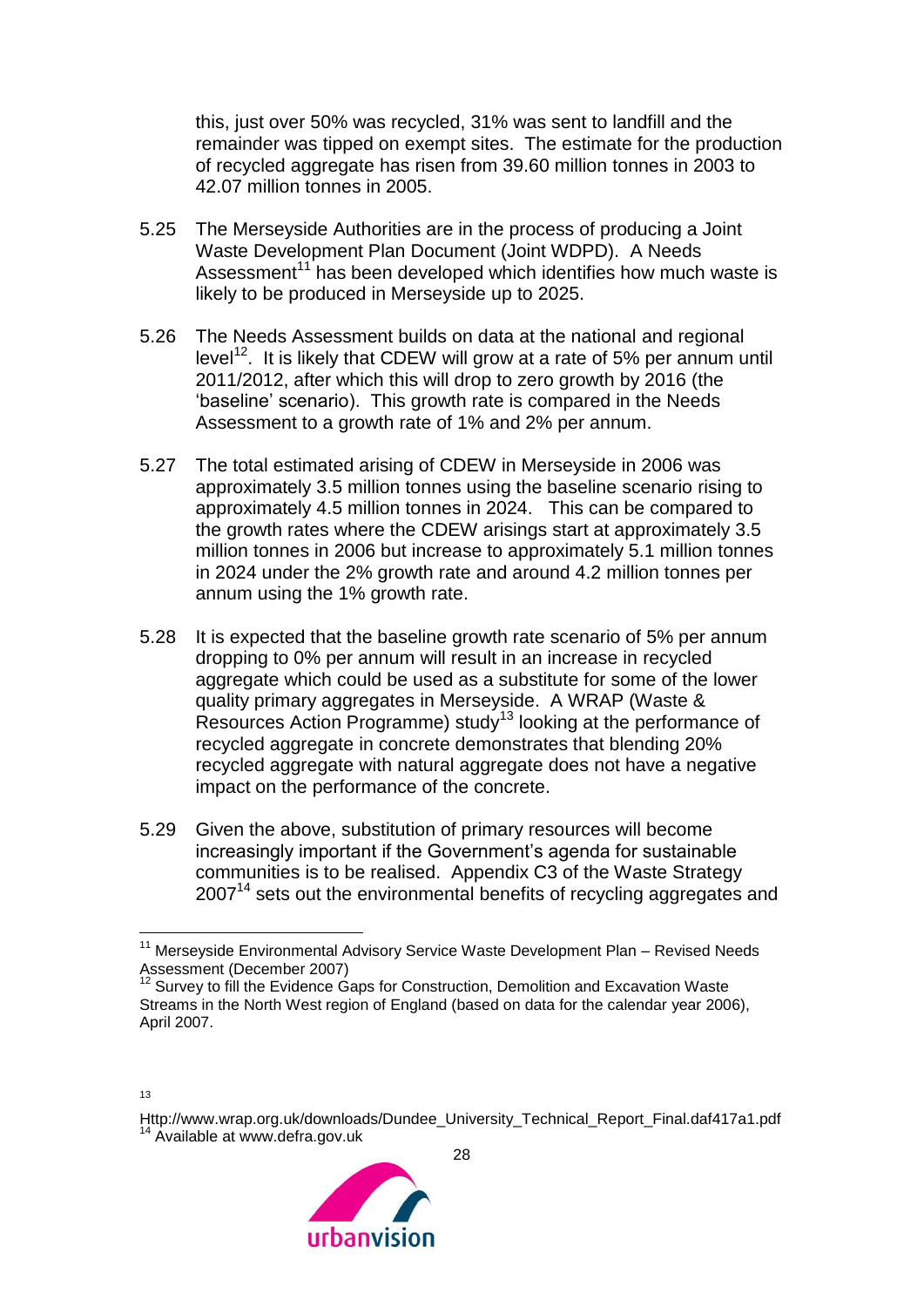states that the substitution of locally sourced, reclaimed materials, for primary minerals in construction projects can radically reduce the lifecycle environmental impact.

- 5.30 As with primary aggregates, the 'carbon benefit' of recycling aggregates depends on the distance travelled. In addition to the environmental benefits of recycling aggregates, economic benefits can also be realised through the avoidance of landfill and aggregates tax by the internal supply of recycled demolition waste on large construction schemes.
- 5.31 In addition, since April 2008, developers must have a Site Waste Management Plan (SWMP) for all new construction projects worth more than £300,000. Part of the remit of SWMPs is to improve materials resource efficiency within the construction sector by reducing the amount of waste produced and encouraging recovery of, as much as possible, of the remainder.

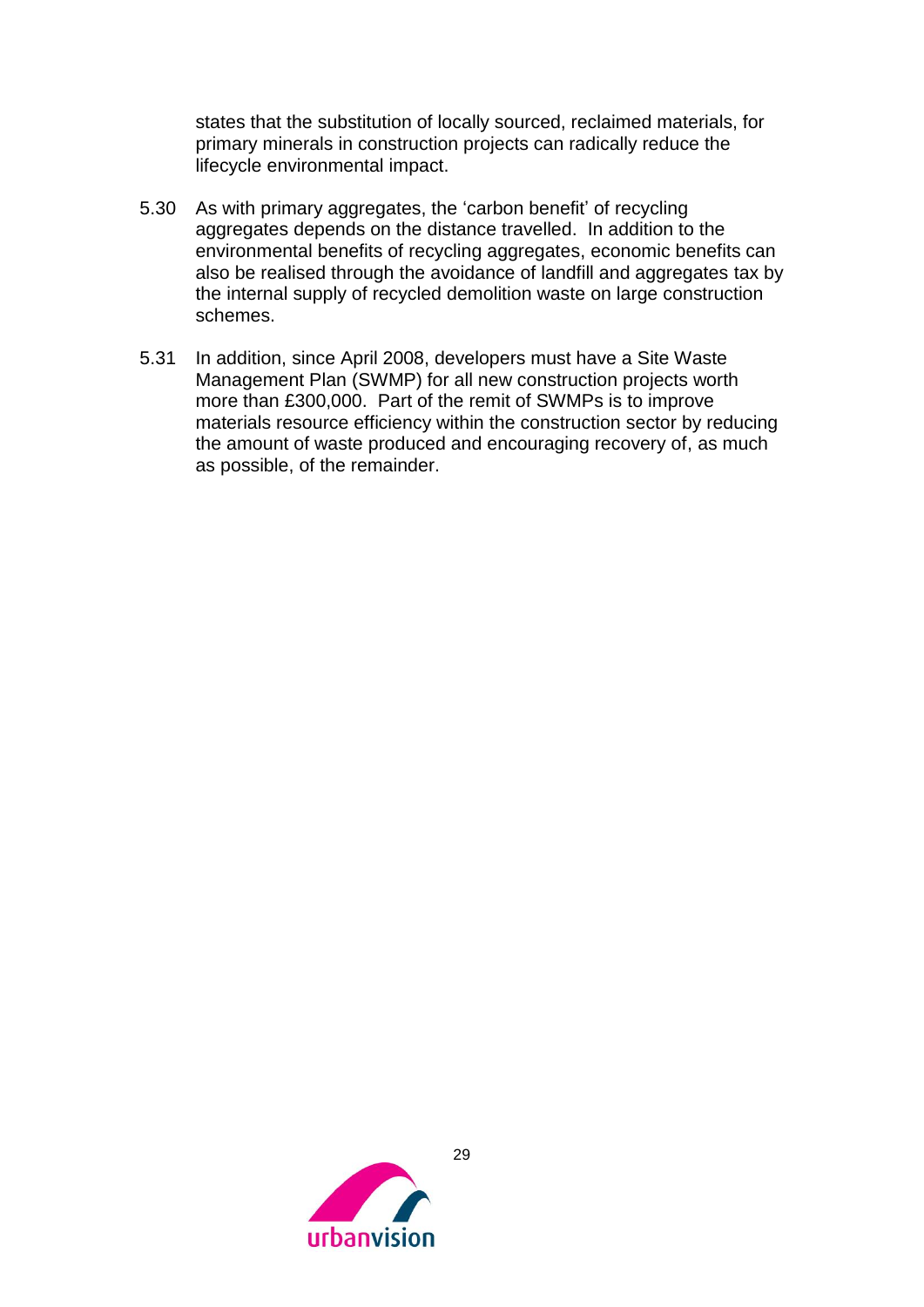# **6 Conclusions & Next Steps**

### <span id="page-30-0"></span>**Conclusions**

6.1 Merseyside does not contain a significant amount of high quality minerals and urban development has sterilised much of the subregion's mineral resources that are present. In addition, there are international environmental designations where it is unlikely that minerals development would be permitted and which represent major constraints.

### **Silica Sand**

6.2 One of the major users of minerals in the sub-region, Pilkington's, imports silica sand for glass production rather than using local supply. The limited evidence available suggests that reserves of silica sand / Shirdley Hill Sand in Merseyside are not economically viable due to the limited depth to which they occur.

# **Aggregates**

- 6.3 Notwithstanding the marine aggregate landed at wharfs on the Merseyside coast, the sub-region is highly reliant on imports of good quality aggregate for use in the construction industry. This is likely to continue to be the case, particularly given the growth proposed within The Northern Way<sup>15</sup>. In consequence, there will be a need to ensure that the infrastructure for mineral imports is in place and safeguarded from other forms of development. This should include wharfs and depots because it is likely that marine sand and gravel will continue to be an important source of aggregate in Merseyside and beyond.
- 6.4 The RAWP sub-area apportionment of Northwest aggregate production is likely to be met for the period up to 2016 through identified reserves. Therefore, there is no requirement to identify further reserves to meet the apportionment at present.
- 6.5 However, in line with the proposed growth in the Northern Way, apportionment figures for aggregate supply are expected to increase in the next two years to meet the increased demand likely to be required to achieve the ambitious growth agenda for the region. The effect of this will be to reduce the landbank figures. Therefore, Merseyside Authorities should seriously consider identifying Areas of Search for aggregates to take account of potential changes in the landbank.

<sup>&</sup>lt;u>.</u>  $15$  The Northern Way is an initiative that brings together cities and regions in the north of England to work together to improve the sustainable economic development of the North towards the level of more prosperous regions. For more information see www.thenorthernway.co.uk.

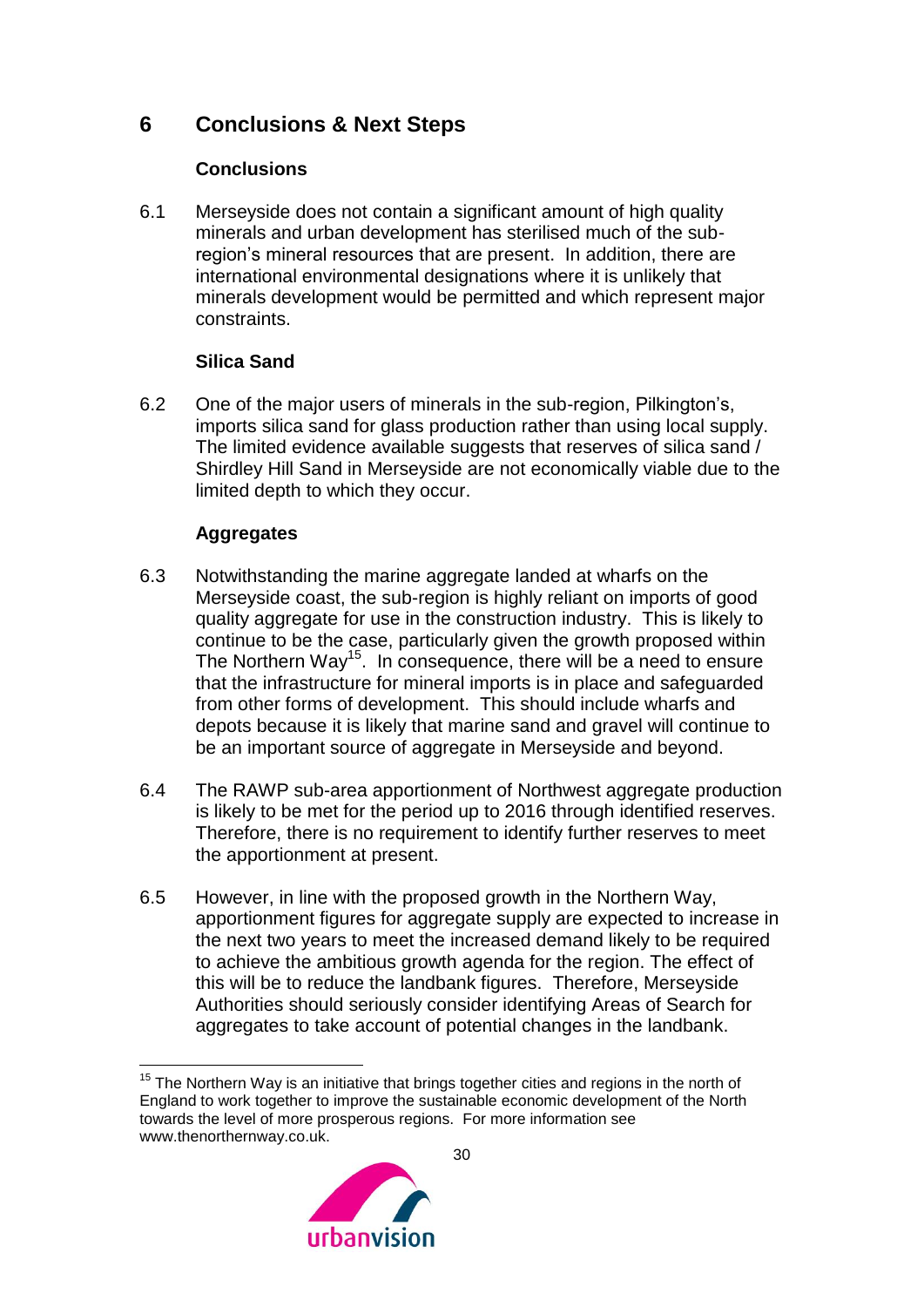- 6.6 This study has identified three potential MSAs for sand and gravel and one potential Area of Search which have not been identified previously. These are the only areas of potential sand and gravel resources in Merseyside which have not been constrained by the urban area or international environmental designations.
- 6.7 National and regional policy encourages the use of secondary and recycled aggregate as an alternative to primary aggregate. Therefore, Construction and Demolition waste recycling facilities should be safeguarded from other forms of development where appropriate.
- 6.8 Effective mechanisms should be put in place which enable secondary and recycled aggregate production to be monitored. This will assist during the production of Annual Monitoring Reports (AMR) and can feed into the annual RAWP Report. In addition, a recording mechanism should be put in place to monitor land-use changes affecting minerals interests which would provide information for the AMR.

#### **Clay**

6.9 Clay is currently extracted at Cronton in Knowsley. In addition, there is an extant planning permission at Carr Lane in Wirral. These should be considered as potential specific sites/preferred areas by the relevant Authorities. No Areas of Search have been identified for clay because there is no evidence that there will be a shortfall in supply.

#### **Peat**

6.11 Submitted Draft RSS for the North West has identified that there are sufficient peat reserves already identified to meet the regional need.

#### **Coal**

- 6.12 Although there are known reserves of coal within the Merseyside area, one of the major coal operators, UK Coal, stated that they were not interested in the area. However, there has been recent interest in small-scale open-cast coal from smaller operators. There is known to be interest from an operator at 'Land between Garswood Old Road and Arch Lane', St. Helens.
- 6.13 It is likely that Coal Bed Methane will prove an important resource for the sub-region in the future; in the last two years alone two permissions for exploration of this resource have been granted.

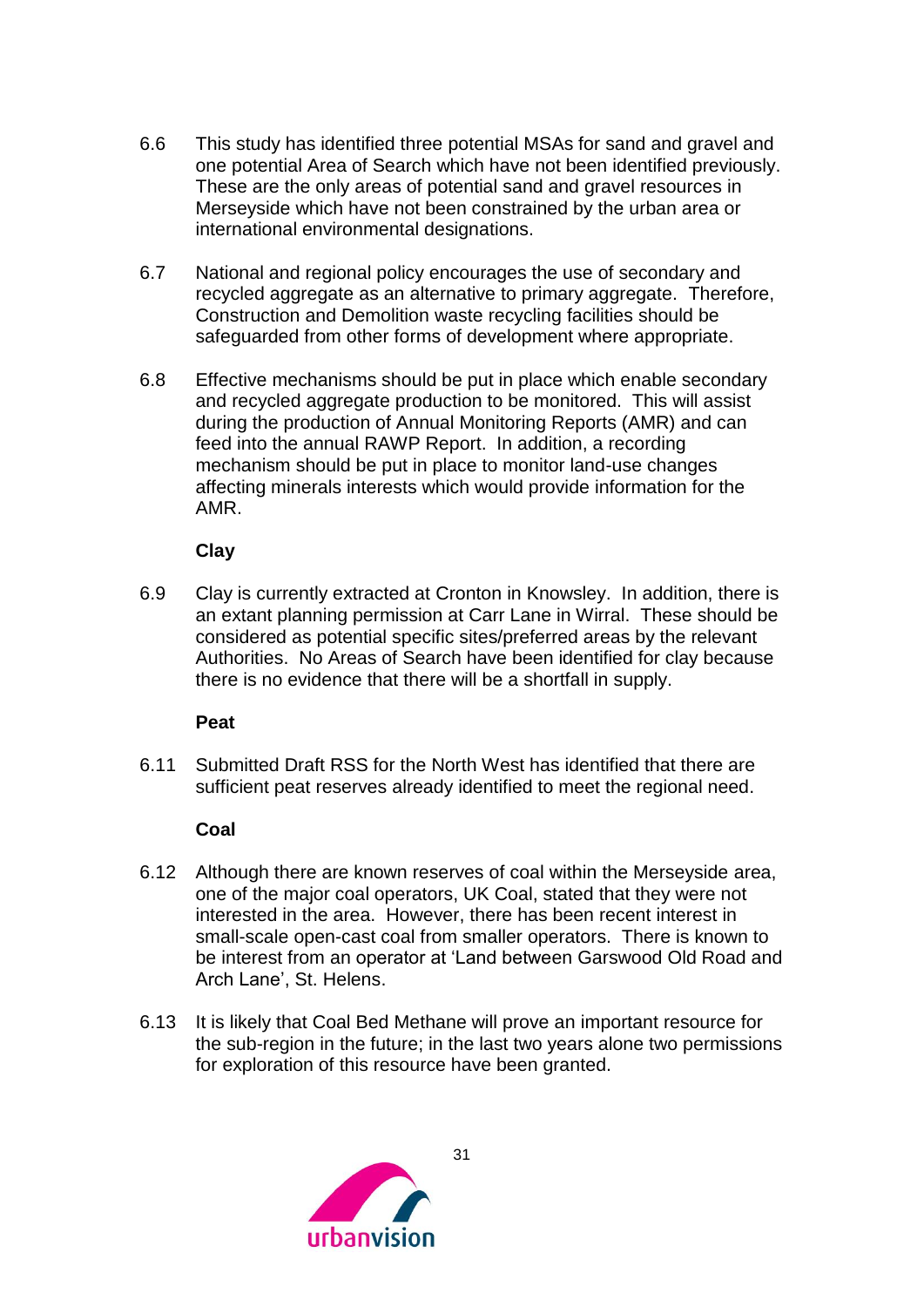6.14 The Coal Authority is undertaking work to produce refined maps of potential coal resources based on BGS information and their own data. Authorities which will be impacted on by this work should be aware that this data will become available. This will need to be built into any future work on minerals planning policies.

#### **Next Steps**

- 6.15 Recommendations for each Authority are set out below. However, there are a number of comments which each Authority should consider as part of the LDF process.
- 6.16 National and regional planning policy requires Mineral Planning Authorities to make provision for future mineral supply within their local development frameworks. The objectives of MPS1 include the sustainable use of minerals and recycled alternatives, defining mineral safeguarding areas and sustainable transport of mineral. Authorities will need to meet all national and regional objectives for minerals planning.
- 6.17 A review of permitted reserves within the RAWP sub-region suggests that there is a sufficient landbank to meet the short term requirements of the sub-regional apportionment. However, as existing reserves are depleted it will be necessary to find alternative sites to supply the needs of Merseyside. Therefore, it will be necessary to identify and safeguard potential resources from non-minerals development as far as possible in line with the objectives of MPS1
- 6.18 Authorities should consider the need to manage applications for mineral extraction on sites which have not been identified for potential minerals development. Such a policy for 'windfall sites' would enable any resources which might be overlain by overburden and thus not identified, to be brought forward as part of a planning application.
- 6.19 Authorities should consider how they will manage the prior extraction of minerals where there are proposals for new or re-development within MSAs. This will prevent the sterilisation of known mineral resources.
- 6.20 Authorities should consider how they will enable the production of recycled aggregate to be maintained, for example by safeguarding existing construction and demolition waste recycling facilities or identifying new sites where required (although the latter will be considered through the Joint Merseyside Waste Development Plan Document).
- 6.21 There will be a continued requirement to import high quality minerals into Merseyside to support construction activity and economic growth. Environmental impacts associated with importing mineral by road could

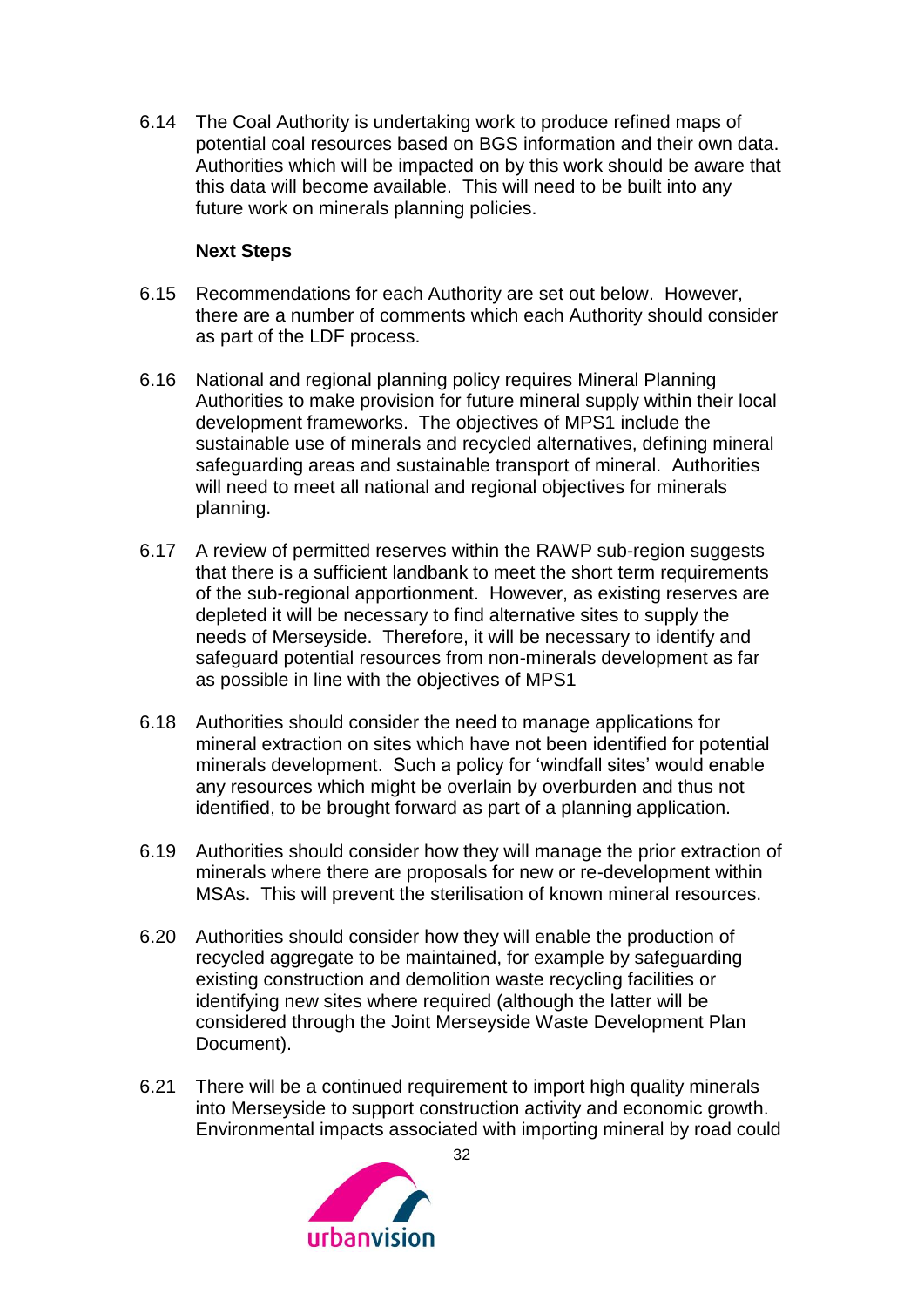be alleviated by more sustainable transport solutions including rail and boat. Given this, existing rail heads and wharfs should be considered for safeguarding and new facilities provided for where/when required.

- 6.22 Authorities should be aware that they will need to build a degree of flexibility into their LDF work. This is due to a number of reasons, including the impact of economic change on the viability of mineral deposits and the refinement over time of information on mineral resources. For example, aggregate apportionments are likely to be revised in the future and this may impact on sub-regional apportionments. In addition, The Coal Authority is undertaking work to refine the BGS coal data and this should be fed into any future work.
- 6.23 It is recommended that sites identified through the minerals consultation are used by the Merseyside Authorities as a starting point when developing minerals policies for the LDF. As there are a limited number of sites in the sub-region, it is important they are protected from sterilisation by none mineral related development where appropriate.

#### **Halton**

6.24 There are currently no operational mineral sites in Halton and limited evidence of previous activity. However, following the application of the methodology described in Section 5, four potential MSAs have emerged. These can been seen in Maps 2, 4, 5 and 8. One of these MSAs (Map 5) is associated with the existing Bold Heath Quarry which is located in St. Helens.

#### Relevant Maps:

- Map 2 Potential Sand and Gravel MSA (a)
- Map 3 Potential Sand and Gravel Area of Search (a)
- Map 4 Potential Sand and Gravel MSA (b) and (c)
- Map 5 Bold Heath Quarry (Existing quarry in St Helens, potential MSA crosses district boundary

#### **Knowsley**

6.25 There is an existing clay operation at Cronton. This operation has been included in this study as Map 7 with a safeguarding area around the site to safeguard it from the encroachment of other forms of development.

#### Relevant Maps:

• Map 7 Cronton Clay Pit

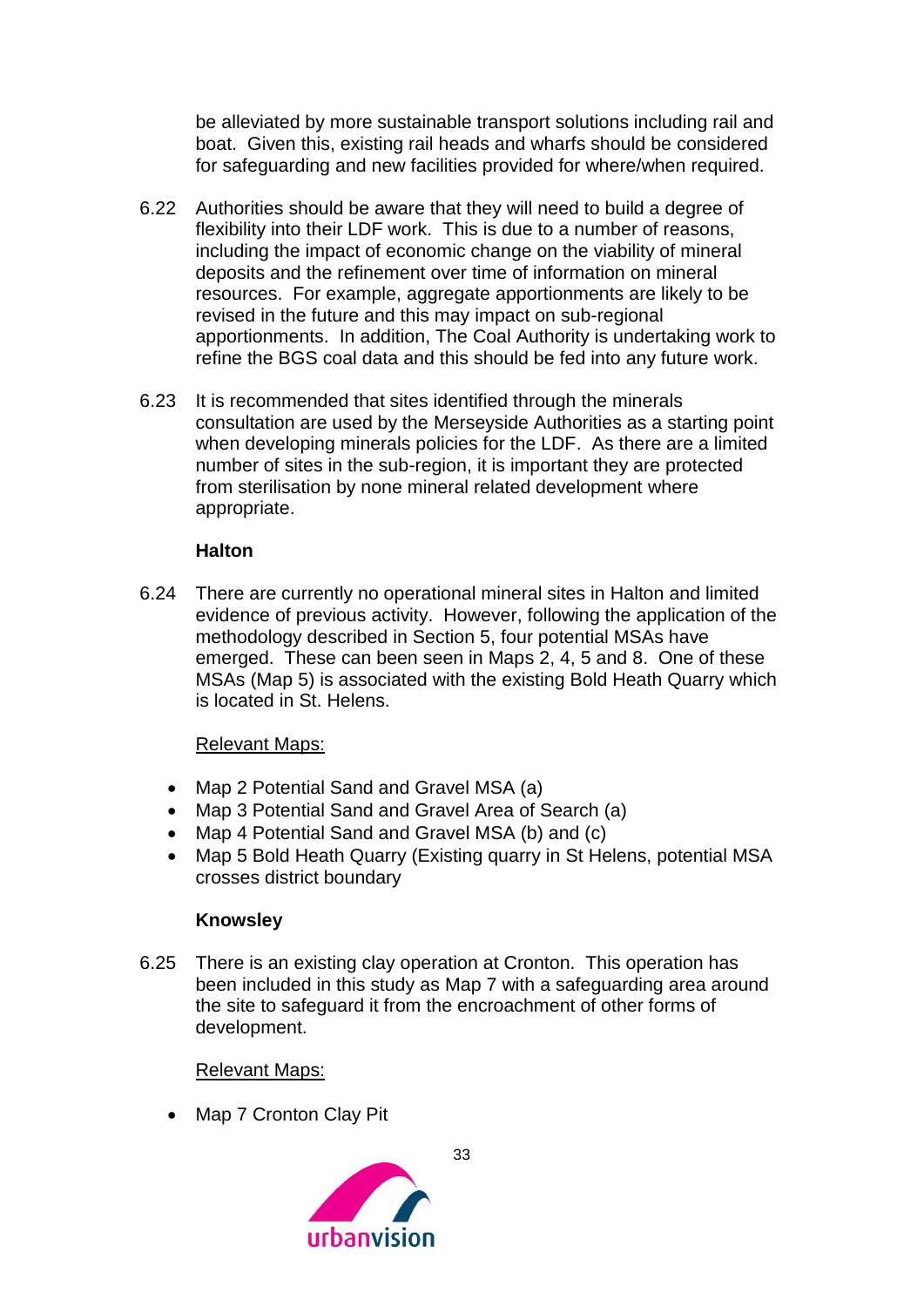#### **Liverpool**

6.26 This Authority is particularly constrained by urban development however, two wharfs are located here and these should be safeguarded. Construction aggregate will continue to be required in Liverpool and therefore key considerations will be the sustainable transport and use of these materials, including the use of alternatives to primary aggregate.

#### Relevant Maps:

 $\bullet$  n/a

#### **Sefton**

6.27 There are no current operations in Sefton and the coast is particularly constrained by international environmental designations. The existing Port of Liverpool wharf should be safeguarded and consideration given to the general issues set out above.

#### Relevant Maps:

n/a

#### **St. Helens**

6.28 There is an extensive history of mineral activity in this authority, particularly coal extraction and related clay extraction. There is an existing sand quarry at Bold Heath and this has been included in this study with a safeguarding area around the site to safeguard it from the encroachment of other forms of development.

#### Relevant Maps

- Map 5 Bold Heath Quarry
- Map 8 Land between Garswood Old Road and Arch Lane

#### **Wirral**

6.29 The existing UDP identifies the existing permission and an extension area at Carr Lane, Moreton. This has been included in this study in addition to a potential safeguarding area (the potential safeguarding area does not include the adjacent residential area).

#### Relevant Maps:

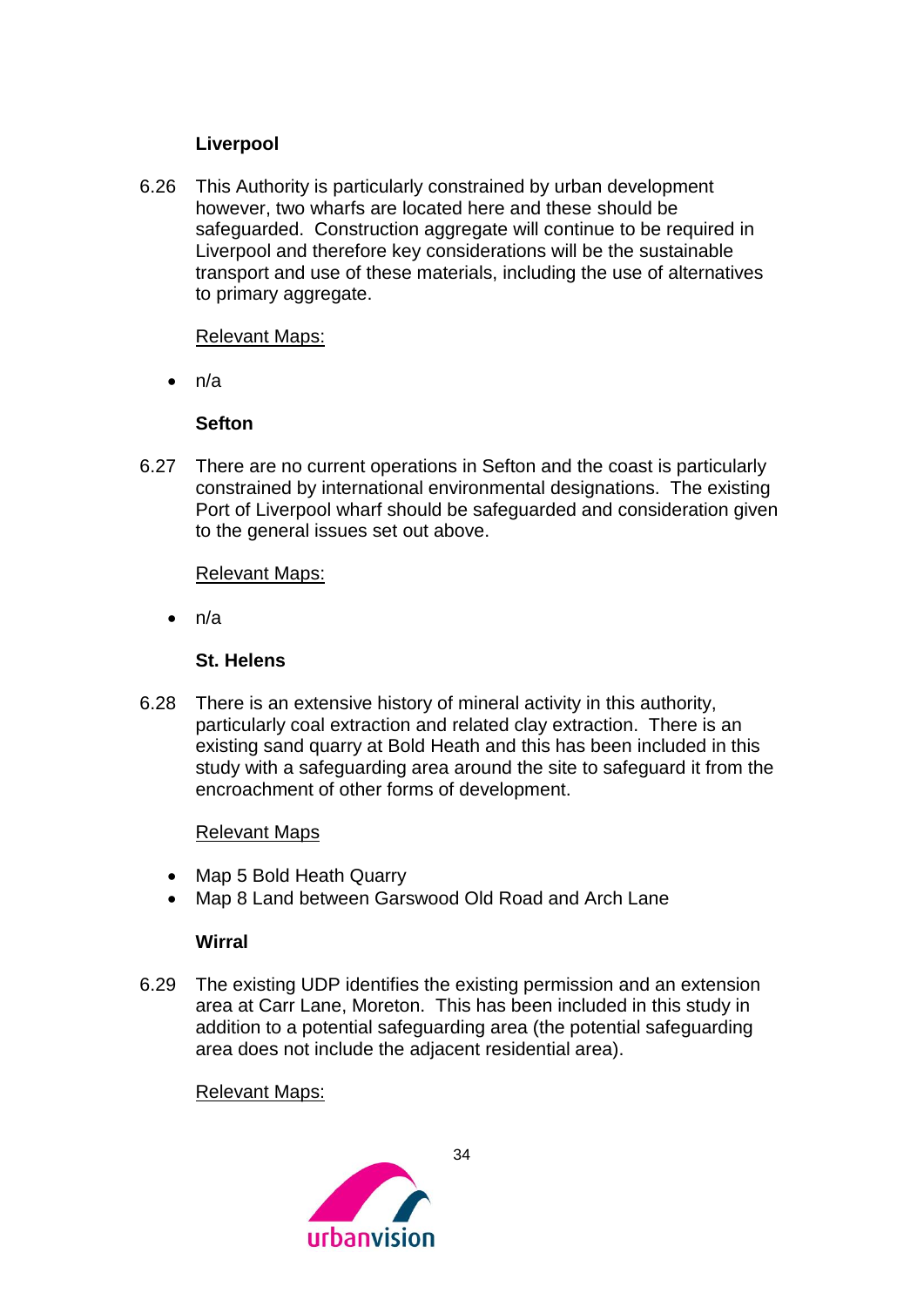<span id="page-35-0"></span>• Map 6 Carr Lane, Moreton

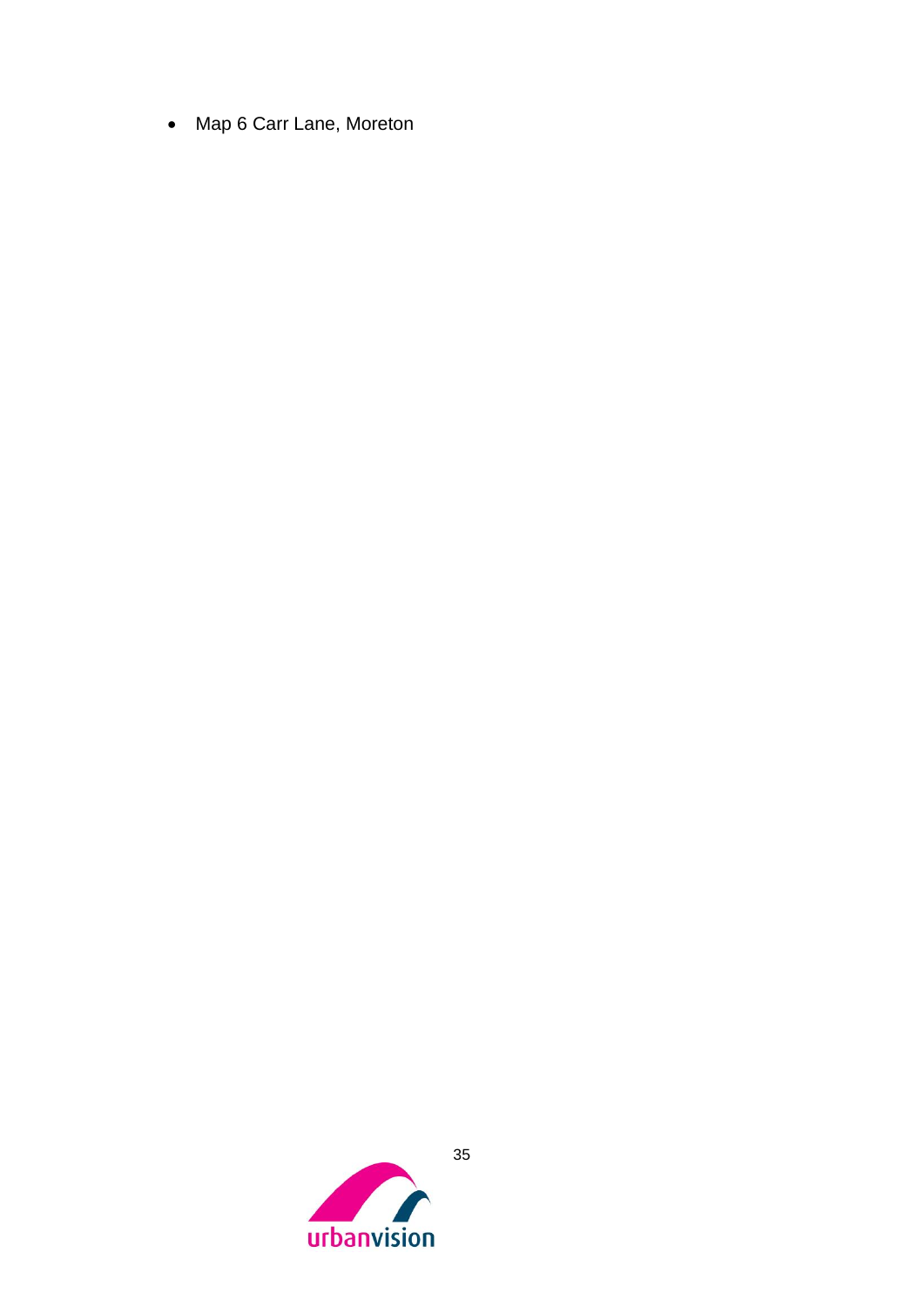# **Appendix 1: Glossary**

| <b>Acronym</b> | <b>Term</b>                                                     | <b>Definition</b>                                                                                                                                                                                         |
|----------------|-----------------------------------------------------------------|-----------------------------------------------------------------------------------------------------------------------------------------------------------------------------------------------------------|
|                | Aggregates                                                      | Sand, gravel, crushed rock and other<br>bulk materials used by the<br>construction<br>industry.                                                                                                           |
| C&D            | Construction and<br><b>Demolition Waste</b>                     | Controlled waste arising from the<br>construction, repair, maintenance and<br>demolition of buildings and structures                                                                                      |
| <b>CDEW</b>    | <b>Construction, Demolition</b><br>and Excavation Waste         | Construction, Demolition and<br><b>Excavation Waste materials produced</b><br>as a waste from construction sites, or<br>from the demolition of buildings or<br>structures, or produced from<br>excavation |
|                | <b>Conditions (or 'Planning</b><br>Condition')                  | Requirements attached to a Planning<br>Permission to limit or direct the<br>manner in which development is<br>carried out.                                                                                |
| <b>DCLG</b>    | Department for<br><b>Communities and Local</b><br>Government    | The Government department<br>responsible for planning and local<br>government.                                                                                                                            |
| Defra          | Department for<br>Environment, Food and<br><b>Rural Affairs</b> | Government department with national<br>responsibility for sustainable waste<br>management                                                                                                                 |
| <b>HGV</b>     | <b>Heavy Goods Vehicle</b>                                      | A large vehicle for transporting goods.                                                                                                                                                                   |
|                | Landbank                                                        | A stock of planning permissions for<br>reserves that ensure continuity of<br>production for a set number of years.                                                                                        |
| <b>LDD</b>     | <b>Local Development</b><br><b>Document</b>                     | The documents making up a local<br>authorities Local Development<br>Framework, including the Core<br>Strategy.                                                                                            |
| <b>LDF</b>     | <b>Local Development</b><br>Framework                           | Describes the folder of documents<br>which contains all of a local<br>authority's local development<br>documents (including development<br>plan documents, local development                              |

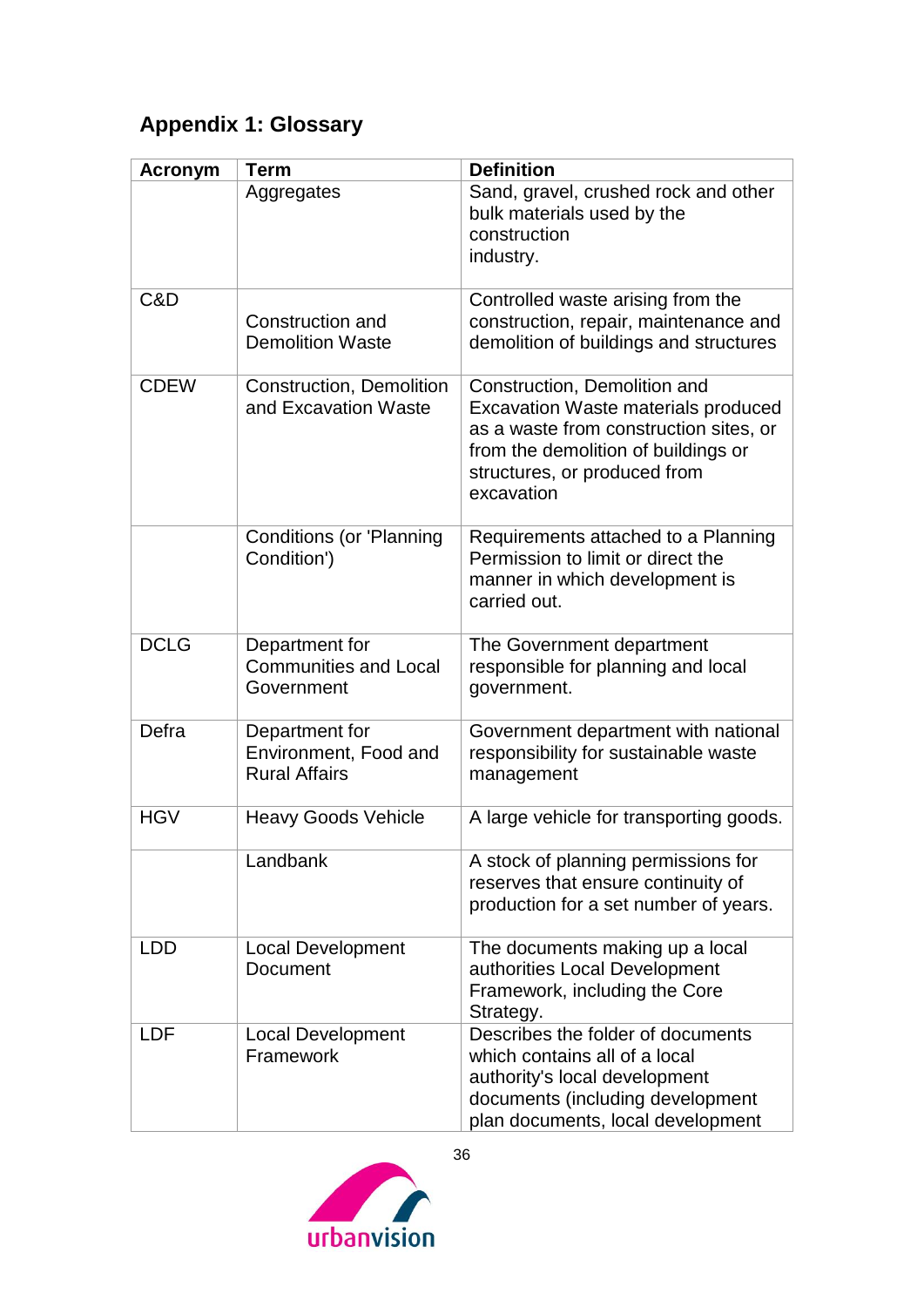| Acronym    | <b>Term</b>                                 | <b>Definition</b>                                                                                                                                                                                                                                                                                |
|------------|---------------------------------------------|--------------------------------------------------------------------------------------------------------------------------------------------------------------------------------------------------------------------------------------------------------------------------------------------------|
|            |                                             | scheme and statement of community<br>involvement).                                                                                                                                                                                                                                               |
| <b>MPA</b> | <b>Mineral Planning</b><br>Authority        | The planning authority responsible for<br>planning control of minerals<br>development. The mineral planning<br>authorities are the statutory bodies<br>(county councils, metropolitan<br>borough councils, national park<br>authorities, etc.) which control mineral<br>workings in their areas. |
| <b>MPG</b> | Minerals Planning<br>Guidance               | Documents issued by the DCLG<br>setting out government policy and<br>advice on minerals planning issues.<br>(Currently being replaced by Minerals<br>Planning Policy Statements).                                                                                                                |
| <b>MPS</b> | <b>Minerals Policy</b><br><b>Statements</b> | <b>Minerals Planning Statement</b><br>published by DCLG. MPSs will<br>eventually replace minerals planning<br>guidance notes.                                                                                                                                                                    |
| <b>MSA</b> | <b>Mineral Safeguarding</b><br>Area         | Area of known mineral resources that<br>are of sufficient economic or<br>conservation value to warrant<br>protection for generations to come.                                                                                                                                                    |
|            | <b>Mines and Quarries</b><br>Waste          | Waste from a mine or quarry.                                                                                                                                                                                                                                                                     |
|            | North West Regional<br>Assembly             | Body responsible for regional<br>planning and waste strategy matters<br>in the North West.                                                                                                                                                                                                       |
| <b>PPS</b> | <b>Planning Policy</b><br><b>Statement</b>  | <b>Issued by central Government to</b><br>replace the existing Planning Policy<br>Guidance notes, in order to provide<br>greater clarity and to remove from<br>national policy, advice on practical<br>implementation, which is better<br>expressed as guidance rather than<br>policy.           |
|            | Ramsar                                      | Ramsar sites are designated under<br>the Convention on Wetlands of<br>International Importance, agreed in<br>Ramsar, Iran, in 1971.                                                                                                                                                              |

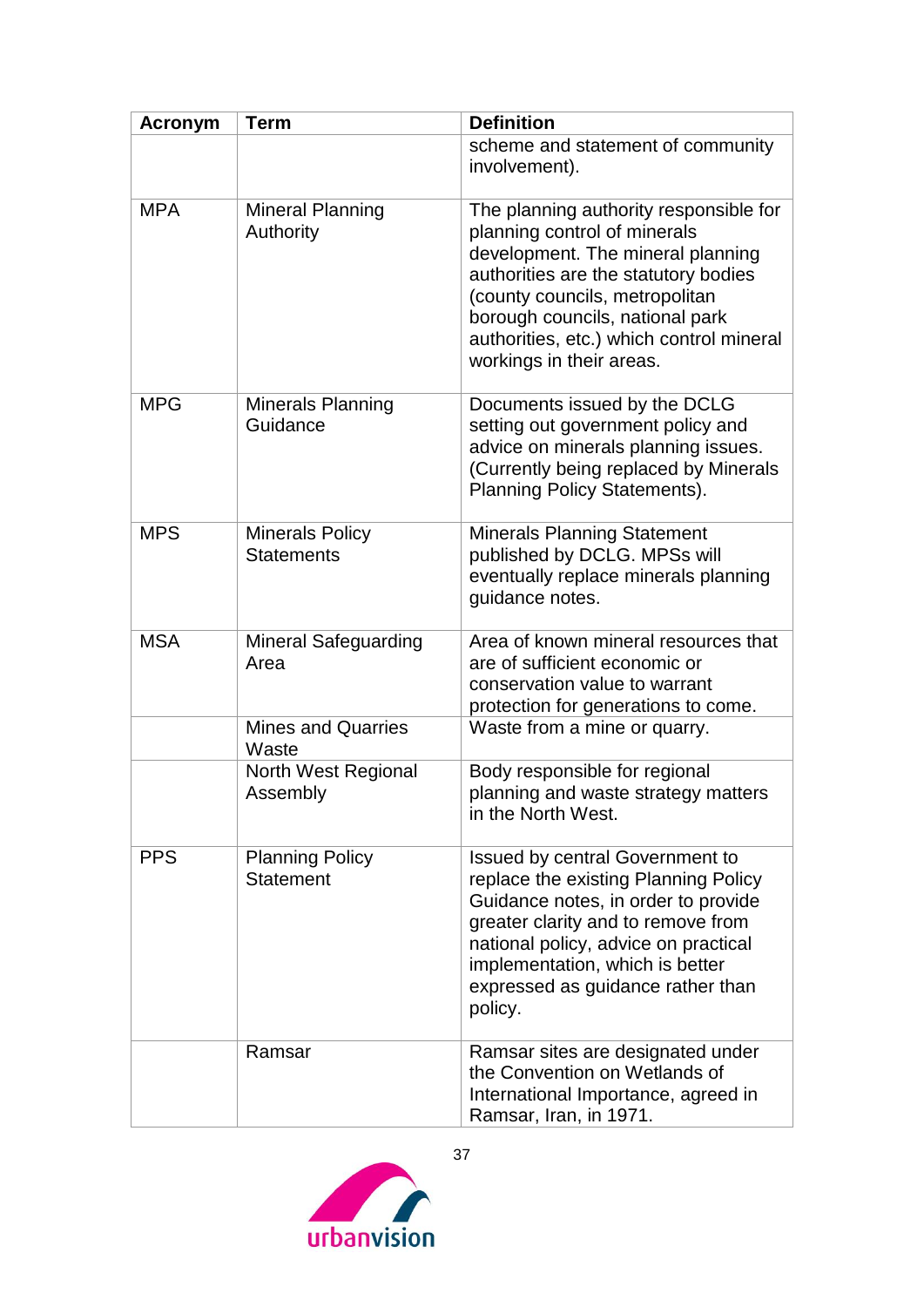| <b>Acronym</b> | <b>Term</b>                                        | <b>Definition</b>                                                                                                                                                                                                                                                                                                                                                                                                                                                                                                                                                                                                                                           |
|----------------|----------------------------------------------------|-------------------------------------------------------------------------------------------------------------------------------------------------------------------------------------------------------------------------------------------------------------------------------------------------------------------------------------------------------------------------------------------------------------------------------------------------------------------------------------------------------------------------------------------------------------------------------------------------------------------------------------------------------------|
|                | <b>Recycled Aggregates</b>                         | Aggregates produced from recycled<br>construction materials such as<br>crushed concrete and planings from<br>tarmac roads.                                                                                                                                                                                                                                                                                                                                                                                                                                                                                                                                  |
|                |                                                    |                                                                                                                                                                                                                                                                                                                                                                                                                                                                                                                                                                                                                                                             |
| <b>RAWP</b>    | <b>Regional Aggregates</b><br><b>Working Party</b> | A working group consisting of local<br>authority officers, representatives of<br>the aggregates industry and Central<br>Government.                                                                                                                                                                                                                                                                                                                                                                                                                                                                                                                         |
| <b>RPG</b>     | <b>Regional Planning</b><br>Guidance               | Document produced at the regional<br>level now replaced by RSS.                                                                                                                                                                                                                                                                                                                                                                                                                                                                                                                                                                                             |
| <b>RSS</b>     | <b>Regional Spatial</b><br><b>Strategy</b>         | This is the "development plan" for a<br>region and provides a vision for the<br>development in that region over a 15<br>to 20 year period. It sets out a<br>framework to address the 'spatial'<br>implications of issues such as<br>healthcare, education, crime, housing,<br>transport, communications, tourism<br>and leisure, employment, urban/rural<br>regeneration and the environment<br>(including waste and energy). The<br>Regional Spatial Strategy focuses on<br>the general location and scale of<br>development, but does not identify<br>specific sites. These are dealt with at<br>the local level through Local<br>Development frameworks. |
|                | <b>Secondary Aggregates</b>                        | Includes by-product of waste,<br>synthetic materials and soft rock used<br>with or without processing as a<br>secondary aggregate.                                                                                                                                                                                                                                                                                                                                                                                                                                                                                                                          |
| <b>SAC</b>     | Special Area of<br>Conservation                    | Designation made under the Habitats<br>Directive to ensure the restoration or<br>maintenance of certain natural<br>habitats.                                                                                                                                                                                                                                                                                                                                                                                                                                                                                                                                |
| <b>SPA</b>     | <b>Special Protection Area</b>                     | Sites classified under the European<br><b>Community Directive on Wild Birds to</b><br>protect internationally important bird<br>species.                                                                                                                                                                                                                                                                                                                                                                                                                                                                                                                    |
|                | Sustainable                                        | Sustainable development is focused                                                                                                                                                                                                                                                                                                                                                                                                                                                                                                                                                                                                                          |
|                | Development                                        | on providing a better quality of life for                                                                                                                                                                                                                                                                                                                                                                                                                                                                                                                                                                                                                   |

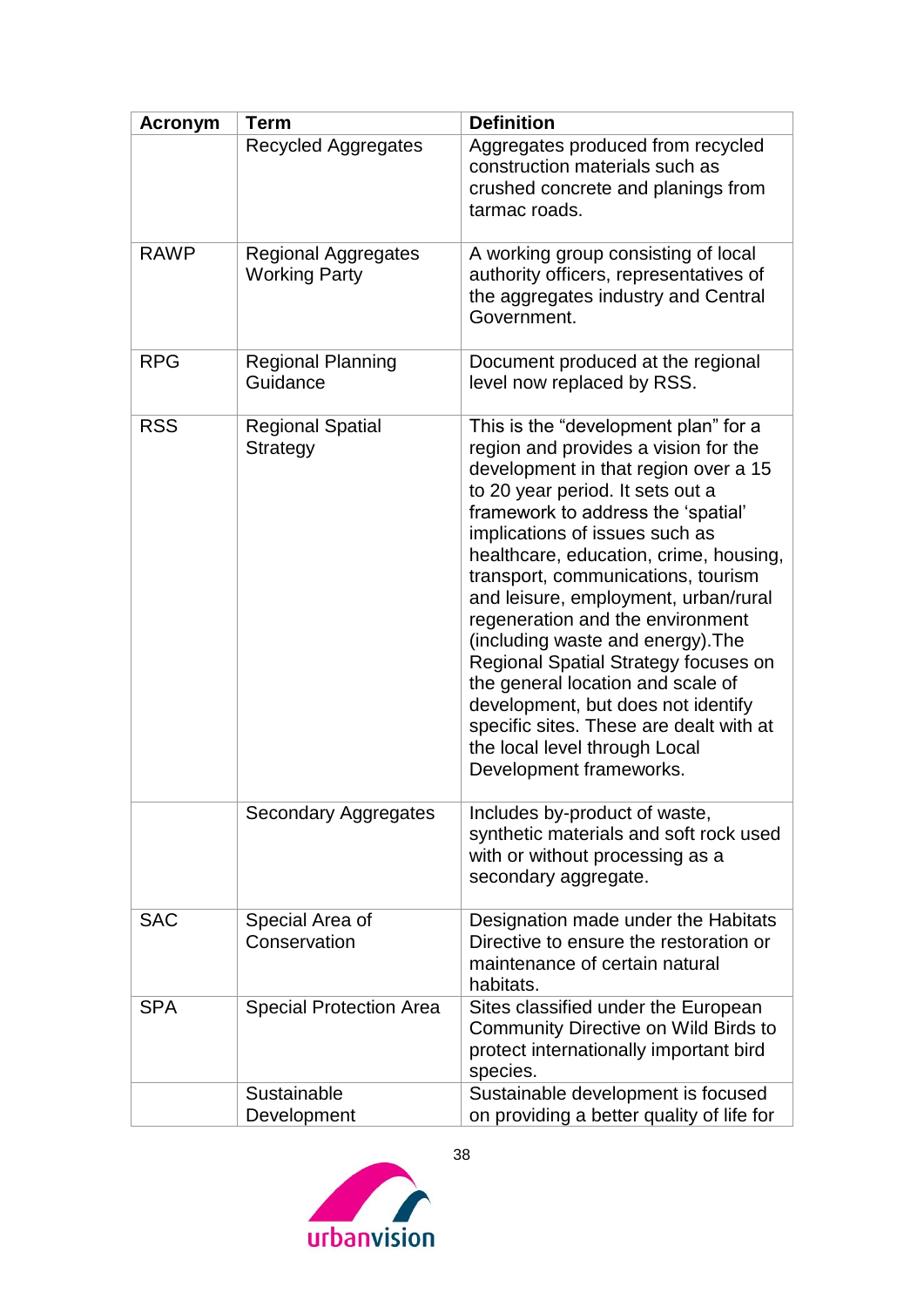| Acronym | Term | <b>Definition</b>                                                                                                                                                                                       |
|---------|------|---------------------------------------------------------------------------------------------------------------------------------------------------------------------------------------------------------|
|         |      | everyone now and for generations to<br>come. This is achieved through<br>considering the long-term effects of<br>social, economic and environmental<br>impacts in an integrated and balanced<br>manner. |

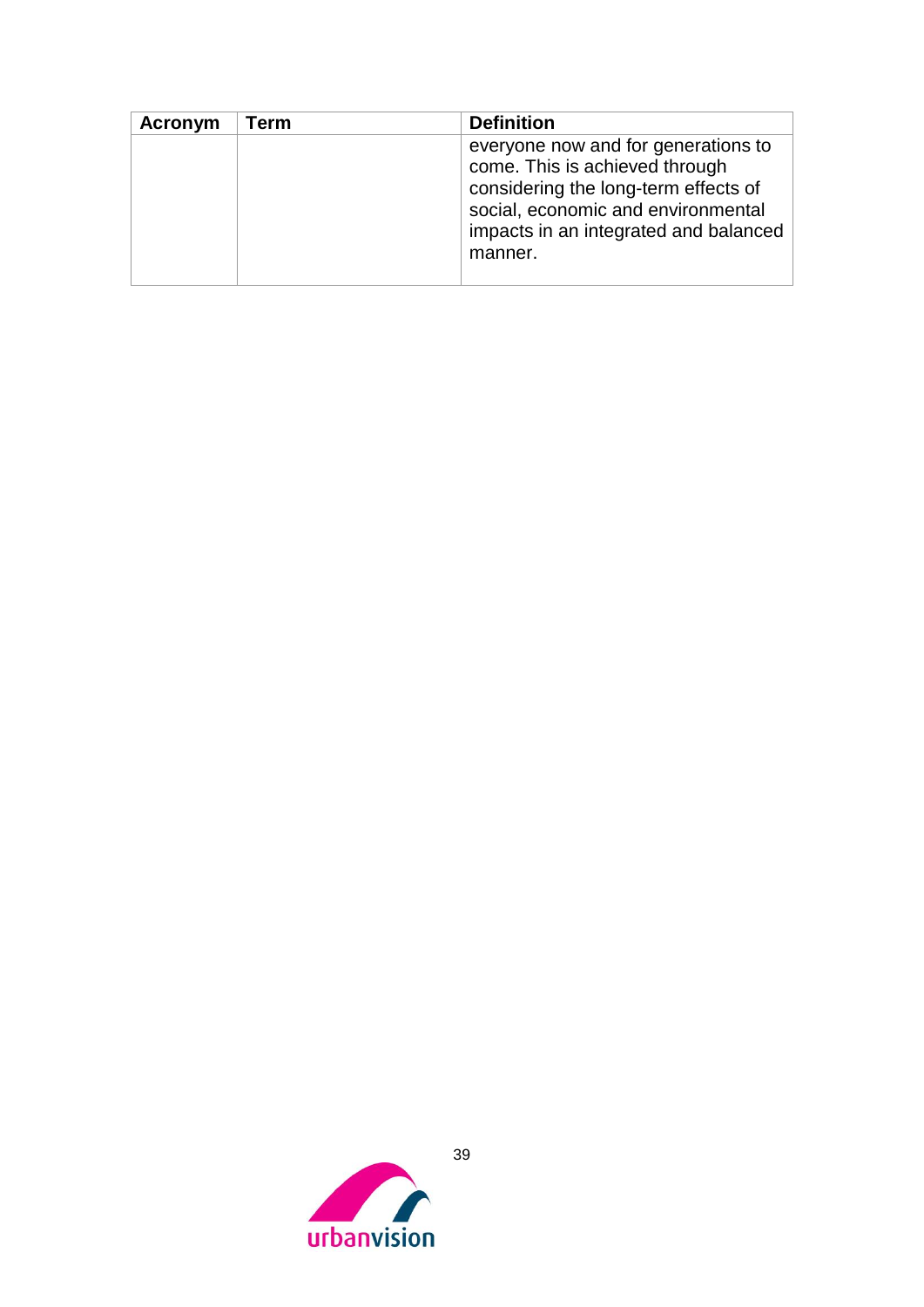# <span id="page-40-0"></span>**Appendix 2: Policy review**

#### **Review of Policy: National Policy**

#### **Minerals Policy Statement 1: Planning and Minerals**

The Government's objectives for planning and minerals are set out within MPS1, which was published in 2006 and replaces MPG1. MPS1 contains four annexes on specific minerals, Annex 1: Aggregates replaces the old MPG6.

MPS1 recognises the contribution of minerals to the prosperity of the nation, not least in helping to create and develop sustainable communities. The Government's objectives for mineral planning are:

- to ensure, so far as practicable, the prudent, efficient and sustainable use of minerals and recycling of suitable materials, thereby minimising the requirement for new primary extraction;
- to conserve mineral resources through appropriate domestic provision and timing of supply;
- to safeguard mineral resources as far as possible;
- to prevent or minimise production of mineral waste;
- to secure working practices which prevent or reduce as far as possible, impacts on the environment and human health arising from the extraction, processing, management or transportation of minerals;
- to protect internationally and nationally designated areas of landscape value and nature conservation importance from minerals development, other than in the exceptional circumstances detailed in paragraph 14 of this statement;
- to secure adequate and steady supplies of minerals needed by society and the economy within the limits set by the environment, assessed through sustainability appraisal, without irreversible damage;
- to maximise the benefits and minimise the impacts of minerals operations over their full life cycle;
- to promote the sustainable transport of minerals by rail, sea or inland waterways;
- to protect and seek to enhance the overall quality of the environment once extraction has ceased, through high standards of restoration, and to safeguard the long-term potential of land for a wide range of afteruses;
- to secure closer integration of minerals planning policy with national policy on sustainable construction and waste management and other applicable environmental protection legislation; and
- to encourage the use of high quality materials for the purposes for which they are most suitable.

MPS1 states that minerals planning authorities should define Mineral Safeguarding Areas (MSAs) in Local Development Documents to prevent needless sterilisation of resources. In October 2007 BGS published 'A guide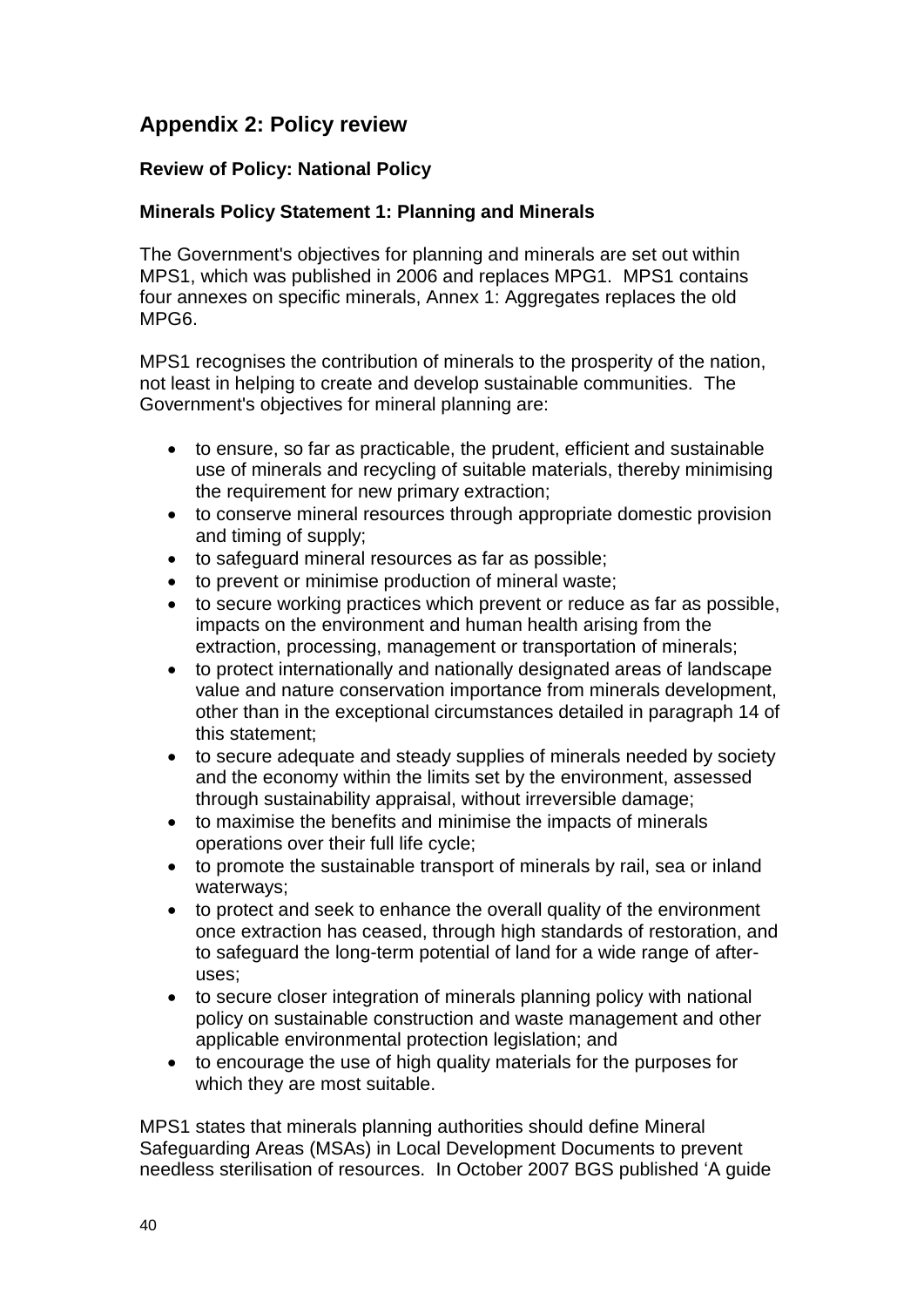to mineral safeguarding in England' which is designed to complement the advice given in MPS1 and provides a methodology for delineating MSA. Advice from DCLG and GONW on the need for authorities to define MSAs can be found in the box below.

Unitaries with mineral resources, including met. districts and boroughs, are going to need to cover minerals issues in their core strategies, including the need to safeguard mineral resources that are, or may become, of economic importance. In defining MSAs for their areas in DPDs, unitaries can adopt an approach similar to that set out above for county councils, although it will be for each MPA to come to a view on how best they can define MSAs within the context of their programme of DPD preparation. In a case where a mineral DPD is already proceeding towards adoption, the MPA will need to take a pragmatic approach. To avoid delays developing in the plan preparation process, MPAs can base their MSAs, at least as an interim measure, on the mineral resources identified on the BGS's resource maps. This would allow them to refine the precise boundaries of their MSAs, as necessary, at a later date post-adoption, as part of the plan monitoring process. In liaison with the minerals industry, it should then be possible to relate MSAs more precisely to areas of workable mineral resources of economic importance.

#### **Minerals Policy Statement 2: Controlling and Mitigating the Environmental Effects of Minerals Extraction in England**

MPS2 states the principles to be followed in considering the environmental effects of mineral working and expands, in appendices, on the need for community consultation and involvement and environmental management systems. The purpose of MPS2 is to set out how MPAs should minimise any significant adverse environmental effects that may arise from minerals extraction. The principles of sustainable development and the role of minerals planning in sustainable development are recognised.

#### **Minerals Planning Guidance Note 7: The Reclamation of Mineral Workings**

This MPG deals with matters relating to the effective reclamation of minerals workings and explains the value of these sites to sustainable development and the countryside. In addition to this, advice on information to be submitted with mineral planning applications in order that appropriate restoration can be achieved is set out.

#### **Minerals Planning Guidance Note 10: Provision of Raw Material for the Cement Industry**

The cement industry is of major importance to the national economy as it supplies an essential product to the construction and civil engineering industries. MPG6 advises MPAs and industry on what is required to ensure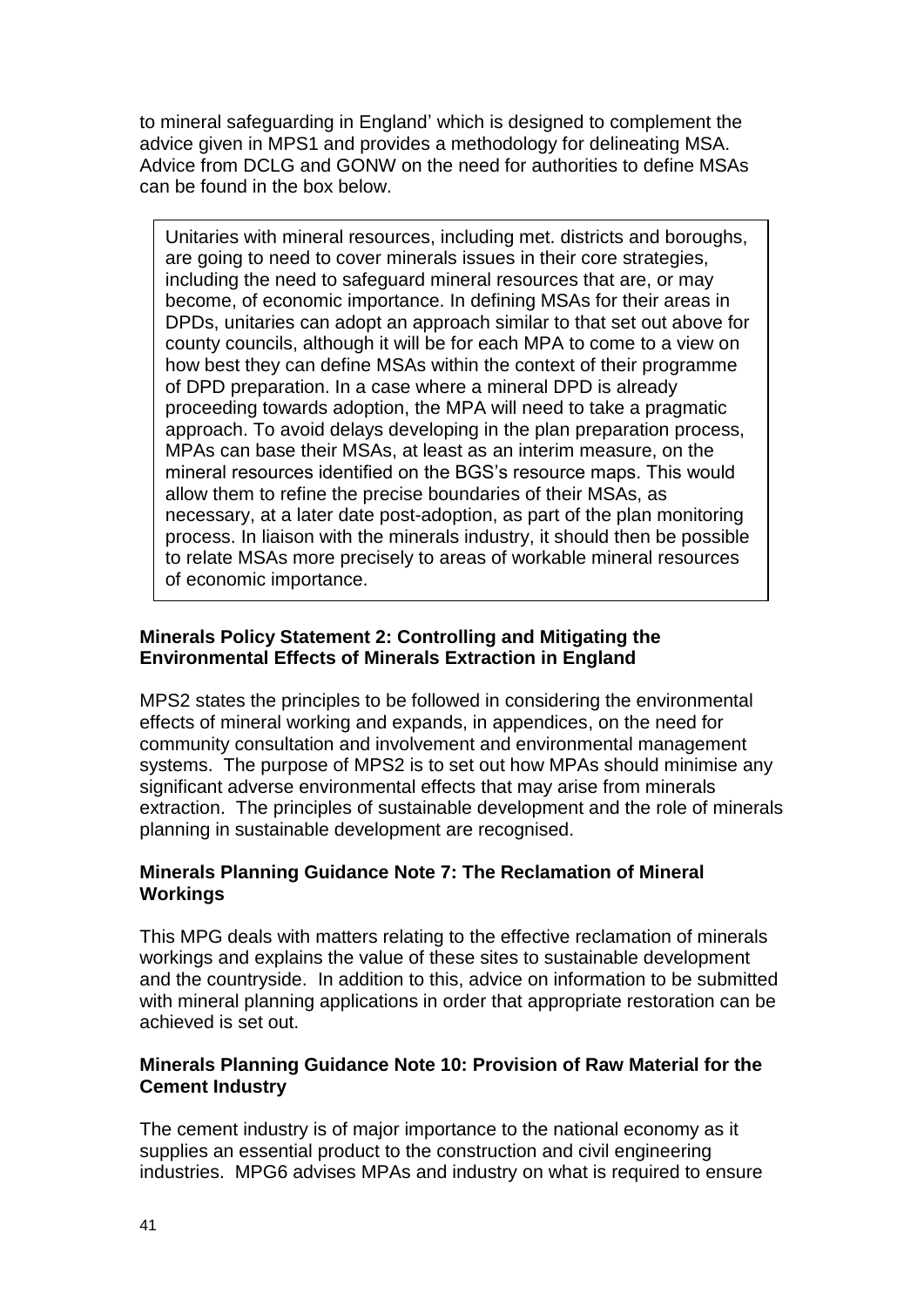that there is an adequate and continuous supply of raw material to maintain production in a manner which has full regard to the environment.

### **Planning Policy Statement 1: Delivering Sustainable Development**

This document sets out the Government's objectives for the delivery of sustainable urban communities. A number of objectives are set out – of particular relevance to minerals planning is an objective for the efficient use of resources. However, objectives for the protection and enhancement of the environment will also be relevant. MPS1 states that plans and policies should minimise the need to consume new resources […] by making more efficient use or reuse of existing resources, rather than making new demands on the environment PPS1 (2005) p. 9 ODPM . This suggests the importance of the use of recycled and secondary aggregates in new development.

### **Planning Policy Statement 7: Sustainable Development in Rural Areas**

PPS7 sets out national planning policy in relation to rural areas, in particular through the promotion of sustainable development. This includes improving economic performance in rural areas.

### **Planning Policy Statement 9: Biodiversity and Geological Conservation**

PPS9 advises on national planning policies for the protection of biodiversity and geological conservation through the planning system. It sets out the national objectives of sustainable development, which takes into account biodiversity and geological conservation, the need to conserve, restore and enhance the diversity of England's wildlife and geology, and enhancing urban green spaces and biodiversity in developments, in order to contribute to urban renaissance and rural renewal. Local planning authorities must take into account designated sites of international, national and local importance, protected species and biodiversity and geological interests. Where a development would harm biodiversity or geological interests, the local planning authority must be satisfied that the development cannot be located on another site which would result in less harm.

#### **Planning Policy Statement 10: Planning for Sustainable Waste Management**

National policies for planning for waste facilities are set out in PPS10. The key aim of PPS10 is to drive waste up the waste hierarchy. In order of most important: Reduce, reuse, recycle, energy recovery and finally, disposal to land. An element of this is increasing the use of recycled products. The use of recycled construction and demolition materials as construction aggregates has an important role to play in this.

#### **Planning Policy Guidance Note13: Transport**

The Government's stance on transport and planning is set out in PPG13. Key objectives include integrating transport and planning in order to promote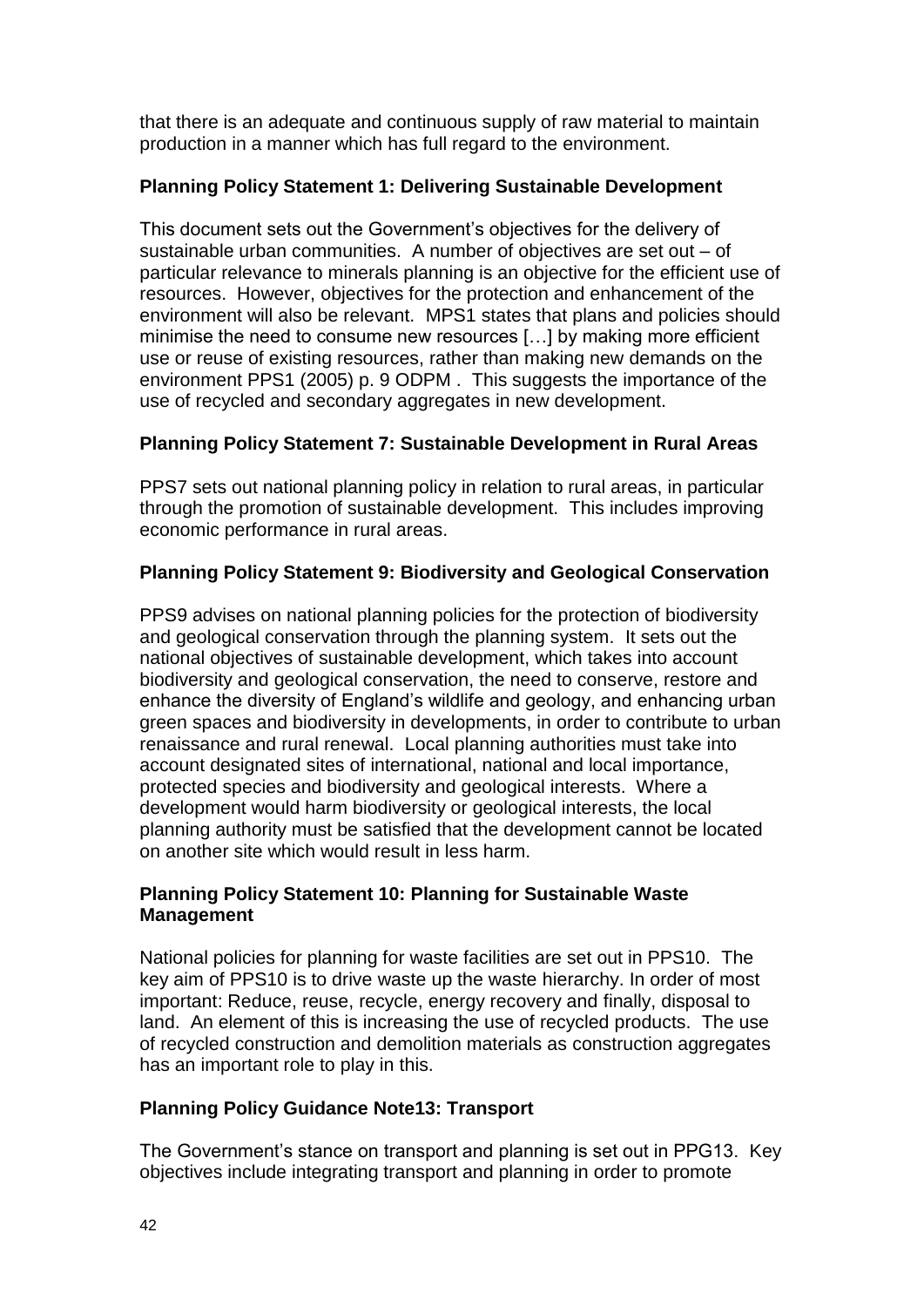sustainable transport for people and freight, promote accessibility to jobs and reduce the need to travel by car. Locally produces minerals for local use also has a significant role in reducing journey distances of bulk materials.

#### **Planning Policy Guidance Note 15: Planning and the Historic Environment**

PPG15 sets out national planning policies relating to the identification and protection of historic buildings, conservation areas and other elements of historic importance. A range of historic sites, including listed buildings and their settings, historic parks and gardens, historic battlefields and the wider historic environment are included in this remit.

#### **Planning Policy Guidance Note 16: Archaeology and Planning**

PPG16 sets out the Government's policy on archaeological remains on land and how they should be preserved or recorded both in an urban setting and in the countryside. Plans and policies should reconcile the need for development with the interests of conservation, including archaeology.

### **Planning Policy Statement 25: Development and Flood Risk**

The aim of PPS25 is to ensure that flood risk is taken into account during all stages of the planning process. This will ensure that inappropriate development does not take place in high risk areas in terms of flooding and that instead it is directed to lower risk areas. Mines and quarries are identified in PPS25 as potential sources of flooding where the retention of water above natural ground water increases floodwater depths and velocities in adjacent areas.

#### **Waste Strategy for England 2007**

The overarching strategy for waste management is set out in this document. Key objectives which are relevant to minerals planning include an emphasis on waste prevention and increased rates of recycling. Of particular relevance is the fact that the Government is considering a target to halve the amount of construction, demolition and excavation wastes going to landfill by 2012 as a result of waste reduction, re-use and recycling.

#### **Regional Policy**

#### **Submitted Draft Regional Spatial Strategy for the North West**

RSS, formerly Regional Planning Guidance 13, sets out the framework for the development of the North West of England for the next 15-20 years. It expresses the requirements of national policy in the context of regional resources and needs, and informs the development of Local Development Frameworks.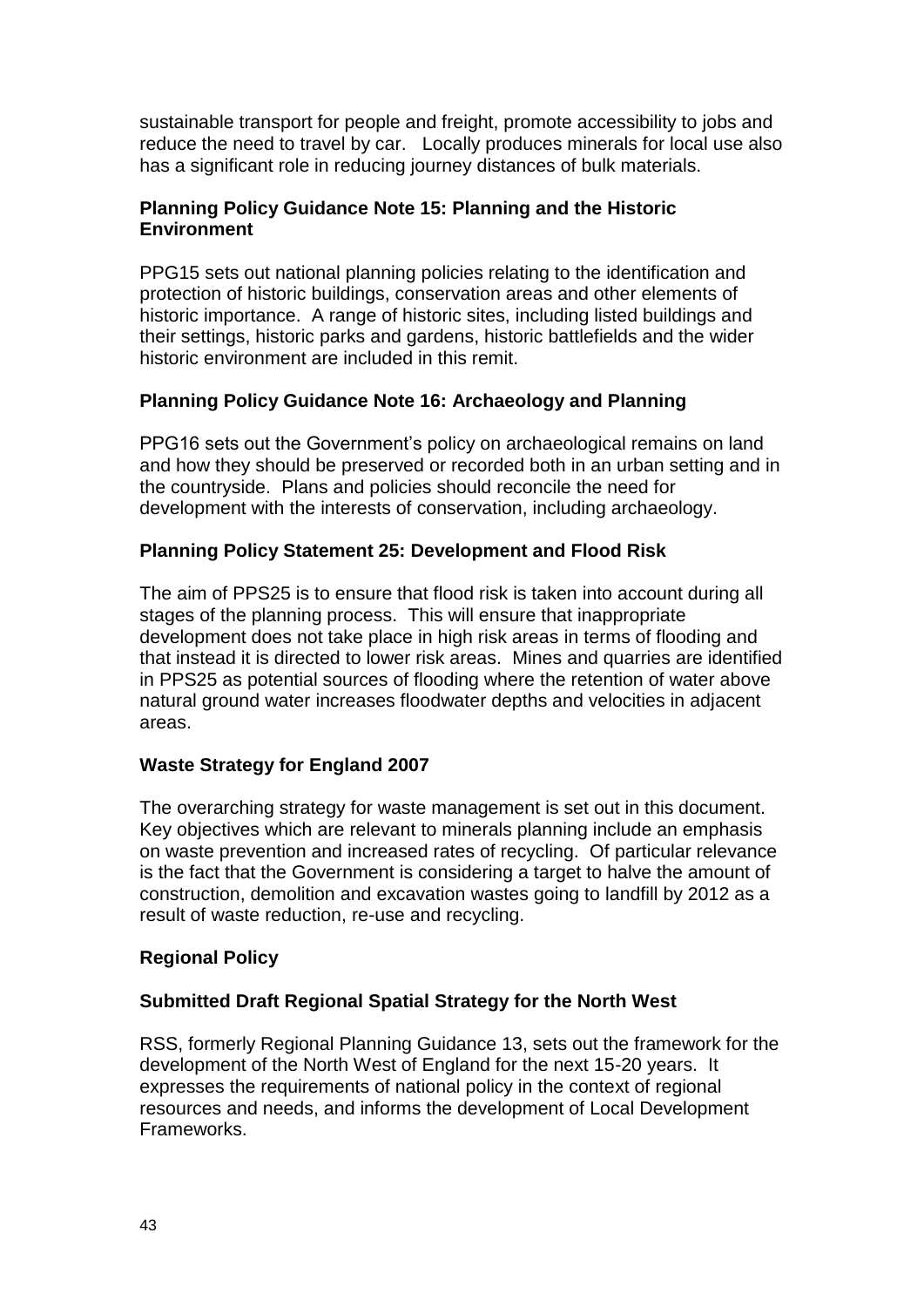In 2006, RSS underwent an Examination in Public, the panel report for which was published in May 2007<sup>16</sup>.

A Partial Review of three key issues (Housing, waste and renewable energy) commenced in February 2008 with consultation on draft policies to take place between November 2008 – January 2009.

RSS reiterates the requirement of national policy and states that plans and strategies should include criteria-based policies to indicate where mineral extraction might or might not be acceptable, and should safeguard known mineral deposits from other forms of development. The need to facilitate the use of secondary and recycled aggregates is also emphasised. This not only benefits the economy by reducing pressures on primary resources, it reduces the amount of waste sent to landfill.

Appendix 2 of this document sets out regional minerals policies, including policies for minerals extraction, land-won aggregates, and secondary and recycled aggregates. Key issues include:

Plans and policies should provide for a steady supply of minerals and the maintenance inline with regional apportionments of appropriate landbanks; Recognising opportunities for utilising rail and water links; Protecting known minerals from sterilisation by other development; Ensuring restoration and after-uses are environmentally sensitive; and Maximising the role of secondary and recycled aggregates in meeting regional apportionments.

Within RSS, the apportionment of aggregate production for the North West, and a sub-regional breakdown of this figure are detailed. These figures are used to ensure the conservation of minerals whilst ensuring that a steady supply of minerals is realised.

#### **Local Policy**

The minerals policies relevant at this time are contained within the adopted Unitary Development Plan for each authority. These policies, developed when MPG1 was in force, have been reviewed in order to identify general themes (See Table below)

| <b>District</b> | Safeguarding of<br>resources | <b>Maintaining of</b><br>landbank | Use of<br>secondary/<br>recycled<br>aggregates | <b>Meeting sub-</b><br>regional<br>apportionment |
|-----------------|------------------------------|-----------------------------------|------------------------------------------------|--------------------------------------------------|
| Sefton UDP      | Policy                       | Paragraph                         | Policy EMW1:                                   | Paragraph 9.29,                                  |
| (Adopted June   | EMW3:Protection              | 9.29, bullet 3,                   | Prudent Use of                                 | bullet 2, refers to                              |
| 2006)           | of Minerals                  | refers to the                     | Resources                                      | the need for                                     |
|                 | Resources                    | need to                           | Development                                    | proposals to                                     |
|                 | Proposals which              | maintain a                        | should                                         | assist with                                      |
|                 | would sterilise              | landbank of                       | minimise the                                   | Merseyside's                                     |
|                 | resources or make            | permitted                         | consumption of                                 | contribution to                                  |

<sup>&</sup>lt;sup>16</sup> See http://www.gonw.gov.uk/gonw/Planning/RegionalPlanning/?a=42496 for further details.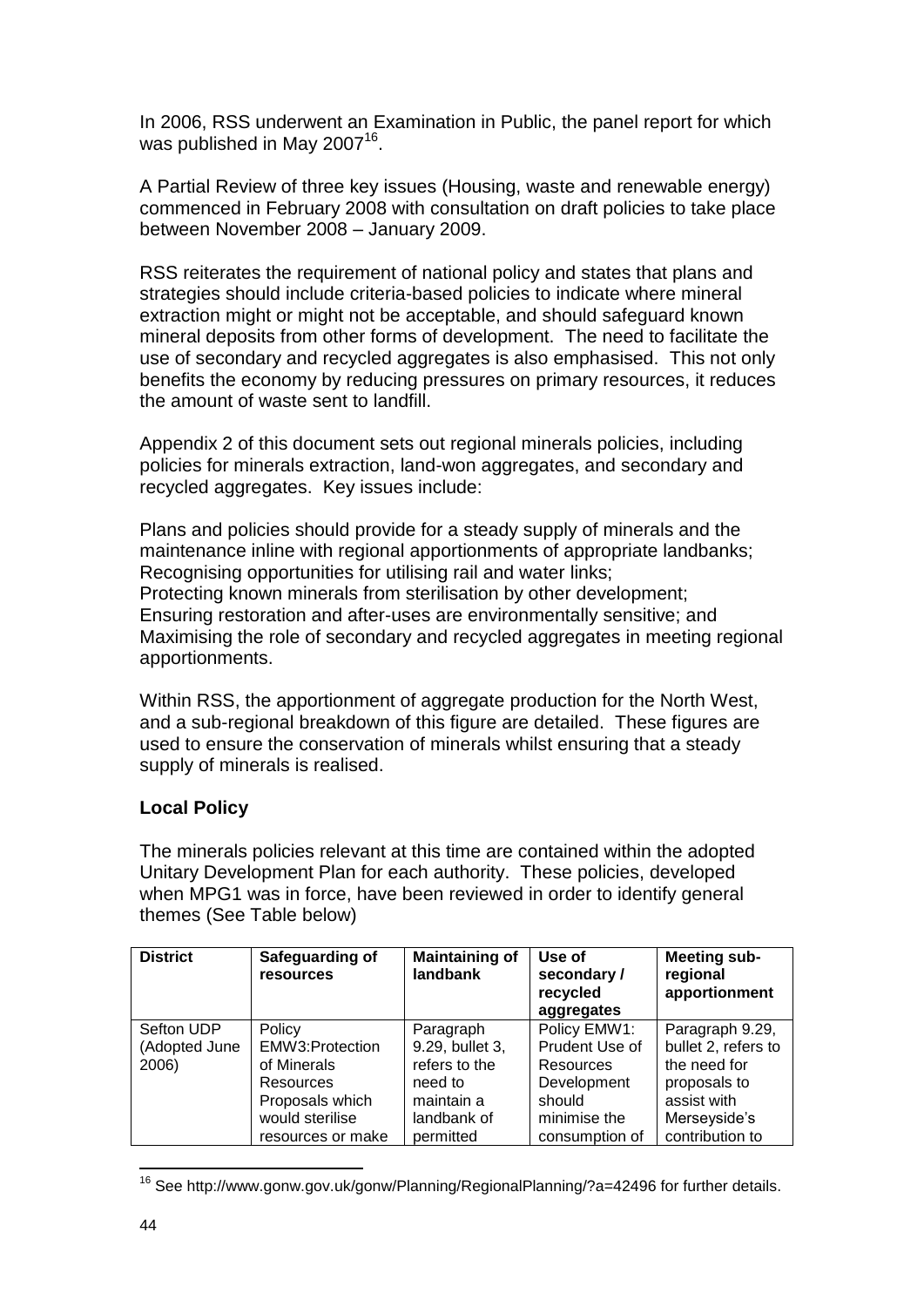| <b>District</b>                                | Safeguarding of<br>resources                                                                                                                                                                                                                                                                                                                                        | <b>Maintaining of</b><br>landbank                                                                                                                                                                                                           | Use of<br>secondary/<br>recycled<br>aggregates                                                                                                                                                                            | <b>Meeting sub-</b><br>regional<br>apportionment                                                                                                                                                                                                                                                          |
|------------------------------------------------|---------------------------------------------------------------------------------------------------------------------------------------------------------------------------------------------------------------------------------------------------------------------------------------------------------------------------------------------------------------------|---------------------------------------------------------------------------------------------------------------------------------------------------------------------------------------------------------------------------------------------|---------------------------------------------------------------------------------------------------------------------------------------------------------------------------------------------------------------------------|-----------------------------------------------------------------------------------------------------------------------------------------------------------------------------------------------------------------------------------------------------------------------------------------------------------|
|                                                | extraction of nearby<br>deposits difficult will<br>not be permitted<br>unless a) there is<br>no commercial<br>interest in the<br>deposit or likely to<br>be in the future b)<br>the case for<br>proposed<br>development<br>overrides prior<br>extraction of the<br>mineral c) there is<br>overriding case for<br>extracting the<br>mineral prior to<br>development. | reserves for<br>minerals and<br>aggregates<br>within<br>Merseyside<br>and Greater<br>Manchester<br>area.                                                                                                                                    | resources by<br>adopting<br>efficient design<br>/construction<br>methods and<br>re-using $/$<br>recycling<br>existing<br>materials.                                                                                       | the North West's<br>regional share of<br>aggregates as<br>set out in Draft<br>MPG6. Bullet 1<br>refers to the<br>need for<br>proposals to<br>assist<br>Merseyside's<br>contribution to<br>the North West's<br>regional share of<br>minerals.                                                              |
| Liverpool UDP<br>(Adopted<br>November<br>2002) | N/a                                                                                                                                                                                                                                                                                                                                                                 | N/a                                                                                                                                                                                                                                         | Paragraph<br>13.151 states<br>that the Council<br>will encourage<br>the use of<br>secondary and<br>waste materials<br>to help<br>conserve<br>mineral stocks<br>by supporting<br>proposals for<br>recycling<br>operations. | N/a                                                                                                                                                                                                                                                                                                       |
| Halton UDP<br>(Adopted April<br>2005)          | Policy MW5:<br>Protection of<br>minerals resources<br>Known minerals<br>resources will be<br>protected from<br>sterilisation by<br>other forms of<br>development where<br>appropriate.<br>Where practicable<br>applicants must<br>consider prior<br>extraction of<br>minerals before<br>development<br>proceeds.                                                    | Policy MW4<br>Aggregate<br><b>Minerals</b><br>When<br>assessing<br>applications for<br>aggregate<br>extraction the<br>Council will<br>have regard to<br>the need to<br>maintain a<br>landbank of<br>reserves in<br>accordance<br>with MPG6. | N/a                                                                                                                                                                                                                       | Policy MW4:<br>Aggregate<br><b>Minerals</b><br>When assessing<br>applications for<br>aggregate<br>extraction the<br>Council will have<br>regard to the<br>contribution the<br>proposal may<br>make towards<br>maintaining the<br>sub-regional<br>share of the<br>regional<br>production of<br>aggregates. |
| Knowsley<br>(Adopted<br>2006)                  | Policy MW1:<br>Protection, Winning<br>and Working of<br><b>Minerals</b><br>Resources<br>The Council will                                                                                                                                                                                                                                                            | Para. 12.13<br>The Council will<br>consider the<br>need to<br>maintain a<br>landbank of                                                                                                                                                     | Policy DQ1:<br><b>Design Quality</b><br>in New<br>Development<br>New<br>development                                                                                                                                       | Para. 12.13<br>When<br>considering a<br>proposal, the<br>Council will look<br>at the                                                                                                                                                                                                                      |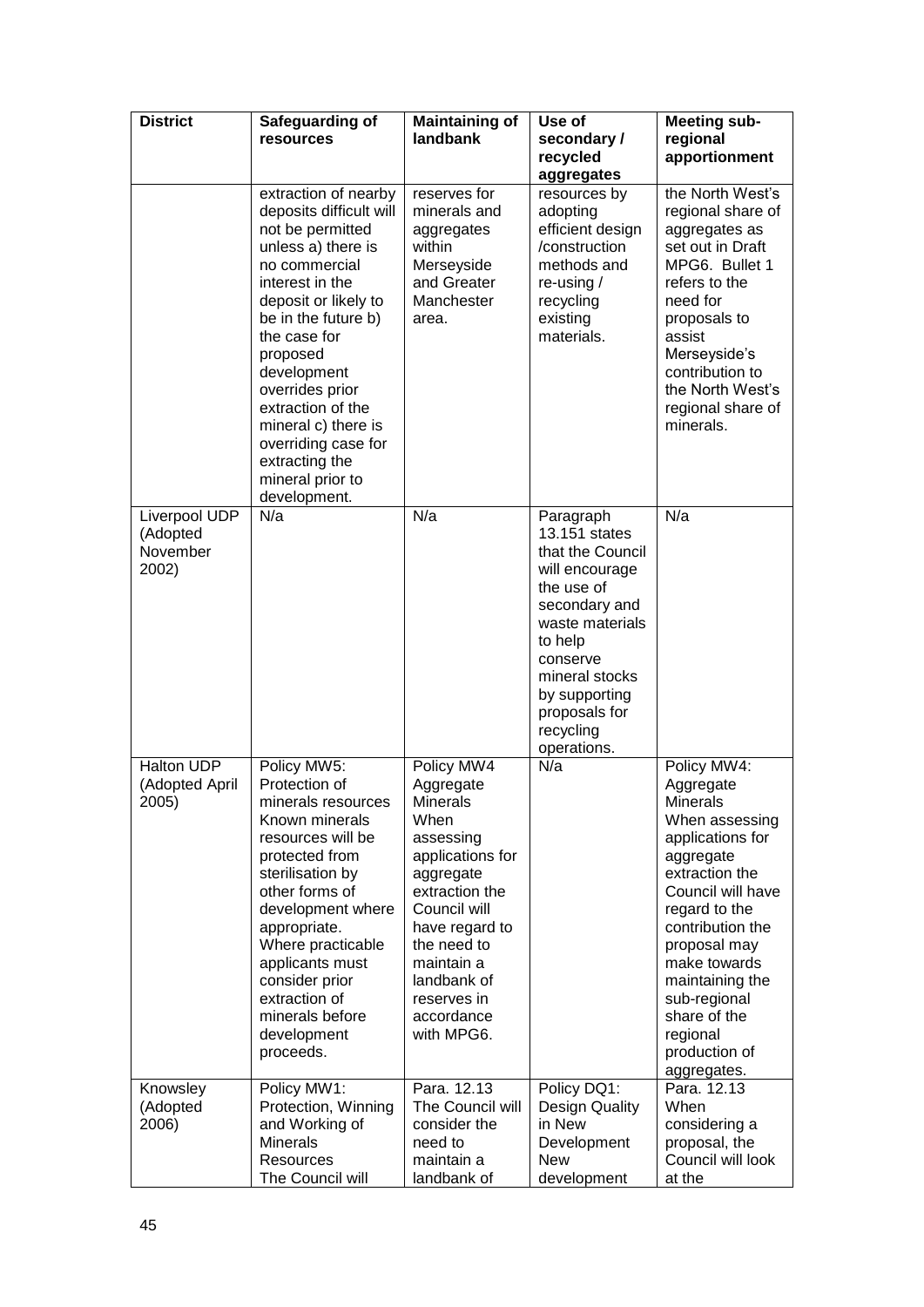| <b>District</b>                         | Safeguarding of<br>resources                                                                                                                                                                                                                                                                                                                                                                                                                                             | <b>Maintaining of</b><br>landbank                                                                                                                                                   | Use of<br>secondary/<br>recycled<br>aggregates                                                                                                                                                         | <b>Meeting sub-</b><br>regional<br>apportionment                                                                                                                                                                                                                                                                                                                     |
|-----------------------------------------|--------------------------------------------------------------------------------------------------------------------------------------------------------------------------------------------------------------------------------------------------------------------------------------------------------------------------------------------------------------------------------------------------------------------------------------------------------------------------|-------------------------------------------------------------------------------------------------------------------------------------------------------------------------------------|--------------------------------------------------------------------------------------------------------------------------------------------------------------------------------------------------------|----------------------------------------------------------------------------------------------------------------------------------------------------------------------------------------------------------------------------------------------------------------------------------------------------------------------------------------------------------------------|
|                                         | take account of the<br>need to safeguard<br>known mineral<br>resources when<br>considering<br>proposals for all<br>types of<br>development. The<br>Council will<br>consider whether a<br>proposal would<br>make minerals<br>work on adjacent<br>sites difficult.<br>Minerals resources<br>will be protected<br>from sterilisation<br>unless commercial<br>interest in<br>extraction is<br>unlikely or there is<br>an overriding need<br>for the proposed<br>development. | permitted<br>reserves in<br>Merseyside<br>when<br>considering<br>proposals.                                                                                                         | should<br>maximise<br>environmental<br>efficiency<br>through<br>efficient use of<br>materials and<br>resources and<br>re-use of<br>materials<br>wherever<br>practicable.                               | contribution the<br>proposal would<br>make to the<br>national /<br>regional need for<br>the minerals in<br>the North West,<br>in the case of<br>aggregates this<br>is set out in<br>MPG6.                                                                                                                                                                            |
| St. Helens<br>(Adopted July<br>1998)    | Part I Policy S10<br>Part II Policy MIN<br>4:<br>The Council will,<br>where appropriate,<br>protect known<br>mineral resources<br>from sterilisation<br>and will consider<br>extraction of<br>mineral prior to<br>other forms of<br>development.                                                                                                                                                                                                                         | Part II Policy<br>MIN 3:<br>The Council will<br>have regard to<br>the need to<br>maintain a<br>landbank of<br>permitted<br>reserves in<br>Merseyside in<br>accordance<br>with MPG6. | Part II Policy<br>MIN $5$ :<br>The Council will<br>support the use<br>of waste<br>material as<br>alternatives to<br>newly won<br>materials<br>subject to<br>compliance<br>with other Plan<br>policies. | Part I Policy S10:<br>The Council will,<br>where<br>appropriate,<br>ensure that the<br>Borough<br>contributes to<br>meeting the<br>demand for<br>minerals.<br>Part II Policy<br>MIN <sub>3</sub><br>The Council will<br>have regard to<br>the contribution<br>a proposal will<br>make to<br>Merseyside's<br>share of the<br>regional<br>production of<br>aggregates. |
| Wirral<br>(Adopted<br>February<br>2000) | MIN2:<br>Safeguarding<br><b>Mineral Reserves</b><br>The Council will<br>refuse planning<br>permission for<br>proposed<br>development which<br>would prevent<br>mineral extraction,                                                                                                                                                                                                                                                                                       | Policy MIN1:<br>Maintaining<br><b>Minerals</b><br>Supply<br>The Council will<br>endeavour to<br>maintain a<br>landbank of<br>aggregate<br>reserves.                                 | MI6: Use of<br>secondary and<br>recycled<br>aggregates<br>The Council will<br>encourage the<br>use of<br>secondary and<br>recycled waste<br>material as                                                | Policy MIN1:<br>Maintaining<br><b>Minerals Supply</b><br>The Council will<br>maintain its<br>contribution to<br>meeting its share<br>of the<br>aggregates<br>demand in the                                                                                                                                                                                           |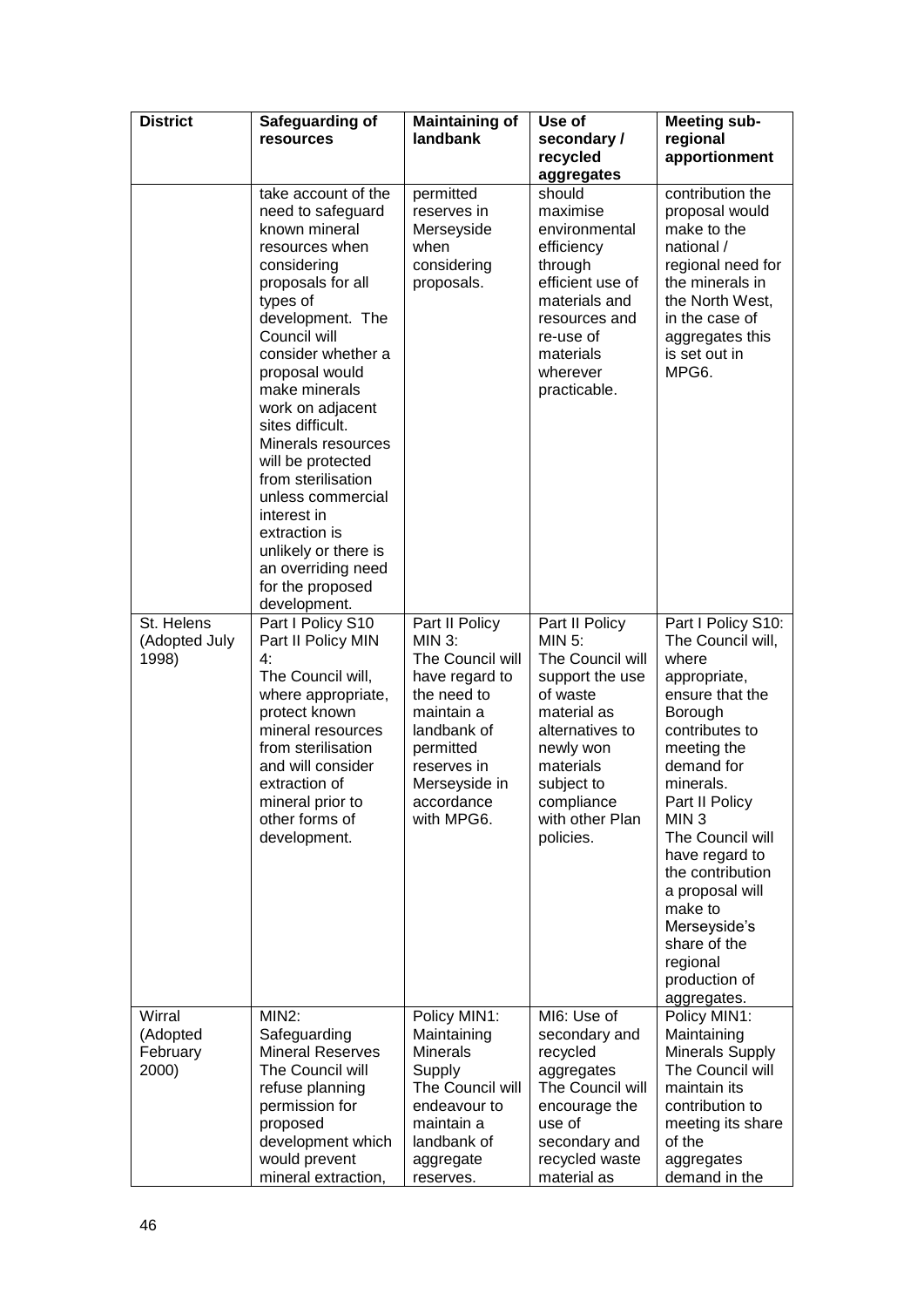| <b>District</b> | Safeguarding of<br><b>resources</b>                                     | <b>Maintaining of</b><br>landbank | Use of<br>secondary/<br>recycled<br>aggregates                                                               | <b>Meeting sub-</b><br>regional<br>apportionment |
|-----------------|-------------------------------------------------------------------------|-----------------------------------|--------------------------------------------------------------------------------------------------------------|--------------------------------------------------|
|                 | or will permit<br>extraction of the<br>mineral prior to<br>development. |                                   | alternatives to<br>virgin minerals<br>where this is<br>economically<br>and<br>environmentally<br>acceptable, | region.                                          |

The UDP policies were developed before the new planning system came into force and as a result are outdated. However, most Districts have taken into account key issues such as safeguarding minerals reserves, maintaining minerals a steady supply of minerals and meeting sub-regional apportionment. In addition, most districts highlight the need to substitute secondary and recycled aggregates for newly won materials where appropriate.

#### **Aggregates**

Aggregates are granular material used in construction<sup>17</sup> and are essential in new buildings and maintaining the built environment. They are used in concrete, roadstone, asphalt and numerous other construction materials; because of this, aggregates are essential for our economy.

There are two categories of aggregates. Primary aggregates are extracted specifically for use in construction, whilst secondary and recycled aggregates are alternatives to primary aggregates. Secondary aggregates are a byproduct of other quarrying or industrial processes, for example, spoil or slag. Recycled aggregates arise from sources such as construction and demolition activities.

#### **Apportionment of Aggregates**

National aggregates policy is set out by the Government in MPS1, specifically in Annex 1 of this document. Annex 1: Aggregates, replaces MPG6 and states a requirement for MPAs to make provision for the sub-regional apportionment of the current National and Regional Guidelines for land-won aggregate in the approved  $RSS^{18}$ .

The National and Regional Guidelines for Aggregates Provision in England sets out the revised national and regional guidelines for aggregate provision in England for a period of 16 years. It is intended that this data should be used by MPAs when developing minerals plans, and also by regional bodies when setting regional apportionments.

<sup>17</sup> http://www.mineralsuk.com/britmin/mpfaggregates.pdf

<sup>18</sup> MPS1 (2006) p.14 DCLG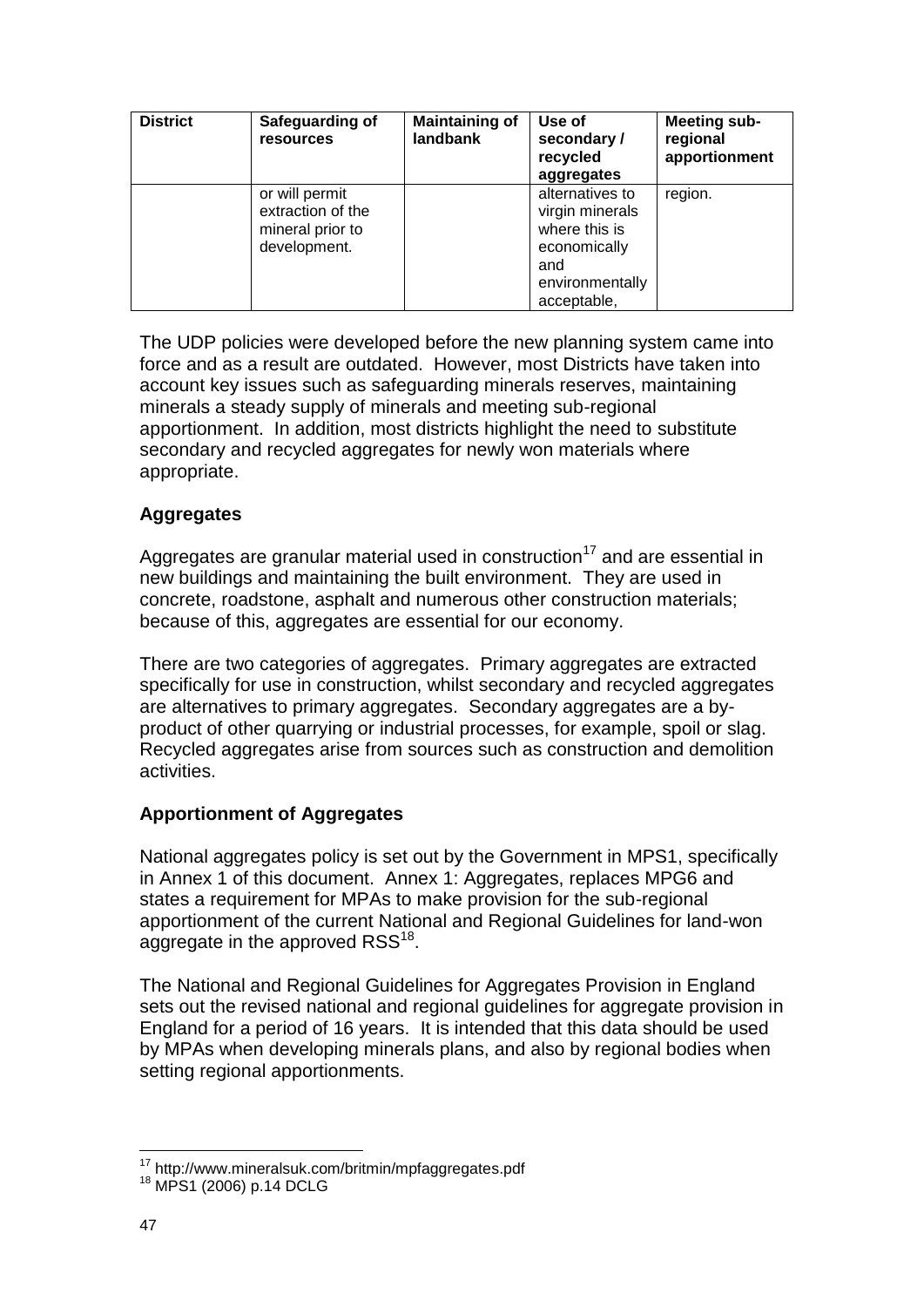|            | <b>Guidelines for land-</b><br>won production <sup>19</sup> |          | <b>Assumptions</b> |                  |            |  |
|------------|-------------------------------------------------------------|----------|--------------------|------------------|------------|--|
|            | Land-won                                                    | Land-won | Marine             | Alternative      | <b>Net</b> |  |
|            | Sand and<br>Crushed                                         |          | Sand and           | <b>Materials</b> | Imports to |  |
|            | Gravel                                                      | Rock     | Gravel             |                  | England    |  |
| North West | 55                                                          | 167      |                    | 101              | 50         |  |
| England    | .068                                                        | 1,618    | 230                | 919              | 169        |  |

**Table 4: National and Regional Guidelines for Aggregates Provision in England, 2001 – 2016 (Million Tonnes)**

These regional apportionments are broken down further by RAWP and expressed in regional policy through the Submitted Draft RSS for the North West, in which Policy EM8 states that MPAs should work together to make provision for the agreed regional apportionment of land-won aggregate requirements to 2016. The sub-regional apportionment of aggregates in the North West is shown below. In addition to these apportionments, it is assumed that 155 million tones will come from marine dredged aggregates, the use of secondary/recycled aggregates and imports from outside the region.

|                        | <b>Sand and Gravel</b> | <b>Crushed Rock</b> |
|------------------------|------------------------|---------------------|
| Cheshire               | 31.5                   |                     |
| Cumbria                | 11.2                   | 66                  |
| Lancashire             | 8.2                    | 73                  |
| M'side/GM/Halton/W'ton | 4.1                    | 26                  |
| $\tau$ otal $^{20}$    | 55.0                   | 167                 |

**Table 5: Sub-regional Apportionment of Aggregates in the North West 2001 – 2016 (Million tonnes)**

#### **Production and Reserves**

The importance of aggregates to modern society is recognised within planning through the RAWP, which study production, distribution and reserves in the regions. Information collated by the North West RAWP as part of the Annual Monitoring Survey is used to inform the development of the Regional Spatial Strategy for the North West to assist in maintaining a steady supply off aggregates for our society. Due to commercial sensitivity and confidentiality, figures in the annual RAWP Reports for Greater Manchester, Merseyside, Halton and Warrington are amalgamated. Annual primary aggregate sales and reserves are shown in Primary Aggregate Sales 1996 – 2005 (Million tonnes) and Primary Aggregate Reserves 1996 – 2005 (Million tonnes).

<sup>1</sup>  $19$  National and regional guidelines for aggregates provision in England 2001 – 2016 (2003) ODPM

<sup>&</sup>lt;sup>20</sup> Submitted Draft Regional Spatial Strategy for the North West of England (January 2006) *NWRA*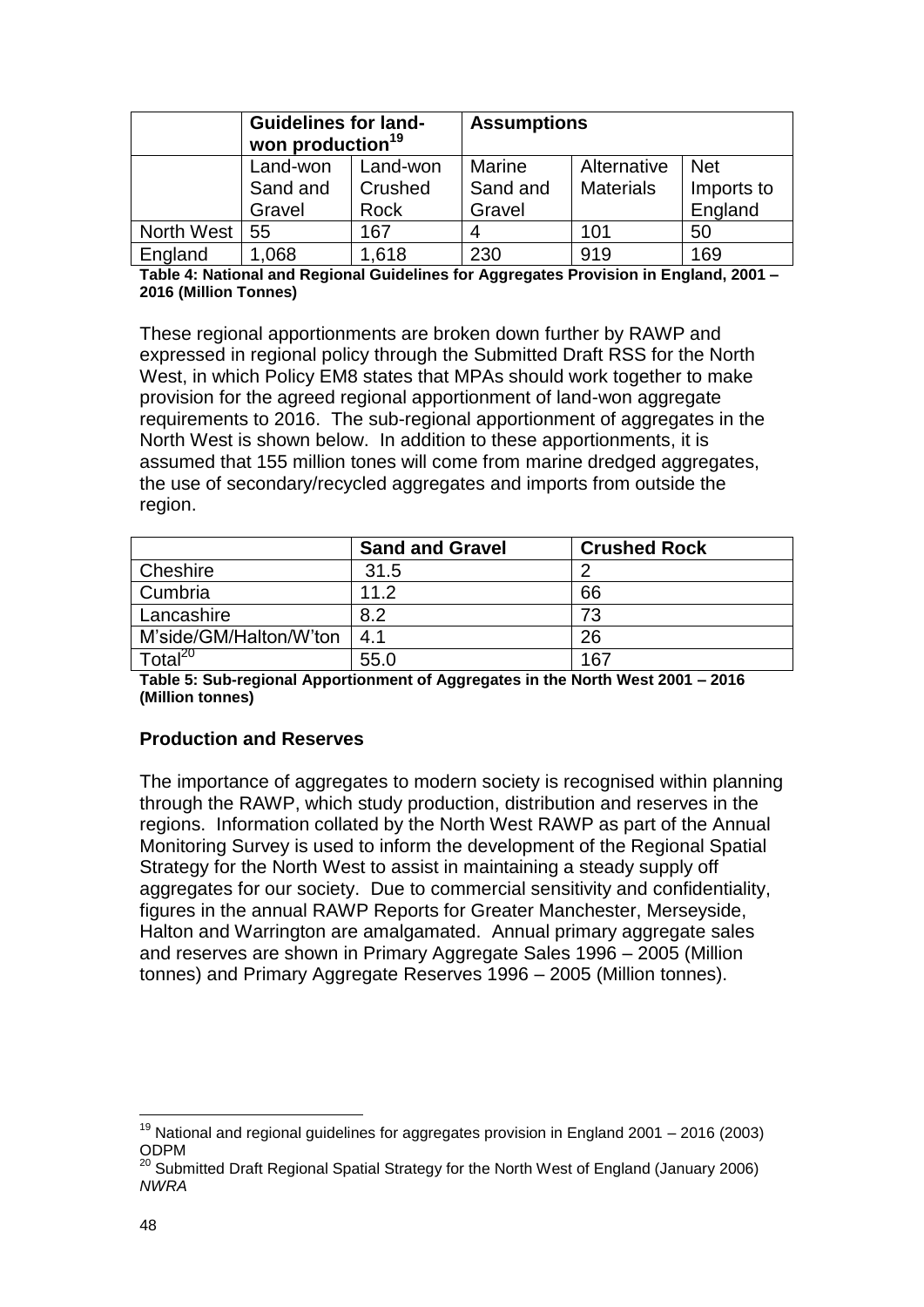|                            | (AM97) | (AM98) | (AM99) | (AM00) | (AMO1) | (AM02) | (AM03) | (AM04) | $(AMO5)^{21}$ |
|----------------------------|--------|--------|--------|--------|--------|--------|--------|--------|---------------|
| Sandstone and Igneous Rock |        |        |        |        |        |        |        |        |               |
| Merseyside <sup>22</sup>   | 1.9    | 1.9    | 1.8    | 1.4    | 1.4    | 1.3    | 1.4    | . .5   | 1.2           |
| <b>Total NW</b>            | 5.06   | 4.85   | 4.58   | 4.2    | 4.5    | 4.6    | 4.12   | 3.95   | 5.53          |
| Sand and Gravel            |        |        |        |        |        |        |        |        |               |
| Merseyside <sup>23</sup>   | 0.45   | 0.3    | 0.24   | 0.31   | 0.23   | 0.4    | 0.5    | 0.5    | 0.4           |
| <b>Total NW</b>            | 4.72   | 4.16   | 4.1    | 3.78   | 3.1    | 3.2    | 3.36   | 2.84   | 3.06          |
| Total Agg.<br>Production   | 16.53  | 15.14  | 14.92  | 14.37  | 13.66  | 14.0   | 13.18  | 12.89  | 12.35         |

**Table 6: Primary Aggregate Sales 1996 – 2005 (Million tonnes)**

|                          | (AM97)                     | (AM98) | (AM99) | (AM00) | (AMO1) | (AM02) | (AM03) | (AM04) | $(AM05)^{24}$ |
|--------------------------|----------------------------|--------|--------|--------|--------|--------|--------|--------|---------------|
|                          | Sandstone and Igneous Rock |        |        |        |        |        |        |        |               |
| Merseyside <sup>25</sup> | 32.4                       | 35.33  | 32.0   | 30.9   | 30.2   | 27.7   | 22.6   | 22.5   | 23.69         |
| <b>Total NW</b>          | 215.4                      | 196.65 | 191.9  | 179.3  | 172.8  | 166.6  | 158.9  | 168.4  | 152.29        |
| Sand and Gravel          |                            |        |        |        |        |        |        |        |               |
| Merseyside <sup>26</sup> | 3.5                        | 5.36   | 7.67   | 7.1    | 6.7    | 7.7    | 6.7    | 6.3    | 8.91          |
| <b>Total NW</b>          | 49.7                       | 46.64  | 46.27  | 43.2   | 47.9   | 47.3   | 41.34  | 39.24  | 43.02         |
| Total Agg.               | 450.5                      | 394.39 | 406.77 | 393.3  | 390.6  | 375.2  | 356.94 | 358.64 | 343.53        |
| Production               |                            |        |        |        |        |        |        |        |               |

**Table 7:Primary Aggregate Reserves 1996 – 2005 (Million tonnes)**

#### **Landbanks**

MPS1 Annex 1 states a requirement for MPAs to maintain a landbank of permissions for aggregate extraction for at least 7 years for sand and gravel and at least 10 years for crushed rock. Landbanks are to be taken into consideration by MPAs when determining applications for new extraction activities. When a site has not been worked for ten years it should be reviewed to assess whether production is likely to begin again and if operators agree it is unlikely, they should be excluded from the landbank calculation.

#### **Alternatives to Primary Aggregates**

MPS1 encourages the use of alternatives to primary aggregates. Targets for these alternatives are set out in the National and Regional Guidelines for Aggregates Provision in England<sup>27</sup>. For construction and demolition waste, this figure is 60Mt per annum by 2011, compared with the target set in the 1994 guidelines of 55Mt by 2006.

A desire to maximise the role played by secondary and recycled aggregates is also stated within the Draft Submitted RSS for the North West. A target of 20% construction aggregates to be from secondary or recycled sources by 2010 and 25% by 2021 is set, and local authorities and developers will be encouraged to incorporate temporary materials-recycling facilities on the sites of major demolition or construction projects.

<sup>&</sup>lt;sup>21</sup> North West Regional Aggregates Working Party Annual Report 2006

<sup>22</sup> including Greater Manchester, Halton and Warrington

<sup>&</sup>lt;sup>23</sup> including Greater Manchester, Halton and Warrington

<sup>&</sup>lt;sup>24</sup> North West Regional Aggregates Working Party Annual Report 2006

<sup>25</sup> including Greater Manchester, Halton and Warrington

<sup>&</sup>lt;sup>26</sup> including Greater Manchester, Halton and Warrington

<sup>&</sup>lt;sup>27</sup> Survey of Arisings and Use of Alternatives to Primary Aggregates in England, 2005: Construction, Demolition and Excavation Waste (2007) *DCLG*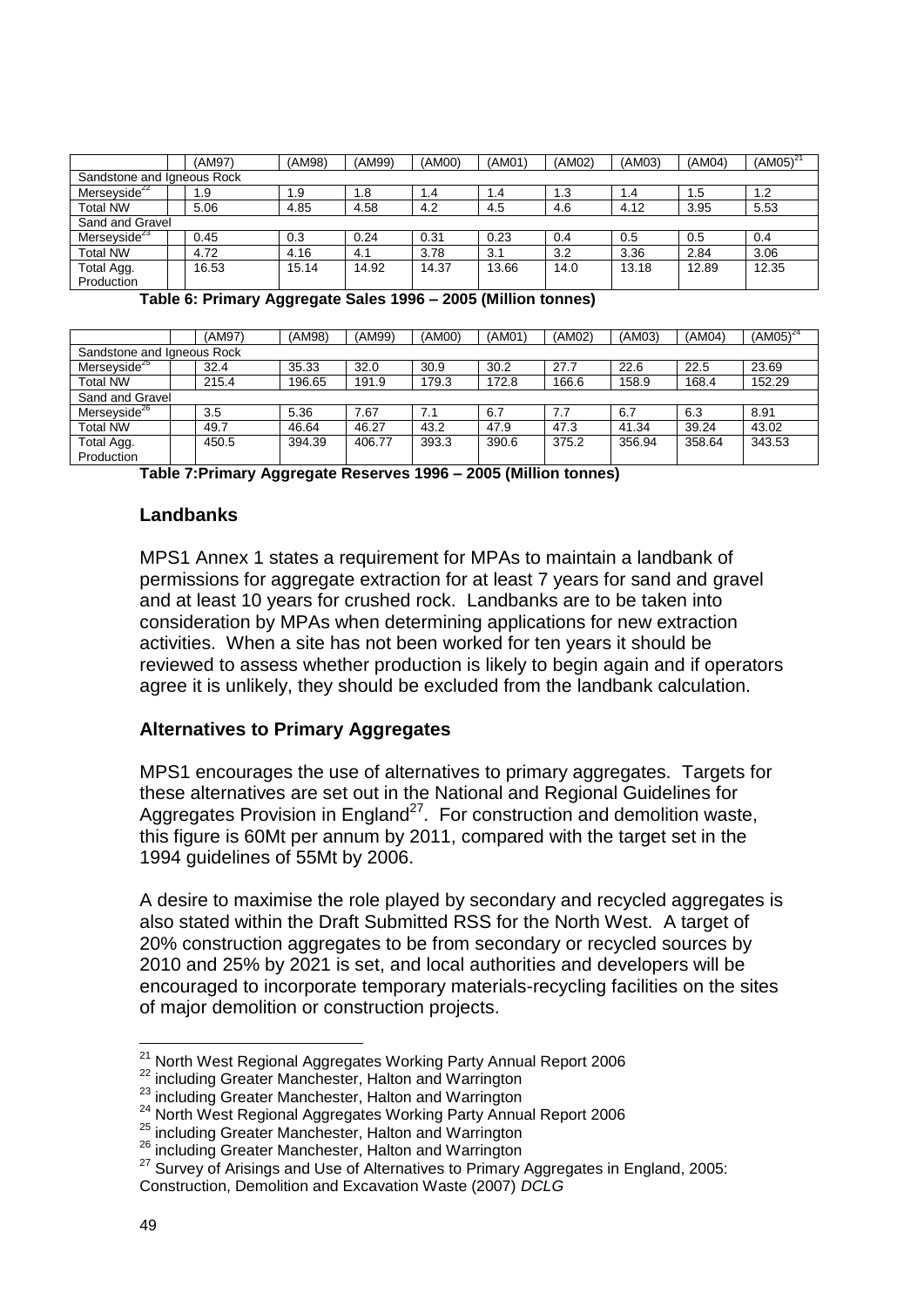National data on alternatives to primary aggregates is collated and analysed by the Government<sup>28</sup>. The latest survey estimates that the total arisings for construction, demolition and excavation waste (CDEW) is 88.63 million tonnes ± 9% at a confidence level of 90%.

|                   | Graded<br>recycled<br>aggregate | Ungraded<br>recycled<br>aggregate | Recycled soil<br>(other than<br>topsoil) | Total<br>recycled<br>aggregates<br>and soil |
|-------------------|---------------------------------|-----------------------------------|------------------------------------------|---------------------------------------------|
| <b>North West</b> | 3,758,097                       | 2,259,397                         | 703,320                                  | 6,720,814                                   |
| England           | 24,032,301                      | 18,041,797                        | 4,364,743                                | 46,438,841                                  |

**Table 8:Regional estimate of the production of recycled aggregate and soil in England in 2005 (tonnes)**

#### **Brick Clay**

Clay and shale comprise of sedimentary mudstones and are used to make products such as bricks, tiles and clay pipes. The behaviour and properties of the final products, for example, colour, are related to the chemical property of the clay and can contribute to local distinctiveness. Brick clay is an example of a mixture of clay minerals with certain properties making them suitable for commercial use<sup>29</sup> although the term 'brick clay' is used within MPS1 to mean clay, shale and mudstone.

Just over 90% of brick clay is used to make 'facing' bricks $^{30}$ ; brickworks represent a high capital investment and therefore depend upon a consistent and predictable supply of raw materials $^{31}$ .

National guidelines for brick clay are set out in MPS1 and Annex 2 of that document. Specific policy objectives include maintaining and enhancing the diversity of brick clay by making provision for this mineral within Local Development Documents, ensuring that where high level capital investments in brick manufacturing plants has been made that there is a sufficient supply of brick clay (usually 25 years), and safeguarding and where necessary, stockpiling clay supplies, especially 'premium' brick clays such as fireclay.

#### **Clay Extraction in Merseyside**

Although over the past 200 years a wide variety of brick clay has been extracted in Merseyside, just one active brick works remains in St Helens. This uses clay from the site and also from a quarry at Cronton located in the Carboniferous Etruria Formation. The chemical properties of clay from this

<u>.</u>

 $28$  Survey of Arisings and Use of Alternatives to Primary Aggregates in England, 2005: Construction, Demolition and Excavation Waste (2007) *DCLG*

<sup>29</sup> DCLG (2006) Planning and Minerals: Practice Guide

<sup>30</sup> http://www.mineralsuk.com/britmin/mpfbrickclay.pdf

<sup>31</sup> http://www.mineralsuk.com/britmin/mpfbrickclay.pdf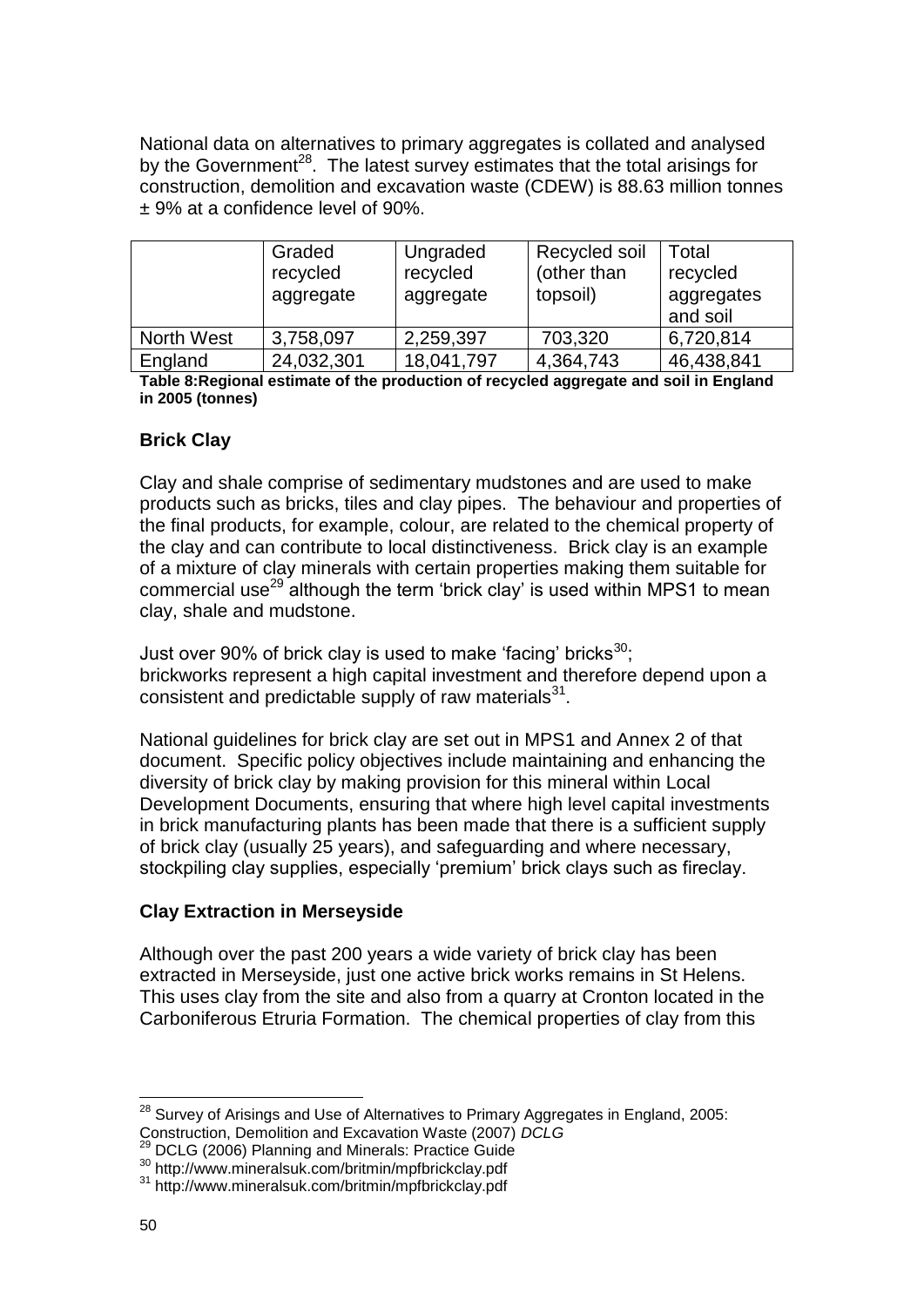formation makes it particularly suitable for manufacturing high quality facing and engineering bricks, pavers and roofing and floor tiles<sup>32</sup>.

Other uses for clay include use for engineering purposes, for example lining, daily cover and capping of landfill sites and lining canals. MPS1 highlights the need for MPAs to take these other uses into consideration when developing planning policies.

#### **Peat**

Peat is formed when organic matter dies and decomposes under wet, acidic conditions. In some areas, peat is used as a fuel, however, its primary use in the UK today is for horticultural purposes, as a growing media or soil improver. The use of alternatives to peat is becoming more common.

An important aspect of peat bogs is that they tend to have a high biodiversity value and that they are a finite resource. In addition, it is recognised that peat extraction can have a significant environmental impact.

#### **Silica Sand**

Planning policy for silica sand is set out in MPG15: Provision of Silica Sand in England. This note highlights the difference between the silica sand and construction sand industries. Silica sand is sand which contains a high proportion of silica in the form of quartz and is valued for both its physical and chemical properties<sup>33</sup>. Because of the higher price silica sand can command in comparison to construction sand (due to the small number of deposits containing sand suitable for use specifically as silica sand) they often serve a wider geographical market.

#### **Silica Sand in Merseyside**

The only operation to extract silica sand in Merseyside recently ceased due to international environmental designations in this area. This was in Sefton, in the 'Horse Bank' off the coast from Southport.

The wind-blown sand deposits known as Shirdley Hill Sand Formation have been worked in the past in St. Helens where it was a source of glass sand. However, due to the thinness of this deposit and the large amount of sand required for glass making, it is no longer economical to work it and extraction for glass making ceased in 1977, although it has subsequently been worked for horticultural use.

<sup>1</sup> <sup>32</sup> Minchin, McEvoy, Harrison, Cameron, Evans, Lott, Hobbs & Highley (2006) Mineral Resource Information in Support of National, Regional and Local Planning: Merseyside (comprising City of Liverpool and Boroughs of Knowsley, Sefton, St Helens and Wirral *BGS* http://www.mineralsuk.com/britmin/mpfsilica\_sand.pdf